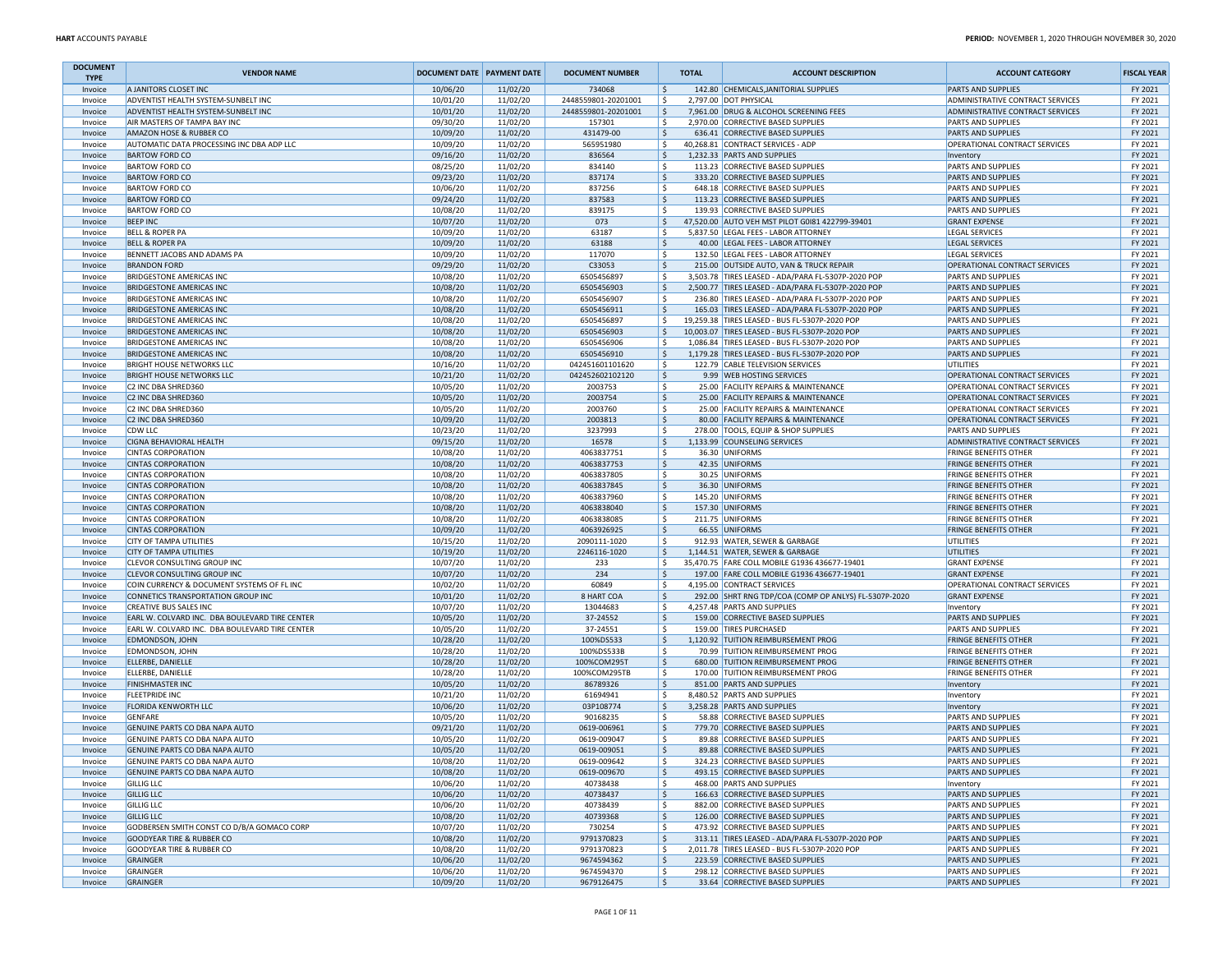| <b>DOCUMENT</b><br><b>TYPE</b> | <b>VENDOR NAME</b>                                                            | DOCUMENT DATE PAYMENT DATE |                      | <b>DOCUMENT NUMBER</b>          | <b>TOTAL</b>             | <b>ACCOUNT DESCRIPTION</b>                                                     | <b>ACCOUNT CATEGORY</b>                                    | <b>FISCAL YEAR</b> |
|--------------------------------|-------------------------------------------------------------------------------|----------------------------|----------------------|---------------------------------|--------------------------|--------------------------------------------------------------------------------|------------------------------------------------------------|--------------------|
| Invoice                        | <b>GRAYROBINSON PA</b>                                                        | 10/07/20                   | 11/02/20             | 10967715                        | -S                       | 50.00 LEGAL FEES - GENERAL COUNSEL                                             | <b>LEGAL SERVICES</b>                                      | FY 2021            |
| Invoice                        | <b>GRAYROBINSON PA</b>                                                        | 10/07/20                   | 11/02/20             | 10967716                        | ۱\$.                     | 8,000.00 LEGAL FEES - GENERAL COUNSEL                                          | <b>LEGAL SERVICES</b>                                      | FY 2021            |
| Invoice                        | <b>GUARANTEED RADIATORS OF TAMPA INC</b>                                      | 10/09/20                   | 11/02/20             | 086734                          | ۱\$                      | 2,150.00 PARTS AND SUPPLIES                                                    | Inventory                                                  | FY 2021            |
| Invoice                        | GUIDESOFT INC DBA KNOWLEDGE SERVICES                                          | 10/06/20                   | 11/02/20             | 1342071                         | ۱\$<br>1,315.20 SALARIES |                                                                                | <b>SALARIES</b>                                            | FY 2021            |
| Invoice                        | HALO BRANDED SOLUTIONS INC                                                    | 09/30/20<br>10/09/20       | 11/02/20<br>11/02/20 | 4731807<br>6082578              | ۱s<br>۱\$                | 1,752.06 MARKETING RIDERSHIP DEVELOPMENT<br>4,000.00 PROFESSIONAL SERVICE FEES | MARKETING AND PRINTING                                     | FY 2021<br>FY 2021 |
| Invoice<br>Invoice             | <b>HOLLAND AND KNIGHT LLP</b><br><b>HOME DEPOT</b>                            | 10/21/20                   | 11/02/20             | 3970848                         | S.                       | 10.48 CORRECTIVE BASED SUPPLIES                                                | ADMINISTRATIVE CONTRACT SERVICES<br>PARTS AND SUPPLIES     | FY 2021            |
| Invoice                        | <b>HOME DEPOT</b>                                                             | 10/21/20                   | 11/02/20             | 3970864                         | S,                       | 400.11 CORRECTIVE BASED SUPPLIES                                               | <b>PARTS AND SUPPLIES</b>                                  | FY 2021            |
| Invoice                        | <b>HOME DEPOT</b>                                                             | 10/20/20                   | 11/02/20             | 4970737                         | ۱\$                      | 20.91 CORRECTIVE BASED SUPPLIES                                                | <b>PARTS AND SUPPLIES</b>                                  | FY 2021            |
| Invoice                        | <b>HOME DEPOT</b>                                                             | 10/29/20                   | 11/02/20             | 5971483                         | S,                       | 140.72 CORRECTIVE BASED SUPPLIES                                               | <b>PARTS AND SUPPLIES</b>                                  | FY 2021            |
| Invoice                        | <b>HOME DEPOT</b>                                                             | 10/23/20                   | 11/02/20             | 1971052                         | ۱Ś                       | 49.98 FACILITY REPAIRS & MAINTENANCE                                           | OPERATIONAL CONTRACT SERVICES                              | FY 2021            |
| Invoice                        | <b>HOME DEPOT</b>                                                             | 10/27/20                   | 11/02/20             | 7971260                         | S.                       | 188.44 FACILITY REPAIRS & MAINTENANCE                                          | OPERATIONAL CONTRACT SERVICES                              | FY 2021            |
| Invoice                        | <b>HOME DEPOT</b>                                                             | 10/26/20                   | 11/02/20             | 8971208                         | -\$                      | 506.47 FACILITY REPAIRS & MAINTENANCE                                          | OPERATIONAL CONTRACT SERVICES                              | FY 2021            |
| Invoice                        | HUMANA INSURANCE CO                                                           | 09/16/20                   | 11/02/20             | 614318065                       | \$                       | 3,343.15 SUPPLEMENTAL VISION PLAN                                              | <b>Accounts Payable</b>                                    | FY 2021            |
| Invoice                        | <b>INFRASTRATEGIES LLC</b>                                                    | 10/07/20                   | 11/02/20             | 4-156                           | S,                       | 600.00 CONSULTANT FEES                                                         | ADMINISTRATIVE CONTRACT SERVICES                           | FY 2021            |
| Invoice                        | JCP LOCK & SECURITY INC                                                       | 10/05/20                   | 11/02/20             | 21-0015                         | ۱\$                      | 1,055.20 TOOLS, EQUIP & SHOP SUPPLIES                                          | <b>PARTS AND SUPPLIES</b>                                  | FY 2021            |
| Invoice                        | JOHNSON CONTROLS SECURITY SOLUTIONS                                           | 10/10/20                   | 11/02/20             | 34937131                        | S.                       | 404.22 CONTRACT SERVICES                                                       | OPERATIONAL CONTRACT SERVICES                              | FY 2021            |
| Invoice                        | JOHNSON CONTROLS SECURITY SOLUTIONS                                           | 10/10/20                   | 11/02/20             | 34937158                        | ۱\$                      | 426.20 CONTRACT SERVICES                                                       | OPERATIONAL CONTRACT SERVICES                              | FY 2021            |
| Invoice                        | JOHNSON CONTROLS SECURITY SOLUTIONS<br>JOHNSON CONTROLS SECURITY SOLUTIONS    | 10/10/20                   | 11/02/20             | 34937162                        | l\$.<br>۱\$              | 2.182.27 CONTRACT SERVICES<br>474.58 CONTRACT SERVICES                         | OPERATIONAL CONTRACT SERVICES                              | FY 2021            |
| Invoice                        | <b>KIRKS AUTOMOTIVE INC</b>                                                   | 10/10/20<br>10/06/20       | 11/02/20<br>11/02/20 | 34937163<br>1043101             | l\$                      | 1,450.00 PARTS AND SUPPLIES                                                    | OPERATIONAL CONTRACT SERVICES                              | FY 2021<br>FY 2021 |
| Invoice<br>Invoice             | MIDWEST BUS CORPORATION                                                       | 10/10/20                   | 11/02/20             | 50156                           | l\$                      | 7,500.00 PARTS AND SUPPLIES                                                    | Inventory<br>Inventory                                     | FY 2021            |
| Invoice                        | MOHAWK MANUFACTURING & SUPPLY CO                                              | 10/09/20                   | 11/02/20             | U061863                         | -S                       | 1,199.25 PARTS AND SUPPLIES                                                    | Inventory                                                  | FY 2021            |
| Invoice                        | MSC INDUSTRIAL SUPPLY CO                                                      | 10/09/20                   | 11/02/20             | 4145352001                      | ۱\$                      | 473.16 CORRECTIVE BASED SUPPLIES                                               | <b>PARTS AND SUPPLIES</b>                                  | FY 2021            |
| Invoice                        | MSC INDUSTRIAL SUPPLY CO                                                      | 10/08/20                   | 11/02/20             | 4156661001                      | ۱\$                      | 26.49 CORRECTIVE BASED SUPPLIES                                                | <b>PARTS AND SUPPLIES</b>                                  | FY 2021            |
| Invoice                        | MSC INDUSTRIAL SUPPLY CO                                                      | 10/09/20                   | 11/02/20             | 4160736001                      | S,                       | 410.97 CORRECTIVE BASED SUPPLIES                                               | <b>PARTS AND SUPPLIES</b>                                  | FY 2021            |
| Invoice                        | MSC INDUSTRIAL SUPPLY CO                                                      | 10/09/20                   | 11/02/20             | 4160738001                      | ١\$                      | 152.41 CORRECTIVE BASED SUPPLIES                                               | <b>PARTS AND SUPPLIES</b>                                  | FY 2021            |
| Invoice                        | MSC INDUSTRIAL SUPPLY CO                                                      | 10/08/20                   | 11/02/20             | 96134332                        | ۱\$                      | 503.26 CORRECTIVE BASED SUPPLIES                                               | PARTS AND SUPPLIES                                         | FY 2021            |
| Invoice                        | MSC INDUSTRIAL SUPPLY CO                                                      | 10/08/20                   | 11/02/20             | 4145295001                      | -S                       | 595.06 TOOLS, EQUIP & SHOP SUPPLIES                                            | <b>PARTS AND SUPPLIES</b>                                  | FY 2021            |
| Invoice                        | NOVA ENGINEERING & ENVIRONMENTAL LLC                                          | 10/07/20                   | 11/02/20             | 0235147                         | ۱\$                      | 1,047.62 PROFESSIONAL SERVICE FEES                                             | ADMINISTRATIVE CONTRACT SERVICES                           | FY 2021            |
| Invoice                        | NOVA ENGINEERING & ENVIRONMENTAL LLC                                          | 10/07/20                   | 11/02/20             | 0235149                         | ۱\$                      | 4,629.60 PROFESSIONAL SERVICE FEES                                             | ADMINISTRATIVE CONTRACT SERVICES                           | FY 2021            |
| Invoice                        | NOVA ENGINEERING & ENVIRONMENTAL LLC                                          | 10/07/20                   | 11/02/20             | 0235150                         | ۱\$                      | 2,268.93 PROFESSIONAL SERVICE FEES                                             | ADMINISTRATIVE CONTRACT SERVICES                           | FY 2021            |
| Invoice                        | PALMDALE OIL COMPANY                                                          | 10/06/20                   | 11/02/20             | 1420742                         | l \$                     | 678.13 DIESEL & GAS EXCISE TAX                                                 | <b>TAXES AND FEES</b>                                      | FY 2021            |
| Invoice                        | PALMDALE OIL COMPANY<br>PALMDALE OIL COMPANY                                  | 10/09/20                   | 11/02/20             | 1422602<br>1420742              | ۱\$<br>S.                | 608.89 DIESEL & GAS EXCISE TAX<br>2,444.76 GASOLINE                            | <b>TAXES AND FEES</b>                                      | FY 2021<br>FY 2021 |
| Invoice                        | PALMDALE OIL COMPANY                                                          | 10/06/20<br>10/06/20       | 11/02/20<br>11/02/20 | 1420742                         | l\$                      | 333.38 GASOLINE                                                                | FUEL AND OIL<br><b>FUEL AND OIL</b>                        | FY 2021            |
| Invoice<br>Invoice             | PALMDALE OIL COMPANY                                                          | 10/09/20                   | 11/02/20             | 1422602                         | <sub>S</sub>             | 2,266.01 GASOLINE                                                              | <b>FUEL AND OIL</b>                                        | FY 2021            |
| Invoice                        | PALMDALE OIL COMPANY                                                          | 10/09/20                   | 11/02/20             | 1422602                         | l\$                      | 309.01 GASOLINE                                                                | <b>FUEL AND OIL</b>                                        | FY 2021            |
| Invoice                        | PALMDALE OIL COMPANY                                                          | 10/09/20                   | 11/02/20             | 1422369                         | l\$                      | 727.65 OIL & LUBE                                                              | FUEL AND OIL                                               | FY 2021            |
| Invoice                        | PALMDALE OIL COMPANY                                                          | 10/09/20                   | 11/02/20             | 1422374                         | \$                       | 1,621.50 OIL & LUBE                                                            | <b>FUEL AND OIL</b>                                        | FY 2021            |
| Invoice                        | PALMDALE OIL COMPANY                                                          | 10/09/20                   | 11/02/20             | 1422375                         | ١\$                      | 1,621.50 OIL & LUBE                                                            | FUEL AND OIL                                               | FY 2021            |
| Invoice                        | PEOPLES GAS COMPANY                                                           | 09/17/20                   | 11/02/20             | 211012153790-0920               | l\$                      | 46.94 NATURAL GAS                                                              | <b>UTILITIES</b>                                           | FY 2021            |
| Invoice                        | PETROLEUM TRADERS CORPORATION                                                 | 10/05/20                   | 11/02/20             | 1585024B                        | ۱\$<br>9,567.28 DIESEL   |                                                                                | <b>FUEL AND OIL</b>                                        | FY 2021            |
| Invoice                        | PETROLEUM TRADERS CORPORATION                                                 | 10/06/20                   | 11/02/20             | 1585025                         | l \$<br>9,545.07 DIESEL  |                                                                                | <b>FUEL AND OIL</b>                                        | FY 2021            |
| Invoice                        | PETROLEUM TRADERS CORPORATION                                                 | 10/09/20                   | 11/02/20             | 1585026B                        | -S<br>9,549.36 DIESEL    |                                                                                | <b>FUEL AND OIL</b>                                        | FY 2021            |
| Invoice                        | PETROLEUM TRADERS CORPORATION                                                 | 10/05/20                   | 11/02/20             | 1585024B                        | ۱\$                      | 2,651.08 DIESEL & GAS EXCISE TAX                                               | <b>TAXES AND FEES</b>                                      | FY 2021            |
| Invoice<br>Invoice             | PETROLEUM TRADERS CORPORATION<br>PETROLEUM TRADERS CORPORATION                | 10/06/20<br>10/09/20       | 11/02/20<br>11/02/20 | 1585025<br>1585026B             | ۱\$<br>۱\$               | 2,654.64 DIESEL & GAS EXCISE TAX<br>2,646.10 DIESEL & GAS EXCISE TAX           | <b>TAXES AND FEES</b><br><b>TAXES AND FEES</b>             | FY 2021<br>FY 2021 |
| Invoice                        | <b>ROCHEN PA</b>                                                              | 10/21/20                   | 11/02/20             | 44028                           | -S                       | 1,925.00 CLAIMS SETTLEMENTS                                                    | <b>INSURANCE COSTS</b>                                     | FY 2021            |
| Invoice                        | <b>SCHOOL OUTFITTERS LLC</b>                                                  | 10/08/20                   | 11/02/20             | INV13473726                     | ۱\$                      | 1,611.89 CORRECTIVE BASED SUPPLIES                                             | PARTS AND SUPPLIES                                         | FY 2021            |
| Invoice                        | SHI INTERNATIONAL CORP                                                        | 10/05/20                   | 11/02/20             | B12394446                       | -\$                      | 269,842.66 COMPUTER SOFTWARE SVC FEES                                          | OPERATIONAL CONTRACT SERVICES                              | FY 2021            |
| Invoice                        | <b>STEPPS TOWING SERVICE INC</b>                                              | 10/06/20                   | 11/02/20             | HH340604                        | ۱\$                      | 268.75 TOWING CHARGES                                                          | OPERATIONAL CONTRACT SERVICES                              | FY 2021            |
| Invoice                        | STEPPS TOWING SERVICE INC                                                     | 10/08/20                   | 11/02/20             | HH341588                        | \$                       | 250.00 TOWING CHARGES                                                          | OPERATIONAL CONTRACT SERVICES                              | FY 2021            |
| Invoice                        | TAMPA DOWNTOWN PARTNERSHIP                                                    | 10/20/20                   | 11/02/20             | 21235                           | S,                       | 29,578.66 OPER DWNTWNR G1C13 443425-18401 Non-NTD                              | OPERATIONAL CONTRACT SERVICES                              | FY 2021            |
| Invoice                        | <b>TAMPA ELECTRIC COMPANY</b>                                                 | 10/19/20                   | 11/02/20             | 211012154939-1020               | ۱Ś                       | 297.31 ELECTRICITY                                                             | UTILITIES                                                  | FY 2021            |
| Invoice                        | <b>TAMPA ELECTRIC COMPANY</b>                                                 | 10/21/20                   | 11/02/20             | 211012155118-1020               | ۱\$                      | 11.39 ELECTRICITY                                                              | UTILITIES                                                  | FY 2021            |
| Invoice                        | <b>TAMPA ELECTRIC COMPANY</b>                                                 | 10/26/20                   | 11/02/20             | 211012155373-1020               | -S                       | 238.17 ELECTRICITY                                                             | UTILITIES                                                  | FY 2021            |
| Invoice                        | <b>TAMPA ELECTRIC COMPANY</b>                                                 | 10/26/20                   | 11/02/20             | 211012155613-1020               | ۱\$.                     | 201.04 ELECTRICITY                                                             | UTILITIES                                                  | FY 2021            |
| Invoice                        | <b>TAMPA ELECTRIC COMPANY</b>                                                 | 10/26/20                   | 11/02/20             | 211012155811-1020               | -S                       | 291.60 ELECTRICITY                                                             | UTILITIES<br>UTILITIES                                     | FY 2021<br>FY 2021 |
| Invoice<br>Invoice             | <b>TAMPA ELECTRIC COMPANY</b><br>TIMES PUBLISHING COMPANY DBA TAMPA BAY TIMES | 10/15/20<br>09/23/20       | 11/02/20<br>11/02/20 | 221007925359-1020<br>0000110325 | S,<br>Ŝ.                 | 83.48 ELECTRICITY<br>1,154.50 ADVERTISING - LEGAL                              | MARKETING AND PRINTING                                     | FY 2021            |
|                                | TIMES PUBLISHING COMPANY DBA TAMPA BAY TIMES                                  | 09/23/20                   | 11/02/20             | 0000110325                      |                          | 355.00 LEASES & RENTALS                                                        | ADMINISTRATIVE OTHER                                       | FY 2021            |
| <b>INVOICE</b><br>Invoice      | TINDALE-OLIVER & ASSOC INC                                                    | 10/05/20                   | 11/02/20             | 12256                           | ۱\$.                     | 9,737.53 GEN DEV PLAN-BRT STUDY AS929 440742-12801                             | <b>GRANT EXPENSE</b>                                       | FY 2021            |
| Invoice                        | UNIFIRST CORPORATION                                                          | 10/05/20                   | 11/02/20             | 914 2738956                     | \$                       | 170.25 FACILITY REPAIRS & MAINTENANCE                                          | OPERATIONAL CONTRACT SERVICES                              | FY 2021            |
| Invoice                        | UNIFIRST CORPORATION                                                          | 10/07/20                   | 11/02/20             | 914 2740338                     | S,                       | 23.00 FACILITY REPAIRS & MAINTENANCE                                           | OPERATIONAL CONTRACT SERVICES                              | FY 2021            |
| Invoice                        | UNITED DATA TECHNOLOGIES INC                                                  | 10/07/20                   | 11/02/20             | 0500243282                      | ۱\$.                     | 63,741.60 ACQ COMP HARDWARE CORE YBOR FL-5339X-2018                            | <b>GRANT EXPENSE</b>                                       | FY 2021            |
| Invoice                        | UNITED REFRIGERATION INC                                                      | 10/08/20                   | 11/02/20             | 75793161-01                     | S.                       | 1,683.85 CORRECTIVE BASED SUPPLIES                                             | PARTS AND SUPPLIES                                         | FY 2021            |
| Invoice                        | UNIVERSITY OF SOUTH FL USF FOUNDATION                                         | 10/26/20                   | 11/02/20             | 11/12/20 VIRTUAL                | S,                       | 1,200.00 MARKETING COMMUNITY PARTNERSHIP                                       | MARKETING AND PRINTING                                     | FY 2021            |
| Invoice                        | ZEP SALES AND SERVICE                                                         | 10/05/20                   | 11/02/20             | 9005595446                      | l\$.                     | 14,783.40 CHEMICALS, JANITORIAL SUPPLIES                                       | <b>PARTS AND SUPPLIES</b>                                  | FY 2021            |
| Invoice                        | <b>ZONES LLC</b>                                                              | 10/05/20                   | 11/02/20             | K15943930101                    | S,                       | 12,000.00 COMPUTER SOFTWARE SVC FEES                                           | OPERATIONAL CONTRACT SERVICES                              | FY 2021            |
| Invoice                        | A JANITORS CLOSET INC                                                         | 10/16/20                   | 11/09/20             | 734330                          | l\$.                     | 881.00 CHEMICALS, JANITORIAL SUPPLIES                                          | <b>PARTS AND SUPPLIES</b>                                  | FY 2021            |
| Invoice<br>Invoice             | AIR MASTERS OF TAMPA BAY INC<br>ALVAREZ PLUMBING COMPANY                      | 09/30/20<br>10/13/20       | 11/09/20             | 157363<br>2621-14452            | S.<br>S,                 | 239.50 FACILITY REPAIRS & MAINTENANCE<br>416.02 CORRECTIVE BASED SUPPLIES      | OPERATIONAL CONTRACT SERVICES<br><b>PARTS AND SUPPLIES</b> | FY 2021<br>FY 2021 |
|                                |                                                                               |                            | 11/09/20             |                                 |                          |                                                                                |                                                            |                    |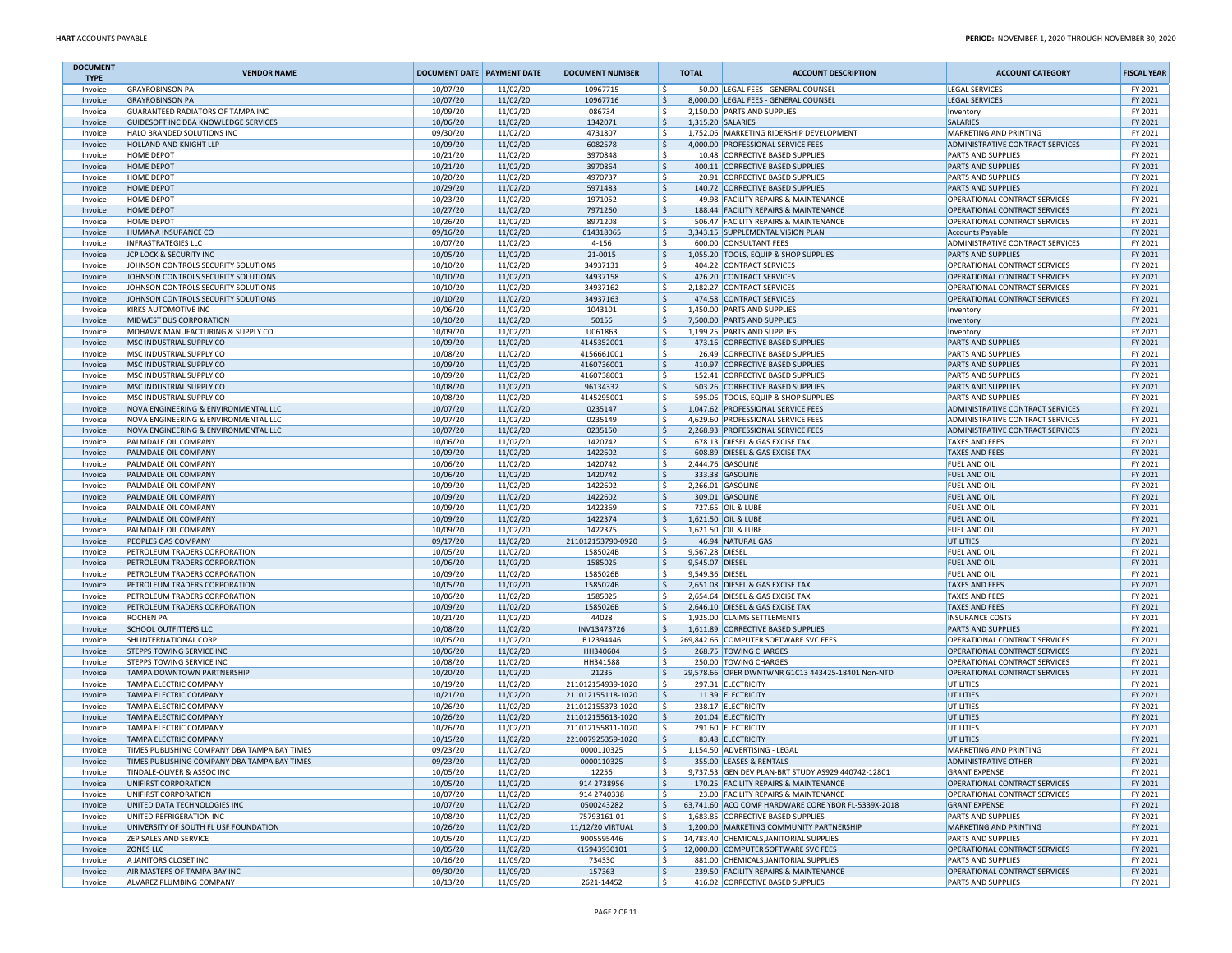| <b>DOCUMENT</b><br><b>TYPE</b> | <b>VENDOR NAME</b>                                                               | <b>DOCUMENT DATE PAYMENT DATE</b> |                      | <b>DOCUMENT NUMBER</b>          | <b>TOTAL</b> | <b>ACCOUNT DESCRIPTION</b>                                               | <b>ACCOUNT CATEGORY</b>                                 | <b>FISCAL YEAR</b> |
|--------------------------------|----------------------------------------------------------------------------------|-----------------------------------|----------------------|---------------------------------|--------------|--------------------------------------------------------------------------|---------------------------------------------------------|--------------------|
| Invoice                        | ALVAREZ PLUMBING COMPANY                                                         | 10/16/20                          | 11/09/20             | 2621-14788                      | S,           | 307.50 CORRECTIVE BASED SUPPLIES                                         | <b>PARTS AND SUPPLIES</b>                               | FY 2021            |
| Invoice                        | ANCO SUPERIOR INC                                                                | 10/16/20                          | 11/09/20             | 105845                          | l \$         | 2,265.55 PARTS AND SUPPLIES                                              | Inventory                                               | FY 2021            |
| Invoice                        | <b>AYRES ASSOCIATES INC</b>                                                      | 10/15/20                          | 11/09/20             | 188980                          | l \$<br>۱s   | 862.17 HC Z07 BS ENG & DESIGN BUS STOP/SHELTER                           | <b>GRANT EXPENSE</b>                                    | FY 2021            |
| Invoice<br>Invoice             | <b>BARTOW FORD CO</b><br><b>BARTOW FORD CO</b>                                   | 10/13/20<br>10/13/20              | 11/09/20<br>11/09/20 | 839561<br>839564                | l s          | 236.52 PARTS AND SUPPLIES<br>114.06 CORRECTIVE BASED SUPPLIES            | Inventory<br><b>PARTS AND SUPPLIES</b>                  | FY 2021<br>FY 2021 |
| Invoice                        | <b>BARTOW FORD CO</b>                                                            | 10/15/20                          | 11/09/20             | 839885                          | ۱s           | 1,411.58 CORRECTIVE BASED SUPPLIES                                       | <b>PARTS AND SUPPLIES</b>                               | FY 2021            |
| Invoice                        | <b>BARTOW FORD CO</b>                                                            | 10/14/20                          | 11/09/20             | 839886                          | ۱s           | 129.61 CORRECTIVE BASED SUPPLIES                                         | <b>PARTS AND SUPPLIES</b>                               | FY 2021            |
| Invoice                        | <b>BARTOW FORD CO</b>                                                            | 10/14/20                          | 11/09/20             | 839950                          | ۱\$.         | 310.00 CORRECTIVE BASED SUPPLIES                                         | PARTS AND SUPPLIES                                      | FY 2021            |
| Invoice                        | <b>BARTOW FORD CO</b>                                                            | 10/16/20                          | 11/09/20             | 840120                          | ۱\$.         | 25.44 CORRECTIVE BASED SUPPLIES                                          | <b>PARTS AND SUPPLIES</b>                               | FY 2021            |
| Invoice                        | <b>BELL &amp; ROPER PA</b>                                                       | 10/16/20                          | 11/09/20             | 63518                           | ۱\$.         | 2,448.00 LEGAL FEES                                                      | <b>LEGAL SERVICES</b>                                   | FY 2021            |
| Invoice                        | <b>BELL &amp; ROPER PA</b>                                                       | 10/16/20                          | 11/09/20             | 63521                           | l\$          | 160.00 LEGAL FEES - LABOR ATTORNEY                                       | <b>LEGAL SERVICES</b>                                   | FY 2021            |
| Invoice                        | CATAPULT SYSTEMS LLC                                                             | 10/14/20                          | 11/09/20             | C089125                         | ۱\$.         | 6,650.00 PROFESSIONAL SERVICE FEES                                       | ADMINISTRATIVE CONTRACT SERVICES                        | FY 2021            |
| Invoice                        | CELLCO PARTNERSHIP DBA VERIZON WIRELESS                                          | 10/23/20                          | 11/09/20             | 9865547845                      | S,           | 14,718.76 CELL PHONES                                                    | UTILITIES                                               | FY 2021            |
| Invoice                        | CELLCO PARTNERSHIP DBA VERIZON WIRELESS<br><b>CINTAS CORPORATION</b>             | 10/23/20<br>10/15/20              | 11/09/20<br>11/09/20 | 9865605883<br>4064441968        | ۱s<br>S,     | 2,406.41 CELL PHONES<br>42.35 UNIFORMS                                   | UTILITIES<br><b>FRINGE BENEFITS OTHER</b>               | FY 2021<br>FY 2021 |
| Invoice<br>Invoice             | <b>CINTAS CORPORATION</b>                                                        | 10/15/20                          | 11/09/20             | 4064442025                      | l \$         | 36.30 UNIFORMS                                                           | <b>FRINGE BENEFITS OTHER</b>                            | FY 2021            |
| Invoice                        | <b>CINTAS CORPORATION</b>                                                        | 10/15/20                          | 11/09/20             | 4064442093                      | S,           | 30.25 UNIFORMS                                                           | <b>FRINGE BENEFITS OTHER</b>                            | FY 2021            |
| Invoice                        | <b>CINTAS CORPORATION</b>                                                        | 10/15/20                          | 11/09/20             | 4064442114                      | ۱s           | 36.30 UNIFORMS                                                           | <b>FRINGE BENEFITS OTHER</b>                            | FY 2021            |
| Invoice                        | <b>CINTAS CORPORATION</b>                                                        | 10/15/20                          | 11/09/20             | 4064442383                      | S,           | 157.30 UNIFORMS                                                          | <b>FRINGE BENEFITS OTHER</b>                            | FY 2021            |
| Invoice                        | <b>CINTAS CORPORATION</b>                                                        | 10/15/20                          | 11/09/20             | 4064442404                      | ۱ś           | 145.20 UNIFORMS                                                          | <b>FRINGE BENEFITS OTHER</b>                            | FY 2021            |
| Invoice                        | <b>CINTAS CORPORATION</b>                                                        | 10/15/20                          | 11/09/20             | 4064442480                      | ١\$          | 211.93 UNIFORMS                                                          | <b>FRINGE BENEFITS OTHER</b>                            | FY 2021            |
| Invoice                        | <b>CINTAS CORPORATION</b>                                                        | 10/16/20                          | 11/09/20             | 4064578113                      | l \$         | 60.50 UNIFORMS                                                           | <b>FRINGE BENEFITS OTHER</b>                            | FY 2021            |
| Invoice                        | <b>CREATIVE BUS SALES INC</b>                                                    | 10/16/20                          | 11/09/20             | 13044916                        | S,           | 4,257.48 PARTS AND SUPPLIES                                              | Inventory                                               | FY 2021            |
| Invoice                        | <b>CREATIVE BUS SALES INC</b>                                                    | 10/16/20                          | 11/09/20             | 13044921                        | ۱\$.         | 1,359.88 PARTS AND SUPPLIES                                              | Inventory                                               | FY 2021            |
| Invoice                        | <b>CREATIVE BUS SALES INC</b>                                                    | 10/16/20<br>10/12/20              | 11/09/20             | 6040401<br>6041197              | l\$<br>۱s    | 250.20 PARTS AND SUPPLIES<br>677.58 PARTS AND SUPPLIES                   | Inventory                                               | FY 2021<br>FY 2021 |
| Invoice<br>Invoice             | <b>CREATIVE BUS SALES INC</b><br><b>CREATIVE BUS SALES INC</b>                   | 10/15/20                          | 11/09/20<br>11/09/20 | 6041457                         | l \$         | 135.60 CORRECTIVE BASED SUPPLIES                                         | Inventory<br><b>PARTS AND SUPPLIES</b>                  | FY 2021            |
| Invoice                        | <b>DIRECTV LLC</b>                                                               | 10/31/20                          | 11/09/20             | 051331937X201031                | ۱s           | 132.99 CABLE TELEVISION SERVICES                                         | UTILITIES                                               | FY 2021            |
| Invoice                        | EARL W. COLVARD INC. DBA BOULEVARD TIRE CENTER                                   | 10/13/20                          | 11/09/20             | 37-24763                        | ۱s           | 159.00 CORRECTIVE BASED SUPPLIES                                         | <b>PARTS AND SUPPLIES</b>                               | FY 2021            |
| Invoice                        | EARL W. COLVARD INC. DBA BOULEVARD TIRE CENTER                                   | 10/15/20                          | 11/09/20             | 37-GS24938                      | l\$          | 165.96 TIRES PURCHASED                                                   | PARTS AND SUPPLIES                                      | FY 2021            |
| Invoice                        | <b>FEDERAL EXPRESS CORP</b>                                                      | 10/13/20                          | 11/09/20             | 7-149-94815                     | ۱\$.         | 12.67 POSTAGE                                                            | MARKETING AND PRINTING                                  | FY 2021            |
| Invoice                        | FLEET ACQUISTIONS LLC DBA FLEET PRODUCTS                                         | 10/15/20                          | 11/09/20             | 1743922                         | ۱s           | 971.99 TOOLS, EQUIP & SHOP SUPPLIES                                      | <b>PARTS AND SUPPLIES</b>                               | FY 2021            |
| Invoice                        | <b>FLEETPRIDE INC</b>                                                            | 10/13/20                          | 11/09/20             | 61176589                        | S,           | 87.90 TOOLS, EQUIP & SHOP SUPPLIES                                       | <b>PARTS AND SUPPLIES</b>                               | FY 2021            |
| Invoice                        | FLORIDA DEPT OF TRANSPORTATION DBA SUNPASS                                       | 11/01/20                          | 11/09/20             | 329423 10-20                    | l\$          | 7,156.11 TOLLS ONLY                                                      | <b>ADMINISTRATIVE OTHER</b>                             | FY 2021            |
| Invoice                        | <b>FLORIDA DETROIT DIESEL-ALLISON</b>                                            | 10/13/20                          | 11/09/20             | 70018010                        | l s          | 288.80 CORRECTIVE BASED SUPPLIES                                         | <b>PARTS AND SUPPLIES</b>                               | FY 2021            |
| Invoice                        | <b>FLORIDA KENWORTH LLC</b><br><b>FLORIDA KENWORTH LLC</b>                       | 10/13/20<br>10/14/20              | 11/09/20<br>11/09/20 | 03P109894<br>03P109937          | l \$<br>١\$  | 2,243.76 CORRECTIVE BASED SUPPLIES<br>1,593.04 CORRECTIVE BASED SUPPLIES | <b>PARTS AND SUPPLIES</b><br><b>PARTS AND SUPPLIES</b>  | FY 2021<br>FY 2021 |
| Invoice<br>Invoice             | <b>FLORIDA KENWORTH LLC</b>                                                      | 10/15/20                          | 11/09/20             | 03P110366                       | l \$         | 1.629.14 CORRECTIVE BASED SUPPLIES                                       | <b>PARTS AND SUPPLIES</b>                               | FY 2021            |
| Invoice                        | <b>FLORIDA KENWORTH LLC</b>                                                      | 10/15/20                          | 11/09/20             | 03P110366 CORES                 | ۱ś           | 526.50 CORRECTIVE BASED SUPPLIES                                         | <b>PARTS AND SUPPLIES</b>                               | FY 2021            |
| Invoice                        | <b>GALLAGHER BENEFIT SERVICES INC</b>                                            | 10/13/20                          | 11/09/20             | 211927                          | ۱\$.         | 4,612.50 PROFESSIONAL SERVICE FEES                                       | ADMINISTRATIVE CONTRACT SERVICES                        | FY 2021            |
| Invoice                        | GALLAGHER BENEFIT SERVICES INC                                                   | 10/13/20                          | 11/09/20             | 211938                          | ۱\$.         | 5,833.00 PROFESSIONAL SERVICE FEES                                       | ADMINISTRATIVE CONTRACT SERVICES                        | FY 2021            |
| Invoice                        | GENUINE PARTS CO DBA NAPA AUTO                                                   | 10/12/20                          | 11/09/20             | 0619-010172                     | l \$         | 22.74 CORRECTIVE BASED SUPPLIES                                          | <b>PARTS AND SUPPLIES</b>                               | FY 2021            |
| Invoice                        | GENUINE PARTS CO DBA NAPA AUTO                                                   | 10/14/20                          | 11/09/20             | 0619-010586                     | l\$          | 95.26 CORRECTIVE BASED SUPPLIES                                          | <b>PARTS AND SUPPLIES</b>                               | FY 2021            |
| Invoice                        | GENUINE PARTS CO DBA NAPA AUTO                                                   | 10/14/20                          | 11/09/20             | 0619-010645                     | l \$         | 157.92 CORRECTIVE BASED SUPPLIES                                         | <b>PARTS AND SUPPLIES</b>                               | FY 2021            |
| Invoice                        | GENUINE PARTS CO DBA NAPA AUTO                                                   | 10/14/20                          | 11/09/20             | 2504-922033                     | l \$         | 33.73 CORRECTIVE BASED SUPPLIES                                          | <b>PARTS AND SUPPLIES</b>                               | FY 2021            |
| Invoice                        | GENUINE PARTS CO DBA NAPA AUTO<br><b>GILLIG LLC</b>                              | 10/15/20<br>10/13/20              | 11/09/20<br>11/09/20 | 2504-922172<br>40740540         | ۱\$.<br>l\$  | 22.87 CORRECTIVE BASED SUPPLIES<br>90.00 PARTS AND SUPPLIES              | PARTS AND SUPPLIES                                      | FY 2021<br>FY 2021 |
| Invoice<br>Invoice             | <b>GILLIG LLC</b>                                                                | 10/13/20                          | 11/09/20             | 40740541                        | ۱\$.         | 1,500.00 PARTS AND SUPPLIES                                              | Inventory<br>Inventory                                  | FY 2021            |
| Invoice                        | <b>GILLIG LLC</b>                                                                | 10/15/20                          | 11/09/20             | 40741373                        | ١\$          | 48.67 PARTS AND SUPPLIES                                                 | Inventory                                               | FY 2021            |
| Invoice                        | <b>GILLIG LLC</b>                                                                | 10/15/20                          | 11/09/20             | 40741374                        | ۱s           | 1,079.64 PARTS AND SUPPLIES                                              | Inventory                                               | FY 2021            |
| Invoice                        | <b>GILLIG LLC</b>                                                                | 10/15/20                          | 11/09/20             | 40741375                        | ۱\$          | 269.91 CORRECTIVE BASED SUPPLIES                                         | <b>PARTS AND SUPPLIES</b>                               | FY 2021            |
| Invoice                        | <b>GILLIG LLC</b>                                                                | 10/15/20                          | 11/09/20             | 40741376                        | ۱\$.         | 269.91 CORRECTIVE BASED SUPPLIES                                         | <b>PARTS AND SUPPLIES</b>                               | FY 2021            |
| Invoice                        | <b>GOVHR USA LLC</b>                                                             | 10/14/20                          | 11/09/20             | 2-10-20-309                     | l\$          | 7,000.00 PROFESSIONAL SERVICE FEES                                       | ADMINISTRATIVE CONTRACT SERVICES                        | FY 2021            |
| Invoice                        | GRAINGER                                                                         | 10/13/20                          | 11/09/20             | 9682884581                      | l \$         | 49.80 CORRECTIVE BASED SUPPLIES                                          | <b>PARTS AND SUPPLIES</b>                               | FY 2021            |
| Invoice                        | GRAINGER                                                                         | 10/13/20                          | 11/09/20             | 9682957874                      | l\$          | 983.80 TOOLS, EQUIP & SHOP SUPPLIES                                      | <b>PARTS AND SUPPLIES</b>                               | FY 2021            |
| Invoice                        | <b>GUARANTEED RADIATORS OF TAMPA INC</b><br>GUIDESOFT INC DBA KNOWLEDGE SERVICES | 10/15/20                          | 11/09/20             | 086735                          | ۱s           | 2,150.00 PARTS AND SUPPLIES<br>657.60 SALARIES                           | Inventory                                               | FY 2021            |
| Invoice<br>Invoice             | <b>GULF COAST THERMO KING</b>                                                    | 10/14/20<br>10/12/20              | 11/09/20<br>11/09/20 | 1344402<br>IV86989A             | ۱s<br>۱\$.   | 6,209.00 CORRECTIVE BASED SUPPLIES                                       | <b>SALARIES</b><br>PARTS AND SUPPLIES                   | FY 2021<br>FY 2021 |
| Invoice                        | <b>GUZMAN, ARBEY</b>                                                             | 10/19/20                          | 11/09/20             | 10/15/20-CDL                    | l\$          | 82.00 LICENSES & PERMITS                                                 | <b>TAXES AND FEES</b>                                   | FY 2021            |
| Invoice                        | <b>HNTB CORPORATION</b>                                                          | 10/15/20                          | 11/09/20             | 05-74763-DS-001                 | l \$         | 468.89 CONSULTANT FEES                                                   | ADMINISTRATIVE CONTRACT SERVICES                        | FY 2021            |
| Invoice                        | <b>HOME DEPOT</b>                                                                | 10/13/20                          | 11/09/20             | 1970160                         | l \$         | 21.91 CORRECTIVE BASED SUPPLIES                                          | <b>PARTS AND SUPPLIES</b>                               | FY 2021            |
| Invoice                        | HOME DEPOI                                                                       | 09/29/20                          | 11/09/20             | 5974211                         |              | 9.27 CORRECTIVE BASED SUPPLIES                                           | PARTS AND SUPPLIES                                      | FY 2021            |
| Invoice                        | <b>HOME DEPOT</b>                                                                | 10/26/20                          | 11/09/20             | 8971159                         | l\$          | 14.31 CORRECTIVE BASED SUPPLIES                                          | <b>PARTS AND SUPPLIES</b>                               | FY 2021            |
| Invoice                        | HOME DEPOT                                                                       | 10/15/20                          | 11/09/20             | 9970322                         | l \$         | 212.89 CORRECTIVE BASED SUPPLIES                                         | <b>PARTS AND SUPPLIES</b>                               | FY 2021            |
| Invoice                        | <b>HOME DEPOT</b>                                                                | 11/03/20                          | 11/09/20             | 0971825                         | ١\$          | 743.15 FACILITY REPAIRS & MAINTENANCE                                    | OPERATIONAL CONTRACT SERVICES                           | FY 2021            |
| Invoice                        | <b>HOME DEPOT</b>                                                                | 10/01/20                          | 11/09/20             | 3974407                         | ۱\$.         | 199.42 FACILITY REPAIRS & MAINTENANCE                                    | OPERATIONAL CONTRACT SERVICES                           | FY 2021            |
| Invoice                        | HOWCO ENVIRONMENTAL SERVICES                                                     | 10/14/20                          | 11/09/20             | 0346557                         | l\$          | 180.00 FACILITY REPAIRS & MAINTENANCE                                    | OPERATIONAL CONTRACT SERVICES                           | FY 2021            |
| Invoice                        | <b>INFINITE ENERGY INC</b>                                                       | 10/13/20                          | 11/09/20             | 77776116272009<br>9783857452009 | ۱\$.         | 37,556.65 COMPRESSED NATURAL GAS                                         | <b>FUEL AND OIL</b>                                     | FY 2021            |
| Invoice<br>Invoice             | <b>INFINITE ENERGY INC</b><br>INTERPRETERS UNLIMITED INC                         | 10/13/20<br>10/15/20              | 11/09/20<br>11/09/20 | 247442                          | S,<br>l \$   | 10.01 COMPRESSED NATURAL GAS<br>260.70 PROFESSIONAL SERVICE FEES         | <b>FUEL AND OIL</b><br>ADMINISTRATIVE CONTRACT SERVICES | FY 2021<br>FY 2021 |
| Invoice                        | JEREMIAH KHOKHAR                                                                 | 10/16/20                          | 11/09/20             | 1575                            | l\$          | 825.00 MARKETING RIDERSHIP DEVELOPMENT                                   | MARKETING AND PRINTING                                  | FY 2021            |
| Invoice                        | JOHNSON CONTROLS SECURITY SOLUTIONS                                              | 10/16/20                          | 11/09/20             | 34974964                        | l \$         | 437.01 TOOLS, EQUIP & SHOP SUPPLIES                                      | PARTS AND SUPPLIES                                      | FY 2021            |
| Invoice                        | MSC INDUSTRIAL SUPPLY CO                                                         | 10/12/20                          | 11/09/20             | 4156661003                      | ∣\$          | 57.77 CORRECTIVE BASED SUPPLIES                                          | PARTS AND SUPPLIES                                      | FY 2021            |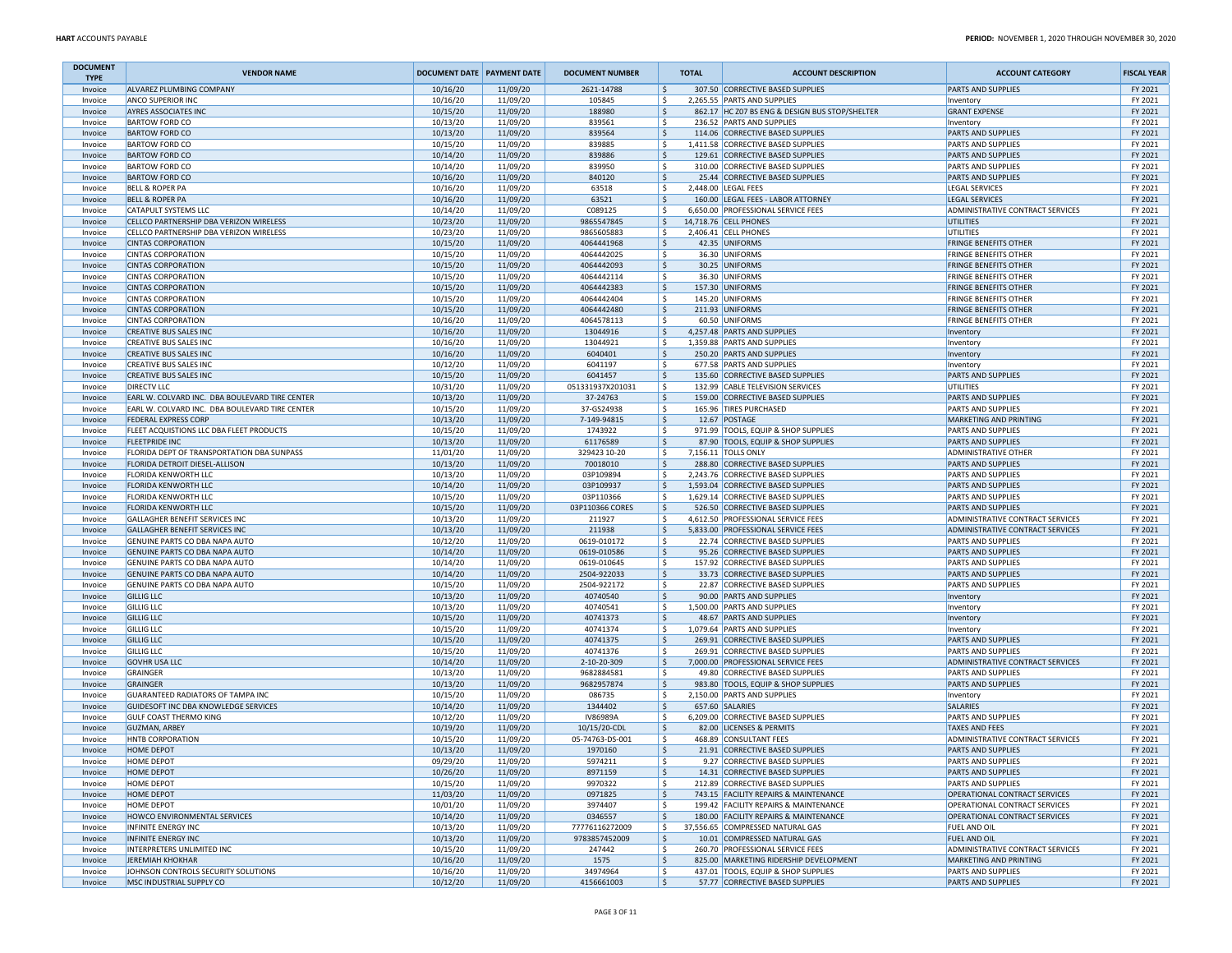| <b>DOCUMENT</b><br><b>TYPE</b> | <b>VENDOR NAME</b>                                                              | <b>DOCUMENT DATE PAYMENT DATE</b> |                      | <b>DOCUMENT NUMBER</b>                     | <b>TOTAL</b> | <b>ACCOUNT DESCRIPTION</b>                                                                 | <b>ACCOUNT CATEGORY</b>                                | <b>FISCAL YEAR</b> |
|--------------------------------|---------------------------------------------------------------------------------|-----------------------------------|----------------------|--------------------------------------------|--------------|--------------------------------------------------------------------------------------------|--------------------------------------------------------|--------------------|
| Invoice                        | MSC INDUSTRIAL SUPPLY CO                                                        | 10/14/20                          | 11/09/20             | 4166218001                                 | ١\$          | 473.16 CORRECTIVE BASED SUPPLIES                                                           | PARTS AND SUPPLIES                                     | FY 2021            |
| Invoice                        | MSC INDUSTRIAL SUPPLY CO                                                        | 10/16/20                          | 11/09/20             | 4170370001                                 | l \$         | 473.16 CORRECTIVE BASED SUPPLIES                                                           | <b>PARTS AND SUPPLIES</b>                              | FY 2021            |
| Invoice                        | MSC INDUSTRIAL SUPPLY CO                                                        | 10/14/20                          | 11/09/20             | 4170907001                                 | ١s           | 423.44 CORRECTIVE BASED SUPPLIES                                                           | PARTS AND SUPPLIES                                     | FY 2021            |
| Invoice                        | <b>MSC INDUSTRIAL SUPPLY CO</b><br>MSC INDUSTRIAL SUPPLY CO                     | 10/15/20<br>10/13/20              | 11/09/20<br>11/09/20 | 4171021001<br>4145295002                   | l \$<br>١\$  | 555.90 CORRECTIVE BASED SUPPLIES<br>132.21 TOOLS, EQUIP & SHOP SUPPLIES                    | <b>PARTS AND SUPPLIES</b><br>PARTS AND SUPPLIES        | FY 2021<br>FY 2021 |
| Invoice<br>Invoice             | NICOLAS, NIXON                                                                  | 11/05/20                          | 11/09/20             | 10/05/20-CDL                               | l\$          | 82.00 LICENSES & PERMITS                                                                   | <b>TAXES AND FEES</b>                                  | FY 2021            |
| Invoice                        | NUTSHELL CORP DBA PAYLESS EQUIPMENT                                             | 10/14/20                          | 11/09/20             | 149296                                     | l\$          | 797.80 SAFETY SUPPLIES & EQUIPMENT                                                         | PARTS AND SUPPLIES                                     | FY 2021            |
| Invoice                        | PALMDALE OIL COMPANY                                                            | 10/13/20                          | 11/09/20             | 1424203                                    | ا \$         | 528.20 DIESEL & GAS EXCISE TAX                                                             | <b>TAXES AND FEES</b>                                  | FY 2021            |
| Invoice                        | PALMDALE OIL COMPANY                                                            | 10/16/20                          | 11/09/20             | 1426522                                    | ١\$          | 695.15 DIESEL & GAS EXCISE TAX                                                             | <b>TAXES AND FEES</b>                                  | FY 2021            |
| Invoice                        | PALMDALE OIL COMPANY                                                            | 10/13/20                          | 11/09/20             | 1424203                                    | l\$          | 1,890.95 GASOLINE                                                                          | <b>FUEL AND OIL</b>                                    | FY 2021            |
| Invoice                        | PALMDALE OIL COMPANY                                                            | 10/13/20                          | 11/09/20             | 1424203                                    | ۱s           | 257.86 GASOLINE                                                                            | FUEL AND OIL                                           | FY 2021            |
| Invoice                        | PALMDALE OIL COMPANY                                                            | 10/16/20                          | 11/09/20             | 1426522                                    | ١\$          | 2,462.08 GASOLINE                                                                          | <b>FUEL AND OIL</b>                                    | FY 2021            |
| Invoice                        | PALMDALE OIL COMPANY                                                            | 10/16/20                          | 11/09/20             | 1426522                                    | l \$         | 335.74 GASOLINE                                                                            | FUEL AND OIL                                           | FY 2021            |
| Invoice                        | PEOPLES GAS COMPANY<br>PEOPLES GAS COMPANY                                      | 11/03/20                          | 11/09/20             | 211012154079-1120                          | ls.          | 16,860.16 COMPRESSED NATURAL GAS<br>1,538.20 COMPRESSED NATURAL GAS - FRANCHISE FEE        | <b>FUEL AND OIL</b>                                    | FY 2021            |
| Invoice<br>Invoice             | PEOPLES GAS COMPANY                                                             | 11/03/20<br>10/16/20              | 11/09/20<br>11/09/20 | 211012154079-1120<br>211012153790-1020     | ١\$<br>  \$  | 49.53 NATURAL GAS                                                                          | <b>TAXES AND FEES</b><br><b>UTILITIES</b>              | FY 2021<br>FY 2021 |
| Invoice                        | PETROLEUM TRADERS CORPORATION                                                   | 10/13/20                          | 11/09/20             | 1585027                                    | ١s           | 9,528.44 DIESEL                                                                            | <b>FUEL AND OIL</b>                                    | FY 2021            |
| Invoice                        | PETROLEUM TRADERS CORPORATION                                                   | 10/15/20                          | 11/09/20             | 1585028                                    | ١\$          | 9,543.79 DIESEL                                                                            | <b>FUEL AND OIL</b>                                    | FY 2021            |
| Invoice                        | PETROLEUM TRADERS CORPORATION                                                   | 10/13/20                          | 11/09/20             | 1585027                                    | ١\$          | 2,650.02 DIESEL & GAS EXCISE TAX                                                           | TAXES AND FEES                                         | FY 2021            |
| Invoice                        | PETROLEUM TRADERS CORPORATION                                                   | 10/15/20                          | 11/09/20             | 1585028                                    | l \$         | 2,654.29 DIESEL & GAS EXCISE TAX                                                           | <b>TAXES AND FEES</b>                                  | FY 2021            |
| Invoice                        | POSEY DISTRIBUTING CO INC                                                       | 10/15/20                          | 11/09/20             | PDC2-261390                                | l \$         | 383.20 COMPUTER EQUIPMENT                                                                  | <b>PARTS AND SUPPLIES</b>                              | FY 2021            |
| Invoice                        | PRECISION OF SW FL INC                                                          | 10/16/20                          | 11/09/20             | <b>FLINV03927</b>                          | ١ś           | 520.00 COMPUTER SOFTWARE SVC FEES                                                          | OPERATIONAL CONTRACT SERVICES                          | FY 2021            |
| Invoice                        | REPUBLIC SERVICES INC                                                           | 10/15/20                          | 11/09/20             | 0696-000906345                             | ۱\$.         | 982.76 WATER, SEWER & GARBAGE                                                              | <b>UTILITIES</b>                                       | FY 2021            |
| Invoice                        | <b>REPUBLIC SERVICES INC</b>                                                    | 10/17/20                          | 11/09/20             | 0696-000909201                             | l\$          | 212.47 WATER, SEWER & GARBAGE                                                              | <b>UTILITIES</b>                                       | FY 2021            |
| Invoice                        | REPUBLIC SERVICES INC                                                           | 10/17/20                          | 11/09/20             | 0696-000909202                             | ١\$<br>١\$   | 212.47 WATER, SEWER & GARBAGE                                                              | UTILITIES<br>UTILITIES                                 | FY 2021            |
| Invoice<br>Invoice             | REPUBLIC SERVICES INC<br><b>SAMS CLUB DIRECT</b>                                | 10/17/20<br>10/31/20              | 11/09/20<br>11/09/20 | 0696-000909203<br>5318                     | ١s           | 212.47 WATER, SEWER & GARBAGE<br>21.36 BUSINESS MEETING COST                               | <b>ADMINISTRATIVE OTHER</b>                            | FY 2021<br>FY 2021 |
| Invoice                        | <b>SEABOARD DISTRIBUTION INC</b>                                                | 10/12/20                          | 11/09/20             | 247662                                     | ١s           | 1,178.42 ANTI FREEZE/COOLANT                                                               | <b>FUEL AND OIL</b>                                    | FY 2021            |
| Invoice                        | SKYBASE COMMUNICATIONS LLC                                                      | 10/15/20                          | 11/09/20             | 31977                                      | ١s           | 1,610.00 CELL PHONES                                                                       | UTILITIES                                              | FY 2021            |
| Invoice                        | STELLAR INDUSTRIAL SUPPLY INC                                                   | 10/14/20                          | 11/09/20             | 4250271                                    | ١\$          | 5,301.36 CORRECTIVE BASED SUPPLIES                                                         | PARTS AND SUPPLIES                                     | FY 2021            |
| Invoice                        | <b>STEPPS TOWING SERVICE INC</b>                                                | 10/13/20                          | 11/09/20             | HH340984                                   | ۱\$.         | 375.00 TOWING CHARGES                                                                      | OPERATIONAL CONTRACT SERVICES                          | FY 2021            |
| Invoice                        | <b>STEPPS TOWING SERVICE INC</b>                                                | 10/15/20                          | 11/09/20             | HH341034                                   | ١\$          | 375.00 TOWING CHARGES                                                                      | OPERATIONAL CONTRACT SERVICES                          | FY 2021            |
| Invoice                        | STEPPS TOWING SERVICE INC                                                       | 10/15/20                          | 11/09/20             | HH341978                                   | ١\$          | 250.00 TOWING CHARGES                                                                      | OPERATIONAL CONTRACT SERVICES                          | FY 2021            |
| Invoice                        | <b>STEPPS TOWING SERVICE INC</b>                                                | 10/15/20                          | 11/09/20             | HH342001                                   | ١\$          | 375.00 TOWING CHARGES                                                                      | OPERATIONAL CONTRACT SERVICES                          | FY 2021            |
| Invoice                        | <b>STEPPS TOWING SERVICE INC</b>                                                | 10/13/20                          | 11/09/20             | HH342264                                   | l\$          | 250.00 TOWING CHARGES                                                                      | OPERATIONAL CONTRACT SERVICES                          | FY 2021            |
| Invoice                        | SUN STATE INTERNATIONAL TRUCKS LLC<br><b>SUN STATE INTERNATIONAL TRUCKS LLC</b> | 12/03/19<br>03/02/20              | 11/09/20<br>11/09/20 | X100410131 01 CORES<br>X100420038 01 CORES | ١s<br>١\$    | 644.00 CORRECTIVE BASED SUPPLIES<br>3,881.25 CORRECTIVE BASED SUPPLIES                     | <b>PARTS AND SUPPLIES</b><br><b>PARTS AND SUPPLIES</b> | FY 2021<br>FY 2021 |
| Invoice<br>Invoice             | <b>SUN STATE INTERNATIONAL TRUCKS LLC</b>                                       | 07/27/20                          | 11/09/20             | X100435199 01 CORES                        | l \$         | 483.00 CORRECTIVE BASED SUPPLIES                                                           | <b>PARTS AND SUPPLIES</b>                              | FY 2021            |
| Invoice                        | <b>TAMPA ELECTRIC COMPANY</b>                                                   | 11/02/20                          | 11/09/20             | 211000476575-1120                          | ١s           | 19.73 ELECTRICITY                                                                          | UTILITIES                                              | FY 2021            |
| Invoice                        | <b>TAMPA ELECTRIC COMPANY</b>                                                   | 11/02/20                          | 11/09/20             | 211012083310-1120                          | l\$          | 35.01 ELECTRICITY                                                                          | UTILITIES                                              | FY 2021            |
| Invoice                        | TAMPA ELECTRIC COMPANY                                                          | 11/02/20                          | 11/09/20             | 211012083575-1120                          | l \$         | 19.73 ELECTRICITY                                                                          | UTILITIES                                              | FY 2021            |
| Invoice                        | <b>TAMPA ELECTRIC COMPANY</b>                                                   | 11/03/20                          | 11/09/20             | 211012083807-1120                          | l\$          | 26.62 ELECTRICITY                                                                          | <b>UTILITIES</b>                                       | FY 2021            |
| Invoice                        | <b>TAMPA ELECTRIC COMPANY</b>                                                   | 11/03/20                          | 11/09/20             | 211012084060-1120                          | ١s           | 34.72 ELECTRICITY                                                                          | UTILITIES                                              | FY 2021            |
| Invoice                        | <b>TAMPA ELECTRIC COMPANY</b>                                                   | 11/03/20                          | 11/09/20             | 211012084367-1120                          | ١\$          | 42.27 ELECTRICITY                                                                          | <b>UTILITIES</b>                                       | FY 2021            |
| Invoice                        | <b>TAMPA ELECTRIC COMPANY</b>                                                   | 11/03/20                          | 11/09/20             | 211012084607-1120                          | ١\$          | 19.73 ELECTRICITY                                                                          | UTILITIES                                              | FY 2021            |
| Invoice                        | <b>TAMPA ELECTRIC COMPANY</b>                                                   | 11/03/20                          | 11/09/20             | 211012084870-1120                          | l\$<br>١\$   | 36.99 ELECTRICITY                                                                          | <b>UTILITIES</b>                                       | FY 2021            |
| Invoice<br>Invoice             | TAMPA ELECTRIC COMPANY<br><b>TAMPA ELECTRIC COMPANY</b>                         | 11/03/20<br>11/03/20              | 11/09/20<br>11/09/20 | 211012085133-1120<br>211012085398-1120     | l\$          | 24.74 ELECTRICITY<br>153.54 ELECTRICITY                                                    | UTILITIES<br><b>UTILITIES</b>                          | FY 2021<br>FY 2021 |
| Invoice                        | <b>TAMPA ELECTRIC COMPANY</b>                                                   | 11/03/20                          | 11/09/20             | 211012085687-1120                          | ١s           | 60.38 ELECTRICITY                                                                          | UTILITIES                                              | FY 2021            |
| Invoice                        | <b>TAMPA ELECTRIC COMPANY</b>                                                   | 11/03/20                          | 11/09/20             | 211012086024-1120                          | ١\$          | 155.71 ELECTRICITY                                                                         | <b>UTILITIES</b>                                       | FY 2021            |
| Invoice                        | <b>TAMPA ELECTRIC COMPANY</b>                                                   | 11/03/20                          | 11/09/20             | 211012086396-1120                          | ١\$          | 160.54 ELECTRICITY                                                                         | UTILITIES                                              | FY 2021            |
| Invoice                        | <b>TAMPA ELECTRIC COMPANY</b>                                                   | 11/03/20                          | 11/09/20             | 211012086628-1120                          | l\$          | 154.68 ELECTRICITY                                                                         | UTILITIES                                              | FY 2021            |
| Invoice                        | TAMPA ELECTRIC COMPANY                                                          | 11/03/20                          | 11/09/20             | 211012086966-1120                          | ١s           | 148.21 ELECTRICITY                                                                         | UTILITIES                                              | FY 2021            |
| Invoice                        | <b>TAMPA ELECTRIC COMPANY</b>                                                   | 11/03/20                          | 11/09/20             | 211012087196-1120                          | l \$         | 2,605.02 ELECTRICITY                                                                       | <b>UTILITIES</b>                                       | FY 2021            |
| Invoice                        | <b>TAMPA ELECTRIC COMPANY</b>                                                   | 11/03/20                          | 11/09/20             | 211012087485-1120                          | ١\$          | 3,269.27 ELECTRICITY                                                                       | UTILITIES                                              | FY 2021            |
| Invoice                        | <b>TAMPA ELECTRIC COMPANY</b>                                                   | 11/03/20                          | 11/09/20             | 211012087667-1120                          | l\$          | 36.32 ELECTRICITY                                                                          | <b>UTILITIES</b>                                       | FY 2021            |
| Invoice                        | TAMPA ELECTRIC COMPANY                                                          | 11/03/20<br>11/03/20              | 11/09/20<br>11/09/20 | 211012087923-1120<br>211012088145-1120     | ١s<br>١\$    | 19.73 ELECTRICITY                                                                          | UTILITIES                                              | FY 2021<br>FY 2021 |
| Invoice<br>Invoice             | <b>TAMPA ELECTRIC COMPANY</b><br>TAMPA ELECTRIC COMPANY                         | 11/03/20                          | 11/09/20             | 211012088376-1120                          | ١\$          | 94.80 ELECTRICITY<br>44.36 ELECTRICITY                                                     | <b>UTILITIES</b><br>UTILITIES                          | FY 2021            |
| Invoice                        | <b>TAMPA ELECTRIC COMPANY</b>                                                   | 11/03/20                          | 11/09/20             | 211012088657-1120                          | ١s           | 257.74 ELECTRICITY                                                                         | <b>UTILITIES</b>                                       | FY 2021            |
| Invoice                        | <b>TAMPA ELECTRIC COMPANY</b>                                                   | 10/27/20                          | 11/09/20             | 211012156033-1020                          | ۱s           | 6.28 ELECTRICITY                                                                           | UTILITIES                                              | FY 2021            |
| Invoice                        | TAMPA ELECTRIC COMPANY                                                          | 10/27/20                          | 11/09/20             | 211012156322-1020                          | IS.          | 475.85 ELECTRICITY                                                                         | UTILITIES                                              | FY 2021            |
| Invoice                        | <b>TAMPA ELECTRIC COMPANY</b>                                                   | 10/28/20                          | 11/09/20             | 211012156538-1020                          | I\$          | 19.73 ELECTRICITY                                                                          | UTILITIES                                              | FY 2021            |
| Invoice                        | TIMES PUBLISHING COMPANY DBA TAMPA BAY TIMES                                    | 10/21/20                          | 11/09/20             | 0000117020                                 | ١s           | 1.509.50 ADVERTISING - LEGAL                                                               | <b>MARKETING AND PRINTING</b>                          | FY 2021            |
| Invoice                        | TRANSPORTATION CONTROL SYSTEMS, INC.                                            | 09/24/20                          | 11/09/20             | 10695                                      | ۱\$.         | 522.50 CORRECTIVE BASED SUPPLIES                                                           | <b>PARTS AND SUPPLIES</b>                              | FY 2021            |
| Invoice                        | UNIFIRST CORPORATION                                                            | 10/12/20                          | 11/09/20             | 914 274 2349                               | \$           | 88.25 FACILITY REPAIRS & MAINTENANCE                                                       | OPERATIONAL CONTRACT SERVICES                          | FY 2021            |
| Invoice                        | UNIFIRST CORPORATION                                                            | 10/13/20                          | 11/09/20             | 914 274 3029                               | ۱\$.         | 22.50 FACILITY REPAIRS & MAINTENANCE                                                       | OPERATIONAL CONTRACT SERVICES                          | FY 2021            |
| Invoice                        | UNIFIRST CORPORATION                                                            | 10/14/20                          | 11/09/20<br>11/09/20 | 914 2743767                                | ۱\$.<br>١\$  | 89.30 FACILITY REPAIRS & MAINTENANCE<br>4,396.00 ACQ COMP HARDWARE CORE YBOR FL-5339X-2018 | OPERATIONAL CONTRACT SERVICES                          | FY 2021            |
| Invoice<br>Invoice             | UNITED DATA TECHNOLOGIES INC<br>UNITED WAY OF TAMPA BAY, INC.                   | 10/13/20<br>11/05/20              | 11/09/20             | 0500243615<br>PPE 10/31/20                 | ۱\$          | 10.00 UNITED WAY FUND - EMPLOYEES                                                          | <b>GRANT EXPENSE</b><br>Accounts Payable               | FY 2021<br>FY 2021 |
| Invoice                        | WEST COAST TRANSPORTATION SERVICES INC DBA YELLOW CAB                           | 10/15/20                          | 11/09/20             | 23003                                      | l\$          | 38,191.00 CUST CHOICE VCHR G1I26 438958-18404                                              | OPERATIONAL CONTRACT SERVICES                          | FY 2021            |
| Invoice                        | <b>ZEP SALES AND SERVICE</b>                                                    | 10/13/20                          | 11/09/20             | 9005623081                                 | ١s           | 369.72 CHEMICALS, CLEANERS & EQUIP                                                         | <b>PARTS AND SUPPLIES</b>                              | FY 2021            |
| Invoice                        | <b>ZEP SALES AND SERVICE</b>                                                    | 10/14/20                          | 11/09/20             | 9005627701                                 | l s          | 985.70 CORRECTIVE BASED SUPPLIES                                                           | <b>PARTS AND SUPPLIES</b>                              | FY 2021            |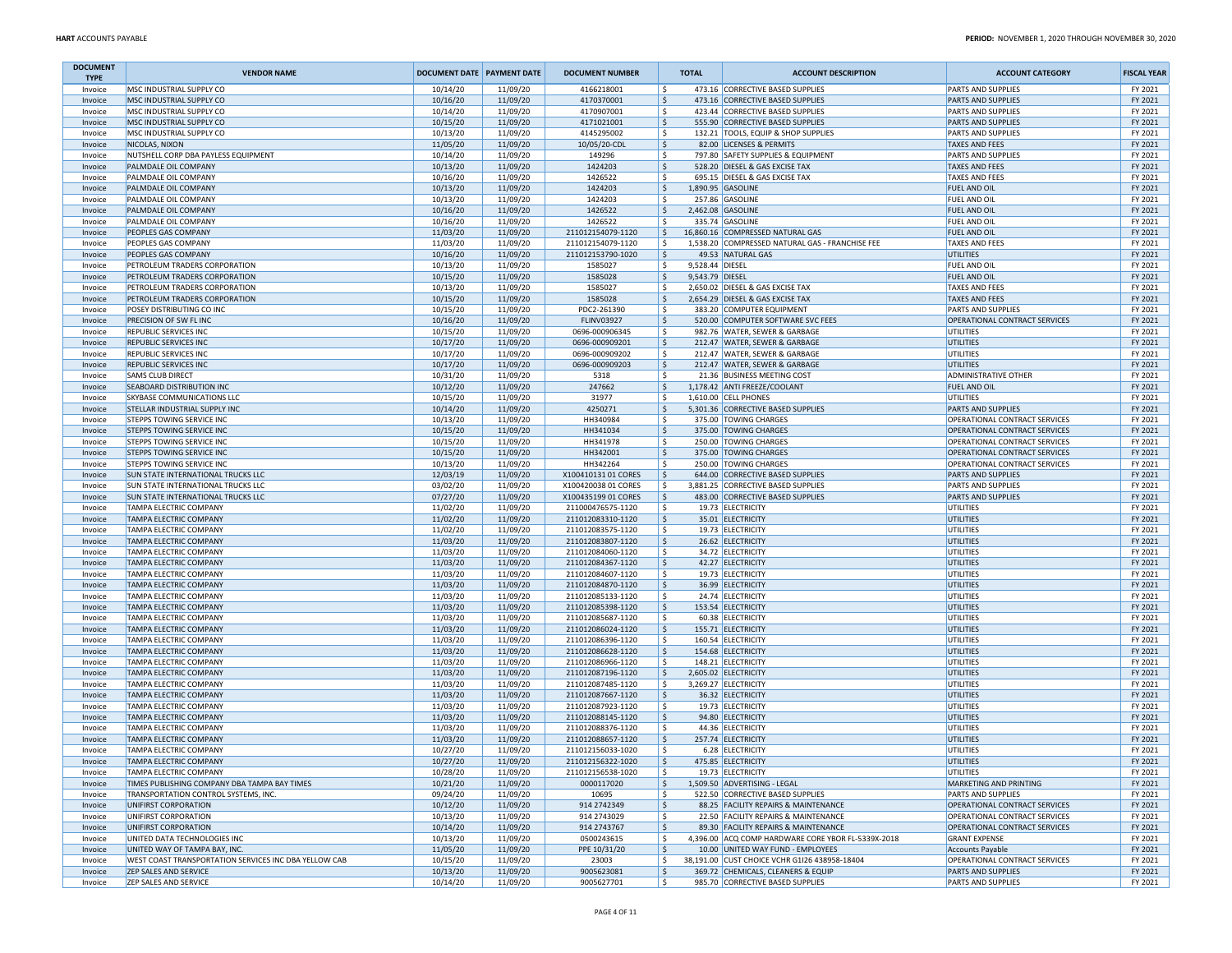| <b>DOCUMENT</b><br><b>TYPE</b> | <b>VENDOR NAME</b>                                                    | <b>DOCUMENT DATE PAYMENT DATE</b> |                      | <b>DOCUMENT NUMBER</b>   | <b>TOTAL</b> | <b>ACCOUNT DESCRIPTION</b>                                                | <b>ACCOUNT CATEGORY</b>                                        | <b>FISCAL YEAR</b> |
|--------------------------------|-----------------------------------------------------------------------|-----------------------------------|----------------------|--------------------------|--------------|---------------------------------------------------------------------------|----------------------------------------------------------------|--------------------|
| Invoice                        | <b>ZEP SALES AND SERVICE</b>                                          | 10/15/20                          | 11/09/20             | 9005632157               | S,           | 1,033.60 CORRECTIVE BASED SUPPLIES                                        | <b>PARTS AND SUPPLIES</b>                                      | FY 2021            |
| Invoice                        | A JANITORS CLOSET INC                                                 | 11/09/20                          | 11/16/20             | 734816                   | ۱\$          | 1,408.91 CHEMICALS, JANITORIAL SUPPLIES                                   | <b>PARTS AND SUPPLIES</b>                                      | FY 2021            |
| Invoice                        | <b>ABC BUS INC</b>                                                    | 10/19/20                          | 11/16/20             | 3134048                  | ۱\$<br>۱\$   | 63.90 PARTS AND SUPPLIES                                                  | Inventory                                                      | FY 2021            |
| Invoice<br>Invoice             | <b>ABC BUS INC</b><br><b>ABC BUS INC</b>                              | 10/20/20<br>10/22/20              | 11/16/20<br>11/16/20 | 3134457<br>3135425       | ۱\$          | 8,040.08 PARTS AND SUPPLIES<br>751.10 PARTS AND SUPPLIES                  | Inventory                                                      | FY 2021<br>FY 2021 |
| Invoice                        | <b>ACCURATE LAMINATING INC</b>                                        | 10/21/20                          | 11/16/20             | 84928                    | ۱\$          | 139.50 PRINTING - SYSTEM PROMOTION                                        | Inventory<br>MARKETING AND PRINTING                            | FY 2021            |
| Invoice                        | <b>ALLIED ELECTRONICS INC</b>                                         | 10/23/20                          | 11/16/20             | 9013410833               | l\$          | 33.30 CORRECTIVE BASED SUPPLIES                                           | PARTS AND SUPPLIES                                             | FY 2021            |
| Invoice                        | ALVAREZ PLUMBING COMPANY                                              | 10/22/20                          | 11/16/20             | 2621-15005               | ۱\$          | 719.35 CORRECTIVE BASED SUPPLIES                                          | PARTS AND SUPPLIES                                             | FY 2021            |
| Invoice                        | ALVAREZ PLUMBING COMPANY                                              | 10/22/20                          | 11/16/20             | 2621-15005               | ۱\$.         | 18.09 FACILITY REPAIRS & MAINTENANCE                                      | OPERATIONAL CONTRACT SERVICES                                  | FY 2021            |
| Invoice                        | <b>ATALY INC DBA ATALY GRAPHICS</b>                                   | 10/22/20                          | 11/16/20             | 129204                   | ١\$          | 1,463.00 SAFETY SUPPLIES & EQUIPMENT                                      | <b>PARTS AND SUPPLIES</b>                                      | FY 2021            |
| Invoice                        | <b>BELL &amp; ROPER PA</b>                                            | 10/22/20                          | 11/16/20             | 63565                    | l\$          | 2,514.35 LEGAL FEES - LABOR ATTORNEY                                      | <b>LEGAL SERVICES</b>                                          | FY 2021            |
| Invoice                        | <b>BELL &amp; ROPER PA</b>                                            | 10/22/20                          | 11/16/20             | 63566                    | ۱\$          | 10,276.35 LEGAL FEES - LABOR ATTORNEY                                     | LEGAL SERVICES                                                 | FY 2021            |
| Invoice                        | <b>BOCC - WATER</b>                                                   | 11/03/20                          | 11/16/20             | 7441310-1120             | ١\$          | 390.65 WATER, SEWER & GARBAGE                                             | <b>UTILITIES</b>                                               | FY 2021            |
| Invoice                        | <b>BOCC - WATER</b>                                                   | 11/03/20                          | 11/16/20             | 7541310-1120             | l\$          | 129.81 WATER, SEWER & GARBAGE                                             | UTILITIES                                                      | FY 2021            |
| Invoice<br>Invoice             | <b>BUTLER TRUCK SERVICE INC</b><br>C2 INC DBA SHRED360                | 10/20/20<br>10/19/20              | 11/16/20<br>11/16/20 | 201013003<br>2003897     | ١\$<br>l\$.  | 246.78 CORRECTIVE REPAIR SERVICES<br>25.00 FACILITY REPAIRS & MAINTENANCE | OPERATIONAL CONTRACT SERVICES<br>OPERATIONAL CONTRACT SERVICES | FY 2021<br>FY 2021 |
| Invoice                        | C2 INC DBA SHRED360                                                   | 10/19/20                          | 11/16/20             | 2003898                  | ۱\$          | 25.00 FACILITY REPAIRS & MAINTENANCE                                      | OPERATIONAL CONTRACT SERVICES                                  | FY 2021            |
| Invoice                        | C2 INC DBA SHRED360                                                   | 10/19/20                          | 11/16/20             | 2003899                  | ۱\$          | 25.00 FACILITY REPAIRS & MAINTENANCE                                      | OPERATIONAL CONTRACT SERVICES                                  | FY 2021            |
| Invoice                        | C2 INC DBA SHRED360                                                   | 10/23/20                          | 11/16/20             | 2003934                  | ۱\$          | 80.00 FACILITY REPAIRS & MAINTENANCE                                      | OPERATIONAL CONTRACT SERVICES                                  | FY 2021            |
| Invoice                        | <b>CDW LLC</b>                                                        | 10/19/20                          | 11/16/20             | 2989037                  | l \$         | 6,927.09 COMPUTER EQUIPMENT                                               | PARTS AND SUPPLIES                                             | FY 2021            |
| Invoice                        | CIGNA HEALTH AND LIFE INS CO                                          | 09/21/20                          | 11/16/20             | 2715370                  | S,           | 10,835.60 HEALTH INSURANCE EXCESS EXPENSE                                 | <b>HEALTH CARE</b>                                             | FY 2021            |
| Invoice                        | CIGNA HEALTH AND LIFE INS CO                                          | 09/21/20                          | 11/16/20             | 2715370                  | l\$.         | 100,443.81 HEALTH INSURANCE THIRD PARTY COSTS                             | <b>HEALTH CARE</b>                                             | FY 2021            |
| Invoice                        | <b>CINTAS CORPORATION</b>                                             | 10/22/20                          | 11/16/20             | 4065174531               | l\$          | 36.30 UNIFORMS                                                            | <b>FRINGE BENEFITS OTHER</b>                                   | FY 2021            |
| Invoice                        | <b>CINTAS CORPORATION</b>                                             | 10/22/20                          | 11/16/20             | 4065174566               | ١\$          | 42.35 UNIFORMS                                                            | <b>FRINGE BENEFITS OTHER</b>                                   | FY 2021            |
| Invoice                        | <b>CINTAS CORPORATION</b>                                             | 10/22/20                          | 11/16/20             | 4065174629               | ۱\$          | 30.25 UNIFORMS                                                            | <b>FRINGE BENEFITS OTHER</b>                                   | FY 2021            |
| Invoice                        | <b>CINTAS CORPORATION</b>                                             | 10/22/20                          | 11/16/20             | 4065174636               | ۱\$          | 36.30 UNIFORMS                                                            | <b>FRINGE BENEFITS OTHER</b>                                   | FY 2021            |
| Invoice                        | <b>CINTAS CORPORATION</b>                                             | 10/22/20                          | 11/16/20             | 4065174810               | ۱\$.         | 157.30 UNIFORMS                                                           | <b>FRINGE BENEFITS OTHER</b>                                   | FY 2021            |
| Invoice                        | <b>CINTAS CORPORATION</b>                                             | 10/22/20                          | 11/16/20             | 4065174878               | ۱\$          | 145.20 UNIFORMS                                                           | <b>FRINGE BENEFITS OTHER</b>                                   | FY 2021            |
| Invoice                        | <b>CINTAS CORPORATION</b><br><b>CINTAS CORPORATION</b>                | 10/22/20                          | 11/16/20             | 4065175016<br>4065236094 | ۱\$          | 211.75 UNIFORMS<br>60.50 UNIFORMS                                         | <b>FRINGE BENEFITS OTHER</b><br><b>FRINGE BENEFITS OTHER</b>   | FY 2021<br>FY 2021 |
| Invoice<br>Invoice             | <b>CITY OF TAMPA UTILITIES</b>                                        | 10/23/20<br>11/04/20              | 11/16/20<br>11/16/20 | 2083569-1120             | ۱\$<br>۱\$   | 226.89 WATER, SEWER & GARBAGE                                             | <b>UTILITIES</b>                                               | FY 2021            |
| Invoice                        | <b>CITY OF TAMPA UTILITIES</b>                                        | 11/03/20                          | 11/16/20             | 2122343-1120             | ۱\$          | 4,271.76 WATER, SEWER & GARBAGE                                           | UTILITIES                                                      | FY 2021            |
| Invoice                        | <b>CITY OF TAMPA UTILITIES</b>                                        | 11/02/20                          | 11/16/20             | 2122412-1120             | l\$          | 146.46 WATER, SEWER & GARBAGE                                             | <b>UTILITIES</b>                                               | FY 2021            |
| Invoice                        | <b>CITY OF TAMPA UTILITIES</b>                                        | 11/05/20                          | 11/16/20             | 2182194-1120             | ١\$          | 5,788.13 WATER, SEWER & GARBAGE                                           | <b>UTILITIES</b>                                               | FY 2021            |
| Invoice                        | <b>COMMERCIAL RISK MANAGEMENT INC</b>                                 | 10/23/20                          | 11/16/20             | 10-101818                | l\$          | 4,566.00 CLAIM SERVICING FEES                                             | <b>INSURANCE COSTS</b>                                         | FY 2021            |
| Invoice                        | CONDUENT TRANSPORT SOLUTIONS INC                                      | 10/19/20                          | 11/16/20             | 1583421                  | S,           | 160,729.00 COMPUTER SOFTWARE SVC FEES                                     | OPERATIONAL CONTRACT SERVICES                                  | FY 2021            |
| Invoice                        | COULLS STRIPING AND ASPHALT INC                                       | 10/18/20                          | 11/16/20             | 1511                     | ۱\$          | 1,500.00 CONTRACT SERVICES                                                | OPERATIONAL CONTRACT SERVICES                                  | FY 2021            |
| Invoice                        | <b>CREATIVE BUS SALES INC</b>                                         | 10/20/20                          | 11/16/20             | 6041369                  | ۱\$          | 537.80 CORRECTIVE BASED SUPPLIES                                          | <b>PARTS AND SUPPLIES</b>                                      | FY 2021            |
| Invoice                        | <b>DESIGNLAB INC</b>                                                  | 10/19/20                          | 11/16/20             | 247868                   | ۱\$          | 8,957.45 UNIFORMS                                                         | <b>FRINGE BENEFITS OTHER</b>                                   | FY 2021            |
| Invoice                        | <b>DIRECTV LLC</b>                                                    | 11/04/20                          | 11/16/20             | 027286986X201104         | ۱\$          | 35.00 CABLE TELEVISION SERVICES                                           | <b>UTILITIES</b>                                               | FY 2021            |
| Invoice                        | DOUG BELDEN, TAX COLLECTOR<br>DOUGLASS SCREEN PRINTERS INC DBA DPRINT | 11/03/20<br>10/20/20              | 11/16/20             | 36316 11/20<br>118548    | ١\$<br>۱\$   | 54.84 AD VALOREM TAX REVENUE<br>353.60 CORRECTIVE BASED SUPPLIES          | Taxes Levied by HTA                                            | FY 2021<br>FY 2021 |
| Invoice<br>Invoice             | <b>DYNAMIC SECURITY INC</b>                                           | 10/02/20                          | 11/16/20<br>11/16/20 | 2000005107               |              | \$ 102,087.49 SECURITY SERVICES                                           | <b>PARTS AND SUPPLIES</b><br>OPERATIONAL CONTRACT SERVICES     | FY 2021            |
| Invoice                        | EARL W. COLVARD INC. DBA BOULEVARD TIRE CENTER                        | 10/23/20                          | 11/16/20             | 37-25418                 | ۱\$          | 289.53 TIRES PURCHASED                                                    | PARTS AND SUPPLIES                                             | FY 2021            |
| Invoice                        | EARL W. COLVARD INC. DBA BOULEVARD TIRE CENTER                        | 10/23/20                          | 11/16/20             | 37-25483                 | ۱Ś           | 150.00 TIRES PURCHASED                                                    | PARTS AND SUPPLIES                                             | FY 2021            |
| Invoice                        | ELECTRIC SALES & SERVICE INC                                          | 09/01/20                          | 11/16/20             | 41897                    | ۱\$          | 9,700.56 CORRECTIVE BASED SUPPLIES                                        | <b>PARTS AND SUPPLIES</b>                                      | FY 2021            |
| Invoice                        | <b>FEDERAL EXPRESS CORP</b>                                           | 10/20/20                          | 11/16/20             | 7-156-61154              | ۱\$          | 49.78 POSTAGE                                                             | MARKETING AND PRINTING                                         | FY 2021            |
| Invoice                        | <b>FLEETPRIDE INC</b>                                                 | 10/19/20                          | 11/16/20             | 61534462                 | ۱\$          | 7,481.00 CONTRACT SERVICES                                                | OPERATIONAL CONTRACT SERVICES                                  | FY 2021            |
| Invoice                        | <b>FLEETPRIDE INC</b>                                                 | 10/19/20                          | 11/16/20             | 61535014                 | ۱\$          | 9,258.00 CONTRACT SERVICES                                                | OPERATIONAL CONTRACT SERVICES                                  | FY 2021            |
| Invoice                        | FLORIDA DEPARTMENT OF REVENUE                                         | 10/31/20                          | 11/16/20             | <b>SALES TAX 10/2020</b> | ۱s           | 34.43 SALES TAXES PAYABLE                                                 | Taxes Payable                                                  | FY 2021            |
| Invoice                        | <b>FLORIDA KENWORTH LLC</b>                                           | 10/19/20                          | 11/16/20             | 03P110603                | ۱\$          | 678.36 PARTS AND SUPPLIES                                                 | Inventory                                                      | FY 2021            |
| Invoice                        | <b>FLORIDA KENWORTH LLC</b><br><b>FLORIDA KENWORTH LLC</b>            | 10/20/20<br>10/21/20              | 11/16/20<br>11/16/20 | 03P110718                | ۱\$<br>۱\$   | 1,690.74 PARTS AND SUPPLIES<br>2.446.44 PARTS AND SUPPLIES                | Inventory                                                      | FY 2021<br>FY 2021 |
| Invoice<br>Invoice             | <b>FLORIDA KENWORTH LLC</b>                                           | 10/23/20                          | 11/16/20             | 03P110967<br>03P111020   | ۱\$          | 2,093.50 PARTS AND SUPPLIES                                               | Inventory<br>Inventory                                         | FY 2021            |
| Invoice                        | <b>FLORIDA KENWORTH LLC</b>                                           | 10/20/20                          | 11/16/20             | 03P111022                | ١\$          | 1,079.86 PARTS AND SUPPLIES                                               | Inventory                                                      | FY 2021            |
| Invoice                        | <b>FLORIDA KENWORTH LLC</b>                                           | 10/21/20                          | 11/16/20             | 03P111144                | ۱\$          | 4,382.54 PARTS AND SUPPLIES                                               | Inventory                                                      | FY 2021            |
| Invoice                        | <b>FLORIDA KENWORTH LLC</b>                                           | 10/22/20                          | 11/16/20             | 03P111186                | ۱\$          | 22.48 PARTS AND SUPPLIES                                                  | Inventory                                                      | FY 2021            |
| Invoice                        | <b>FLORIDA KENWORTH LLC</b>                                           | 10/22/20                          | 11/16/20             | 03P111346                | ۱\$          | 2,076.20 PARTS AND SUPPLIES                                               | Inventory                                                      | FY 2021            |
| Invoice                        | <b>FLORIDA KENWORTH LLC</b>                                           | 10/23/20                          | 11/16/20             | 03P111373                | ۱\$          | 2.266.72 PARTS AND SUPPLIES                                               | Inventory                                                      | FY 2021            |
| Invoice                        | <b>FLORIDA KENWORTH LLC</b>                                           | 10/19/20                          | 11/16/20             | 03P110375                | ۱\$          | 1,102.64 CORRECTIVE BASED SUPPLIES                                        | PARTS AND SUPPLIES                                             | FY 2021            |
| Invoice                        | <b>FRONTIER LIGHTING INC</b>                                          | 10/22/20                          | 11/16/20             | S2016277.002             | ۱\$          | 277.67 CORRECTIVE BASED SUPPLIES                                          | <b>PARTS AND SUPPLIES</b>                                      | FY 2021            |
| Invoice                        | GENFARE                                                               | 10/23/20                          | 11/16/20             | 90168910                 |              | 1,879.03 CORRECTIVE BASED SUPPLIES                                        | PARTS AND SUPPLIES                                             | FY 2021            |
| Invoice<br>Invoice             | GENUINE PARTS CO DBA NAPA AUTO                                        | 09/21/20<br>10/19/20              | 11/16/20<br>11/16/20 | 0619-006960<br>40742124  | ۱\$.<br>۱\$  | 623.76 PARTS AND SUPPLIES<br>7,082.59 PARTS AND SUPPLIES                  | Inventory                                                      | FY 2021<br>FY 2021 |
| Invoice                        | <b>GILLIG LLC</b><br><b>GILLIG LLC</b>                                | 10/20/20                          | 11/16/20             | 40742597                 | ۱\$.         | 2,324.00 PARTS AND SUPPLIES                                               | Inventory<br>Inventory                                         | FY 2021            |
| Invoice                        | <b>GILLIG LLC</b>                                                     | 10/22/20                          | 11/16/20             | 40743529                 | l\$.         | 557.90 PARTS AND SUPPLIES                                                 | Inventory                                                      | FY 2021            |
| Invoice                        | <b>GILLIG LLC</b>                                                     | 10/23/20                          | 11/16/20             | 40743981                 | ۱\$          | 760.32 PARTS AND SUPPLIES                                                 | Inventory                                                      | FY 2021            |
| Invoice                        | <b>GILLIG LLC</b>                                                     | 10/20/20                          | 11/16/20             | 40742596                 | ۱\$          | 3,965.34 CORRECTIVE BASED SUPPLIES                                        | PARTS AND SUPPLIES                                             | FY 2021            |
| Invoice                        | <b>GILLIG LLC</b>                                                     | 10/22/20                          | 11/16/20             | 40743530                 | ۱\$          | 1,900.00 CORRECTIVE BASED SUPPLIES                                        | <b>PARTS AND SUPPLIES</b>                                      | FY 2021            |
| Invoice                        | GRAINGER                                                              | 10/21/20                          | 11/16/20             | 9691123955               | l s          | 39.32 CORRECTIVE BASED SUPPLIES                                           | PARTS AND SUPPLIES                                             | FY 2021            |
| Invoice                        | GRAINGER                                                              | 10/22/20                          | 11/16/20             | 9692576433               | ۱\$          | 103.50 CORRECTIVE BASED SUPPLIES                                          | <b>PARTS AND SUPPLIES</b>                                      | FY 2021            |
| Invoice                        | HDR ENGINEERING INC                                                   | 10/23/20                          | 11/16/20             | 1200303064               | S.           | 197,442.00 TOD LAND USE FL-20005B-2018                                    | <b>GRANT EXPENSE</b>                                           | FY 2021            |
| Invoice                        | <b>HOME DEPOT</b>                                                     | 11/11/20                          | 11/16/20             | 2972420                  | l \$         | 305.20 FACILITY REPAIRS & MAINTENANCE                                     | <b>OPERATIONAL CONTRACT SERVICES</b>                           | FY 2021            |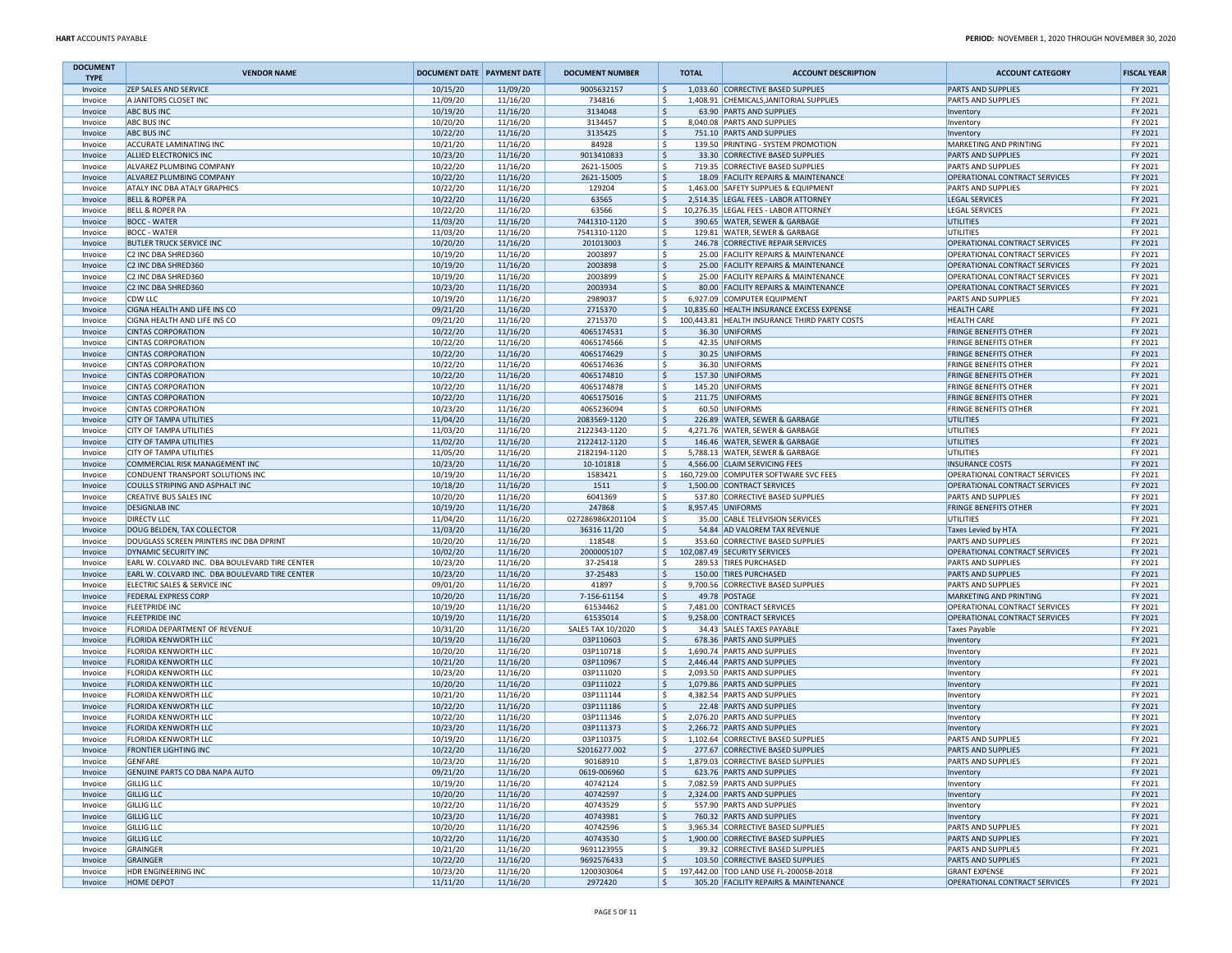| <b>DOCUMENT</b><br><b>TYPE</b> | <b>VENDOR NAME</b>                                                 | <b>DOCUMENT DATE   PAYMENT DATE</b> |                      | <b>DOCUMENT NUMBER</b>                 |            | <b>TOTAL</b>    | <b>ACCOUNT DESCRIPTION</b>                                        | <b>ACCOUNT CATEGORY</b>                    | <b>FISCAL YEAR</b> |
|--------------------------------|--------------------------------------------------------------------|-------------------------------------|----------------------|----------------------------------------|------------|-----------------|-------------------------------------------------------------------|--------------------------------------------|--------------------|
| Invoice                        | HOME DEPOT                                                         | 11/06/20                            | 11/16/20             | 7972116                                | l\$        |                 | 117.06 FACILITY REPAIRS & MAINTENANCE                             | OPERATIONAL CONTRACT SERVICES              | FY 2021            |
| Invoice                        | HOME DEPOT                                                         | 11/06/20                            | 11/16/20             | 7973953                                | ١\$        |                 | 36.37 FACILITY REPAIRS & MAINTENANCE                              | OPERATIONAL CONTRACT SERVICES              | FY 2021            |
| Invoice                        | INTEGRATED GRAPHIC SOLUTIONS                                       | 10/21/20                            | 11/16/20             | 4088                                   | ١\$        |                 | 6,673.00 PRINTING - OFFICE FORMS                                  | MARKETING AND PRINTING                     | FY 2021            |
| Invoice                        | JUSTINIANO, DAVID                                                  | 10/21/20                            | 11/16/20             | 10/19/20-CDL                           | ۱\$        |                 | 82.00 LICENSES & PERMITS                                          | <b>TAXES AND FEES</b>                      | FY 2021            |
| Invoice<br>Invoice             | KIRKS AUTOMOTIVE INC<br><b>KIRKS AUTOMOTIVE INC</b>                | 10/19/20<br>10/21/20                | 11/16/20<br>11/16/20 | 1043498<br>1043585                     | ١s<br>l\$  |                 | 1,952.00 PARTS AND SUPPLIES<br>1,190.00 PARTS AND SUPPLIES        | Inventory<br>Inventory                     | FY 2021<br>FY 2021 |
| Invoice                        | LEVEL 3 FINANCING INC DBA LEVEL 3 COMMUNICATIONS LLC               | 10/24/20                            | 11/16/20             | 161530520                              | l\$        |                 | 16,607.54 WEB HOSTING SERVICES                                    | OPERATIONAL CONTRACT SERVICES              | FY 2021            |
| Invoice                        | MIDWEST BUS CORPORATION                                            | 10/22/20                            | 11/16/20             | 50260                                  | ١\$        |                 | 8,540.00 PARTS AND SUPPLIES                                       | Inventory                                  | FY 2021            |
| Invoice                        | MOHAWK MANUFACTURING & SUPPLY CO                                   | 10/20/20                            | 11/16/20             | U062134                                | ١\$        |                 | 4,836.70 PARTS AND SUPPLIES                                       | Inventory                                  | FY 2021            |
| Invoice                        | MOHAWK MANUFACTURING & SUPPLY CO                                   | 10/20/20                            | 11/16/20             | U062135                                | ١\$        |                 | 1,719.48 PARTS AND SUPPLIES                                       | Inventory                                  | FY 2021            |
| Invoice                        | MSC INDUSTRIAL SUPPLY CO                                           | 10/23/20                            | 11/16/20             | 4160736002                             | ١s         |                 | 191.44 CORRECTIVE BASED SUPPLIES                                  | PARTS AND SUPPLIES                         | FY 2021            |
| Invoice                        | MSC INDUSTRIAL SUPPLY CO                                           | 10/21/20                            | 11/16/20             | 4178904001                             | ١\$        |                 | 473.16 CORRECTIVE BASED SUPPLIES                                  | <b>PARTS AND SUPPLIES</b>                  | FY 2021            |
| Invoice                        | MSC INDUSTRIAL SUPPLY CO                                           | 10/23/20                            | 11/16/20             | 4187820001                             | ١\$        |                 | 473.16 CORRECTIVE BASED SUPPLIES                                  | PARTS AND SUPPLIES                         | FY 2021            |
| Invoice                        | MSC INDUSTRIAL SUPPLY CO                                           | 10/23/20                            | 11/16/20             | 4188990001                             | ١\$        |                 | 587.13 CORRECTIVE BASED SUPPLIES                                  | <b>PARTS AND SUPPLIES</b>                  | FY 2021            |
| Invoice                        | MSC INDUSTRIAL SUPPLY CO                                           | 10/22/20                            | 11/16/20             | 4189371001                             | ١s         |                 | 507.63 CORRECTIVE BASED SUPPLIES                                  | <b>PARTS AND SUPPLIES</b>                  | FY 2021            |
| Invoice                        | <b>NEOPART TRANSIT LLC</b><br>NUTSHELL CORP DBA PAYLESS EQUIPMENT  | 10/19/20<br>10/23/20                | 11/16/20<br>11/16/20 | 2459634-00<br>149347                   | ١\$<br>١\$ |                 | 8,230.12 PARTS AND SUPPLIES<br>168.00 SAFETY SUPPLIES & EQUIPMENT | Inventory<br>PARTS AND SUPPLIES            | FY 2021<br>FY 2021 |
| Invoice<br>Invoice             | PALMDALE OIL COMPANY                                               | 10/20/20                            | 11/16/20             | 1427854                                | l \$       |                 | 535.48 DIESEL & GAS EXCISE TAX                                    | <b>TAXES AND FEES</b>                      | FY 2021            |
| Invoice                        | PALMDALE OIL COMPANY                                               | 10/21/20                            | 11/16/20             | 1428637                                | ١\$        |                 | 686.66 DIESEL & GAS EXCISE TAX                                    | <b>TAXES AND FEES</b>                      | FY 2021            |
| Invoice                        | PALMDALE OIL COMPANY                                               | 10/23/20                            | 11/16/20             | 1430222                                | ١\$        |                 | 547.71 DIESEL & GAS EXCISE TAX                                    | <b>TAXES AND FEES</b>                      | FY 2021            |
| Invoice                        | PALMDALE OIL COMPANY                                               | 10/22/20                            | 11/16/20             | 1428530                                | l\$        |                 | 594.00 DIESEL EXHAUST FLUID                                       | <b>FUEL AND OIL</b>                        | FY 2021            |
| Invoice                        | PALMDALE OIL COMPANY                                               | 10/20/20                            | 11/16/20             | 1427854                                | ١\$        |                 | 1,861.16 GASOLINE                                                 | <b>FUEL AND OIL</b>                        | FY 2021            |
| Invoice                        | PALMDALE OIL COMPANY                                               | 10/20/20                            | 11/16/20             | 1427854                                | ١\$        |                 | 253.80 GASOLINE                                                   | <b>FUEL AND OIL</b>                        | FY 2021            |
| Invoice                        | PALMDALE OIL COMPANY                                               | 10/21/20                            | 11/16/20             | 1428637                                | ۱\$        |                 | 2,409.65 GASOLINE                                                 | <b>FUEL AND OIL</b>                        | FY 2021            |
| Invoice                        | PALMDALE OIL COMPANY                                               | 10/21/20                            | 11/16/20             | 1428637                                | l \$       |                 | 328.59 GASOLINE                                                   | <b>FUEL AND OIL</b>                        | FY 2021            |
| Invoice                        | PALMDALE OIL COMPANY                                               | 10/23/20                            | 11/16/20             | 1430222                                | l\$        |                 | 1,888.45 GASOLINE                                                 | <b>FUEL AND OIL</b>                        | FY 2021            |
| Invoice                        | PALMDALE OIL COMPANY                                               | 10/23/20                            | 11/16/20             | 1430222                                | ١\$        |                 | 257.52 GASOLINE                                                   | FUEL AND OIL                               | FY 2021            |
| Invoice                        | PALMDALE OIL COMPANY                                               | 10/22/20                            | 11/16/20             | 1428166                                | ١\$        |                 | 3,165.50 OIL & LUBE                                               | <b>FUEL AND OIL</b>                        | FY 2021            |
| Invoice                        | PALMDALE OIL COMPANY                                               | 10/22/20                            | 11/16/20             | 1429102                                | l\$        |                 | 1,265.45 OIL & LUBE                                               | <b>FUEL AND OIL</b>                        | FY 2021            |
| Invoice                        | PETROLEUM TRADERS CORPORATION                                      | 10/19/20                            | 11/16/20             | 1585029                                | ١\$        | 9,551.47 DIESEL |                                                                   | <b>FUEL AND OIL</b>                        | FY 2021            |
| Invoice                        | PETROLEUM TRADERS CORPORATION<br>PETROLEUM TRADERS CORPORATION     | 10/21/20                            | 11/16/20             | 1585030                                | ١\$        | 9,562.98 DIESEL | 2,656.44 DIESEL & GAS EXCISE TAX                                  | FUEL AND OIL<br><b>TAXES AND FEES</b>      | FY 2021<br>FY 2021 |
| Invoice                        | PETROLEUM TRADERS CORPORATION                                      | 10/19/20<br>10/21/20                | 11/16/20<br>11/16/20 | 1585029<br>1585030                     | l\$<br>١\$ |                 | 2,659.62 DIESEL & GAS EXCISE TAX                                  | <b>TAXES AND FEES</b>                      | FY 2021            |
| Invoice<br>Invoice             | PINELLAS SUNCOAST TRANSIT AUTHORITY                                | 10/30/20                            | 11/16/20             | 32323                                  | ١\$        |                 | 42.50 INTER/COUNTY PASSPORT                                       | Pass Revenue                               | FY 2021            |
| Invoice                        | READYREFRESH                                                       | 10/24/20                            | 11/16/20             | 10J0008438467                          | ١\$        |                 | 704.63 FACILITY REPAIRS & MAINTENANCE                             | OPERATIONAL CONTRACT SERVICES              | FY 2021            |
| Invoice                        | <b>SHAW INDUSTRIES INC</b>                                         | 10/23/20                            | 11/16/20             | 999122339                              | ١\$        |                 | 7,877.27 RENOV 21ST OPS CNTRL CTR CARPET FL-5339X-2018            | <b>GRANT EXPENSE</b>                       | FY 2021            |
| Invoice                        | <b>STEPPS TOWING SERVICE INC</b>                                   | 10/20/20                            | 11/16/20             | HH343400                               | ١\$        |                 | 281.25 TOWING CHARGES                                             | OPERATIONAL CONTRACT SERVICES              | FY 2021            |
| Invoice                        | TAMPA BAY CONVENTION & VISITORS BUREAU INC DBA VISIT TAMPA BAY     | 10/01/20                            | 11/16/20             | 64990                                  | ١\$        |                 | 450.00 DUES, SUBSCRIPTIONS & FEES                                 | <b>ADMINISTRATIVE OTHER</b>                | FY 2021            |
| Invoice                        | TAMPA ELECTRIC COMPANY                                             | 11/03/20                            | 11/16/20             | 211001823031-1120                      | ١\$        |                 | 1,732.78 ELECTRICITY                                              | UTILITIES                                  | FY 2021            |
| Invoice                        | <b>TAMPA ELECTRIC COMPANY</b>                                      | 11/04/20                            | 11/16/20             | 211012088913-1120                      | ١\$        |                 | 4,973.36 ELECTRICITY                                              | UTILITIES                                  | FY 2021            |
| Invoice                        | TAMPA ELECTRIC COMPANY                                             | 11/04/20                            | 11/16/20             | 211012089184-1120                      | ١\$        |                 | 47.27 ELECTRICITY                                                 | UTILITIES                                  | FY 2021            |
| Invoice                        | TAMPA ELECTRIC COMPANY                                             | 11/04/20                            | 11/16/20             | 211012089465-1120                      | ١\$        |                 | 52.74 ELECTRICITY                                                 | <b>UTILITIES</b>                           | FY 2021            |
| Invoice                        | TAMPA ELECTRIC COMPANY                                             | 11/04/20                            | 11/16/20             | 211012089754-1120                      | ١s         |                 | 53.13 ELECTRICITY                                                 | UTILITIES                                  | FY 2021            |
| Invoice                        | TAMPA ELECTRIC COMPANY                                             | 11/04/20                            | 11/16/20             | 211012150069-1120                      | ١\$        |                 | 51.42 ELECTRICITY                                                 | <b>UTILITIES</b>                           | FY 2021            |
| Invoice                        | TAMPA ELECTRIC COMPANY                                             | 11/04/20                            | 11/16/20             | 211012150341-1120                      | ١\$        |                 | 28.60 ELECTRICITY                                                 | UTILITIES                                  | FY 2021            |
| Invoice                        | TAMPA ELECTRIC COMPANY                                             | 11/04/20                            | 11/16/20<br>11/16/20 | 211012150622-1120<br>211012150812-1120 | l\$<br>١s  |                 | 20.49 ELECTRICITY                                                 | <b>UTILITIES</b>                           | FY 2021<br>FY 2021 |
| Invoice<br>Invoice             | TAMPA ELECTRIC COMPANY<br><b>TRAKA USA LLC</b>                     | 11/06/20<br>10/19/20                | 11/16/20             | 2023345                                | ۱\$        |                 | 8,699.25 ELECTRICITY<br>420.00 COMPUTER SOFTWARE SVC FEES         | UTILITIES<br>OPERATIONAL CONTRACT SERVICES | FY 2021            |
| Invoice                        | TRANSIT HOLDING INC DBA AFTERMARKET PARTS CO LLC                   | 10/20/20                            | 11/16/20             | 82223048                               | ١\$        |                 | 108.18 PARTS AND SUPPLIES                                         | Inventory                                  | FY 2021            |
| Invoice                        | TRANSIT HOLDING INC DBA AFTERMARKET PARTS CO LLC                   | 10/20/20                            | 11/16/20             | 82223250                               | ١\$        |                 | 140.76 PARTS AND SUPPLIES                                         | Inventory                                  | FY 2021            |
| Invoice                        | TRANSIT HOLDING INC DBA AFTERMARKET PARTS CO LLC                   | 10/21/20                            | 11/16/20             | 82224292                               | ١s         |                 | 54.09 PARTS AND SUPPLIES                                          | Inventory                                  | FY 2021            |
| Invoice                        | TRANSIT HOLDING INC DBA AFTERMARKET PARTS CO LLC                   | 10/20/20                            | 11/16/20             | 82222885                               | ١\$        |                 | 1,172.57 PARTS AND SUPPLIES                                       | Inventory                                  | FY 2021            |
| Invoice                        | TRANSIT HOLDING INC DBA AFTERMARKET PARTS CO LLC                   | 10/20/20                            | 11/16/20             | 82223098                               | ١\$        |                 | 667.74 PARTS AND SUPPLIES                                         | Inventory                                  | FY 2021            |
| Invoice                        | TRANSIT HOLDING INC DBA AFTERMARKET PARTS CO LLC                   | 10/20/20                            | 11/16/20             | 82223206                               | ١\$        |                 | 769.52 PARTS AND SUPPLIES                                         | Inventory                                  | FY 2021            |
| Invoice                        | TRANSIT HOLDING INC DBA AFTERMARKET PARTS CO LLC                   | 10/21/20                            | 11/16/20             | 82224104                               | ١s         |                 | 602.20 PARTS AND SUPPLIES                                         | Inventory                                  | FY 2021            |
| Invoice                        | TRAPEZE SOFTWARE GROUP INC                                         | 10/23/20                            | 11/16/20             | TPPAG01764                             | l \$       |                 | 63,817.80 COMPUTER SOFTWARE SVC FEES                              | OPERATIONAL CONTRACT SERVICES              | FY 2021            |
| Invoice                        | UNIFIRST CORPORATION                                               | 09/01/20                            | 11/16/20             | 914 2723042                            | l\$        |                 | 22.50 FACILITY REPAIRS & MAINTENANCE                              | OPERATIONAL CONTRACT SERVICES              | FY 2021            |
| Invoice                        | UNIFIRST CORPORATION                                               | 10/19/20                            | 11/16/20             | 914 2745723                            | ١\$        |                 | 170.25 FACILITY REPAIRS & MAINTENANCE                             | OPERATIONAL CONTRACT SERVICES              | FY 2021            |
| Invoice                        | UNIFIRST CORPORATION                                               | 10/21/20                            | 11/16/20             | 914 2747087                            | ١\$        |                 | 24.30 FACILITY REPAIRS & MAINTENANCE                              | OPERATIONAL CONTRACT SERVICES              | FY 2021            |
| Invoice                        | UNITED DATA TECHNOLOGIES INC                                       | 10/20/20                            | 11/16/20             | 0500243959                             | ١\$        |                 | 7,895.88 COMPUTER SOFTWARE SVC FEES                               | OPERATIONAL CONTRACT SERVICES              | FY 2021            |
| Invoice                        | UNIVERSITY OF SOUTH FLORIDA CUTR                                   | 10/12/20                            | 11/16/20             | FY21 MEM FEE                           | ١s         |                 | 200.00 TRAINING / SEMINARS                                        | <b>ADMINISTRATIVE OTHER</b>                | FY 2021            |
| Invoice                        | VEHICLE MAINTENANCE PROGRAM INC<br>VEHICLE MAINTENANCE PROGRAM INC | 10/20/20<br>10/22/20                | 11/16/20<br>11/16/20 | INV-379553<br>INV-379868               | ۱s<br>١\$  |                 | 325.00 PARTS AND SUPPLIES<br>149.76 PARTS AND SUPPLIES            | Inventory<br>Inventory                     | FY 2021<br>FY 2021 |
| Invoice<br>Invoice             | VEHICLE MAINTENANCE PROGRAM INC                                    | 10/23/20                            | 11/16/20             | INV-380043                             | ١\$        |                 | 218.96 PARTS AND SUPPLIES                                         | Inventory                                  | FY 2021            |
| Invoice                        | <b>WACO FILTERS CORPORATION</b>                                    | 10/20/20                            | 11/16/20             | 01308707                               | ١s         |                 | 65.40 PARTS AND SUPPLIES                                          | Inventory                                  | FY 2021            |
| Invoice                        | A JANITORS CLOSET INC                                              | 11/17/20                            | 11/23/20             | 735005                                 | ١\$        |                 | 538.90 CHEMICALS, JANITORIAL SUPPLIES                             | <b>PARTS AND SUPPLIES</b>                  | FY 2021            |
| Invoice                        | A JANITORS CLOSET INC                                              | 10/28/20                            | 11/23/20             | 734539                                 | l\$        |                 | 305.20 CHEMICALS, JANITORIAL SUPPLIES                             | <b>PARTS AND SUPPLIES</b>                  | FY 2021            |
| Invoice                        | <b>ABC BUS INC</b>                                                 | 10/27/20                            | 11/23/20             | 3136655                                | l \$       |                 | 3,254.50 PARTS AND SUPPLIES                                       | Inventory                                  | FY 2021            |
| Invoice                        | ACCURATE LAMINATING INC                                            | 10/28/20                            | 11/23/20             | 84980                                  | ١\$        |                 | 234.00 PRINTING - SYSTEM PROMOTION                                | MARKETING AND PRINTING                     | FY 2021            |
| Invoice                        | AIR MASTERS OF TAMPA BAY INC                                       | 10/27/20                            | 11/23/20             | 157390                                 | ١\$        |                 | 3,570.00 FACILITY REPAIRS & MAINTENANCE                           | OPERATIONAL CONTRACT SERVICES              | FY 2021            |
| Invoice                        | AIR MASTERS OF TAMPA BAY INC                                       | 10/27/20                            | 11/23/20             | 157433                                 | ١\$        |                 | 154.50 FACILITY REPAIRS & MAINTENANCE                             | OPERATIONAL CONTRACT SERVICES              | FY 2021            |
| Invoice                        | <b>AIRGAS INC</b>                                                  | 10/31/20                            | 11/23/20             | 9974830356                             | ١\$        |                 | 239.92 TOOLS, EQUIP & SHOP SUPPLIES                               | <b>PARTS AND SUPPLIES</b>                  | FY 2021            |
| Invoice                        | <b>AIRGAS INC</b>                                                  | 10/31/20                            | 11/23/20             | 9974830357                             | l \$       |                 | 117.57 TOOLS, EQUIP & SHOP SUPPLIES                               | <b>PARTS AND SUPPLIES</b>                  | FY 2021            |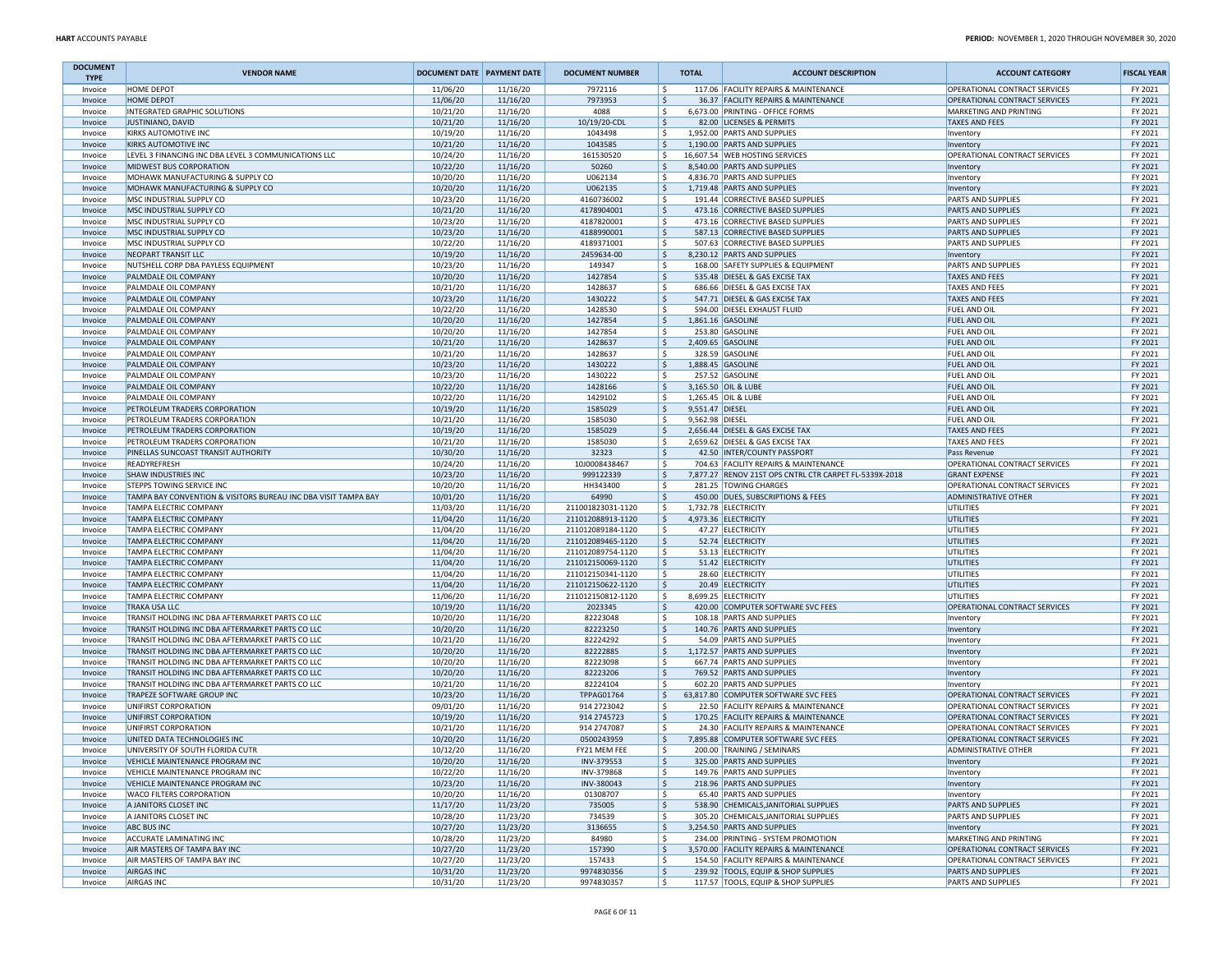| AMAZON HOSE & RUBBER CO<br>10/29/20<br>11/23/20<br>434942-00<br>l \$<br>91.06 CORRECTIVE BASED SUPPLIES<br>Invoice<br>AMERIGAS PROPANE LP<br>10/28/20<br>11/23/20<br>3113276988<br>l \$<br>128.44 PROPANE FACILITIES<br>Invoice<br>١\$<br>AMERITECH PRESSURE CLEANING SYSTEMS INC<br>10/30/20<br>11/23/20<br>218739<br>426.69 FACILITY REPAIRS & MAINTENANCE<br>Invoice<br>١\$<br>10/30/20<br>11/23/20<br>47681<br>ARCAS TECHNOLOGY INC<br>80.00 COMPUTER EQUIPMENT<br>Invoice<br><b>ARCHIVE CORPORATION</b><br>10/01/20<br>11/23/20<br>0151200<br>١\$<br>873.39 PROFESSIONAL SERVICE FEES<br>Invoice<br>١\$<br><b>AUTONATION SSC</b><br>10/26/20<br>11/23/20<br>8843803<br>68.43 CORRECTIVE BASED SUPPLIES<br>Invoice<br><b>AUTONATION SSC</b><br>10/29/20<br>11/23/20<br>8844454<br>١\$<br>29.98 CORRECTIVE BASED SUPPLIES<br>Invoice<br><b>AUTONATION SSC</b><br>10/27/20<br>11/23/20<br>8844773<br>١\$<br>137.15 CORRECTIVE BASED SUPPLIES<br>Invoice<br>10/28/20<br>11/23/20<br>8846067<br>۱\$.<br>Invoice<br><b>AUTONATION SSC</b><br>35.75 CORRECTIVE BASED SUPPLIES<br>10/30/20<br>11/23/20<br>l \$<br><b>AUTONATION SSC</b><br>8849394<br>98.41 CORRECTIVE BASED SUPPLIES<br>Invoice<br>١\$<br><b>BARKDOLL, JAMES D</b><br>11/19/20<br>11/23/20<br>11/06/20-CDL<br>55.00 LICENSES & PERMITS<br>Invoice<br><b>BERNARD JACKSON</b><br>11/01/20<br>11/23/20<br>11/01/20 TR<br>١\$<br>612.29 BUSINESS TRAVEL COSTS - STAFF<br>Invoice<br><b>BRIGHT HOUSE NETWORKS LLC</b><br>11/16/20<br>11/23/20<br>042451601111620<br>١\$<br>122.79 CABLE TELEVISION SERVICES<br>Invoice<br>١\$<br>11/10/20<br>11/23/20<br>065857001111020<br>1,392.57 WEB HOSTING SERVICES<br><b>BRIGHT HOUSE NETWORKS LLC</b><br>Invoice<br><b>BUTLER TRUCK SERVICE INC</b><br>10/27/20<br>11/23/20<br>201021002<br>١\$<br>318.42 CORRECTIVE REPAIR SERVICES<br>Invoice<br><b>BUTLER TRUCK SERVICE INC</b><br>10/29/20<br>11/23/20<br>201022002<br>۱\$.<br>394.63 CORRECTIVE REPAIR SERVICES<br>Invoice<br>10/30/20<br>١\$<br><b>CAMBRIDGE SYSTEMATICS INC</b><br>11/23/20<br>150078-26<br>1,805.58 COMPUTER SOFTWARE SVC FEES<br>Invoice<br>CELLCO PARTNERSHIP DBA VERIZON WIRELESS<br>11/10/20<br>11/23/20<br>9866831102<br>l\$<br>2.593.38 CELL PHONES<br>UTILITIES<br>Invoice<br>١\$<br>CENTRAL FLORIDA LANDSCAPING INC<br>10/31/20<br>11/23/20<br>22423<br>5,962.20 CONTRACT SERVICES<br>Invoice<br>١\$<br>10/29/20<br>11/23/20<br>4065760031<br>36.30 UNIFORMS<br>Invoice<br><b>CINTAS CORPORATION</b><br>١\$<br>10/29/20<br>11/23/20<br>42.35 UNIFORMS<br>Invoice<br><b>CINTAS CORPORATION</b><br>4065760056<br>١\$<br><b>CINTAS CORPORATION</b><br>10/29/20<br>11/23/20<br>4065760099<br>30.25 UNIFORMS<br>Invoice<br>10/29/20<br>11/23/20<br>١\$<br>Invoice<br><b>CINTAS CORPORATION</b><br>4065760111<br>36.30 UNIFORMS<br>10/29/20<br><b>CINTAS CORPORATION</b><br>11/23/20<br>4065760357<br>١\$<br>157.30 UNIFORMS<br>Invoice<br>١\$<br><b>CINTAS CORPORATION</b><br>10/29/20<br>11/23/20<br>4065760379<br>157.30 UNIFORMS<br>Invoice<br>١\$<br><b>CINTAS CORPORATION</b><br>10/29/20<br>11/23/20<br>4065760463<br>211.75 UNIFORMS<br>Invoice<br><b>CINTAS CORPORATION</b><br>10/30/20<br>11/23/20<br>4065956497<br>۱\$.<br>60.50 UNIFORMS<br>Invoice<br>١\$<br>11/23/20<br>345.00 WEB HOSTING SERVICES<br><b>CISCO SYSTEMS INC</b><br>10/27/20<br>5100358799<br>Invoice<br>١\$<br><b>CITY OF TAMPA PARKING DIVISION</b><br>11/16/20<br>11/23/20<br>27646<br>2,213.34 LEASES & RENTALS<br>Invoice | <b>ACCOUNT CATEGORY</b>                                        | <b>FISCAL YEAR</b> |
|----------------------------------------------------------------------------------------------------------------------------------------------------------------------------------------------------------------------------------------------------------------------------------------------------------------------------------------------------------------------------------------------------------------------------------------------------------------------------------------------------------------------------------------------------------------------------------------------------------------------------------------------------------------------------------------------------------------------------------------------------------------------------------------------------------------------------------------------------------------------------------------------------------------------------------------------------------------------------------------------------------------------------------------------------------------------------------------------------------------------------------------------------------------------------------------------------------------------------------------------------------------------------------------------------------------------------------------------------------------------------------------------------------------------------------------------------------------------------------------------------------------------------------------------------------------------------------------------------------------------------------------------------------------------------------------------------------------------------------------------------------------------------------------------------------------------------------------------------------------------------------------------------------------------------------------------------------------------------------------------------------------------------------------------------------------------------------------------------------------------------------------------------------------------------------------------------------------------------------------------------------------------------------------------------------------------------------------------------------------------------------------------------------------------------------------------------------------------------------------------------------------------------------------------------------------------------------------------------------------------------------------------------------------------------------------------------------------------------------------------------------------------------------------------------------------------------------------------------------------------------------------------------------------------------------------------------------------------------------------------------------------------------------------------------------------------------------------------------------------------------------------------------------------------------------------------------------------------------------------------------------------------------------------------------------------------------------------------------------------------------------------------------------------------------------------------------------------------------------------|----------------------------------------------------------------|--------------------|
|                                                                                                                                                                                                                                                                                                                                                                                                                                                                                                                                                                                                                                                                                                                                                                                                                                                                                                                                                                                                                                                                                                                                                                                                                                                                                                                                                                                                                                                                                                                                                                                                                                                                                                                                                                                                                                                                                                                                                                                                                                                                                                                                                                                                                                                                                                                                                                                                                                                                                                                                                                                                                                                                                                                                                                                                                                                                                                                                                                                                                                                                                                                                                                                                                                                                                                                                                                                                                                                                                        | PARTS AND SUPPLIES                                             | FY 2021            |
|                                                                                                                                                                                                                                                                                                                                                                                                                                                                                                                                                                                                                                                                                                                                                                                                                                                                                                                                                                                                                                                                                                                                                                                                                                                                                                                                                                                                                                                                                                                                                                                                                                                                                                                                                                                                                                                                                                                                                                                                                                                                                                                                                                                                                                                                                                                                                                                                                                                                                                                                                                                                                                                                                                                                                                                                                                                                                                                                                                                                                                                                                                                                                                                                                                                                                                                                                                                                                                                                                        | UTILITIES                                                      | FY 2021            |
|                                                                                                                                                                                                                                                                                                                                                                                                                                                                                                                                                                                                                                                                                                                                                                                                                                                                                                                                                                                                                                                                                                                                                                                                                                                                                                                                                                                                                                                                                                                                                                                                                                                                                                                                                                                                                                                                                                                                                                                                                                                                                                                                                                                                                                                                                                                                                                                                                                                                                                                                                                                                                                                                                                                                                                                                                                                                                                                                                                                                                                                                                                                                                                                                                                                                                                                                                                                                                                                                                        | OPERATIONAL CONTRACT SERVICES                                  | FY 2021            |
|                                                                                                                                                                                                                                                                                                                                                                                                                                                                                                                                                                                                                                                                                                                                                                                                                                                                                                                                                                                                                                                                                                                                                                                                                                                                                                                                                                                                                                                                                                                                                                                                                                                                                                                                                                                                                                                                                                                                                                                                                                                                                                                                                                                                                                                                                                                                                                                                                                                                                                                                                                                                                                                                                                                                                                                                                                                                                                                                                                                                                                                                                                                                                                                                                                                                                                                                                                                                                                                                                        | <b>PARTS AND SUPPLIES</b>                                      | FY 2021            |
|                                                                                                                                                                                                                                                                                                                                                                                                                                                                                                                                                                                                                                                                                                                                                                                                                                                                                                                                                                                                                                                                                                                                                                                                                                                                                                                                                                                                                                                                                                                                                                                                                                                                                                                                                                                                                                                                                                                                                                                                                                                                                                                                                                                                                                                                                                                                                                                                                                                                                                                                                                                                                                                                                                                                                                                                                                                                                                                                                                                                                                                                                                                                                                                                                                                                                                                                                                                                                                                                                        | ADMINISTRATIVE CONTRACT SERVICES                               | FY 2021            |
|                                                                                                                                                                                                                                                                                                                                                                                                                                                                                                                                                                                                                                                                                                                                                                                                                                                                                                                                                                                                                                                                                                                                                                                                                                                                                                                                                                                                                                                                                                                                                                                                                                                                                                                                                                                                                                                                                                                                                                                                                                                                                                                                                                                                                                                                                                                                                                                                                                                                                                                                                                                                                                                                                                                                                                                                                                                                                                                                                                                                                                                                                                                                                                                                                                                                                                                                                                                                                                                                                        | <b>PARTS AND SUPPLIES</b><br><b>PARTS AND SUPPLIES</b>         | FY 2021<br>FY 2021 |
|                                                                                                                                                                                                                                                                                                                                                                                                                                                                                                                                                                                                                                                                                                                                                                                                                                                                                                                                                                                                                                                                                                                                                                                                                                                                                                                                                                                                                                                                                                                                                                                                                                                                                                                                                                                                                                                                                                                                                                                                                                                                                                                                                                                                                                                                                                                                                                                                                                                                                                                                                                                                                                                                                                                                                                                                                                                                                                                                                                                                                                                                                                                                                                                                                                                                                                                                                                                                                                                                                        | PARTS AND SUPPLIES                                             | FY 2021            |
|                                                                                                                                                                                                                                                                                                                                                                                                                                                                                                                                                                                                                                                                                                                                                                                                                                                                                                                                                                                                                                                                                                                                                                                                                                                                                                                                                                                                                                                                                                                                                                                                                                                                                                                                                                                                                                                                                                                                                                                                                                                                                                                                                                                                                                                                                                                                                                                                                                                                                                                                                                                                                                                                                                                                                                                                                                                                                                                                                                                                                                                                                                                                                                                                                                                                                                                                                                                                                                                                                        | <b>PARTS AND SUPPLIES</b>                                      | FY 2021            |
|                                                                                                                                                                                                                                                                                                                                                                                                                                                                                                                                                                                                                                                                                                                                                                                                                                                                                                                                                                                                                                                                                                                                                                                                                                                                                                                                                                                                                                                                                                                                                                                                                                                                                                                                                                                                                                                                                                                                                                                                                                                                                                                                                                                                                                                                                                                                                                                                                                                                                                                                                                                                                                                                                                                                                                                                                                                                                                                                                                                                                                                                                                                                                                                                                                                                                                                                                                                                                                                                                        | <b>PARTS AND SUPPLIES</b>                                      | FY 2021            |
|                                                                                                                                                                                                                                                                                                                                                                                                                                                                                                                                                                                                                                                                                                                                                                                                                                                                                                                                                                                                                                                                                                                                                                                                                                                                                                                                                                                                                                                                                                                                                                                                                                                                                                                                                                                                                                                                                                                                                                                                                                                                                                                                                                                                                                                                                                                                                                                                                                                                                                                                                                                                                                                                                                                                                                                                                                                                                                                                                                                                                                                                                                                                                                                                                                                                                                                                                                                                                                                                                        | <b>TAXES AND FEES</b>                                          | FY 2021            |
|                                                                                                                                                                                                                                                                                                                                                                                                                                                                                                                                                                                                                                                                                                                                                                                                                                                                                                                                                                                                                                                                                                                                                                                                                                                                                                                                                                                                                                                                                                                                                                                                                                                                                                                                                                                                                                                                                                                                                                                                                                                                                                                                                                                                                                                                                                                                                                                                                                                                                                                                                                                                                                                                                                                                                                                                                                                                                                                                                                                                                                                                                                                                                                                                                                                                                                                                                                                                                                                                                        | <b>ADMINISTRATIVE OTHER</b>                                    | FY 2021            |
|                                                                                                                                                                                                                                                                                                                                                                                                                                                                                                                                                                                                                                                                                                                                                                                                                                                                                                                                                                                                                                                                                                                                                                                                                                                                                                                                                                                                                                                                                                                                                                                                                                                                                                                                                                                                                                                                                                                                                                                                                                                                                                                                                                                                                                                                                                                                                                                                                                                                                                                                                                                                                                                                                                                                                                                                                                                                                                                                                                                                                                                                                                                                                                                                                                                                                                                                                                                                                                                                                        | <b>UTILITIES</b>                                               | FY 2021            |
|                                                                                                                                                                                                                                                                                                                                                                                                                                                                                                                                                                                                                                                                                                                                                                                                                                                                                                                                                                                                                                                                                                                                                                                                                                                                                                                                                                                                                                                                                                                                                                                                                                                                                                                                                                                                                                                                                                                                                                                                                                                                                                                                                                                                                                                                                                                                                                                                                                                                                                                                                                                                                                                                                                                                                                                                                                                                                                                                                                                                                                                                                                                                                                                                                                                                                                                                                                                                                                                                                        | OPERATIONAL CONTRACT SERVICES                                  | FY 2021            |
|                                                                                                                                                                                                                                                                                                                                                                                                                                                                                                                                                                                                                                                                                                                                                                                                                                                                                                                                                                                                                                                                                                                                                                                                                                                                                                                                                                                                                                                                                                                                                                                                                                                                                                                                                                                                                                                                                                                                                                                                                                                                                                                                                                                                                                                                                                                                                                                                                                                                                                                                                                                                                                                                                                                                                                                                                                                                                                                                                                                                                                                                                                                                                                                                                                                                                                                                                                                                                                                                                        | OPERATIONAL CONTRACT SERVICES                                  | FY 2021            |
|                                                                                                                                                                                                                                                                                                                                                                                                                                                                                                                                                                                                                                                                                                                                                                                                                                                                                                                                                                                                                                                                                                                                                                                                                                                                                                                                                                                                                                                                                                                                                                                                                                                                                                                                                                                                                                                                                                                                                                                                                                                                                                                                                                                                                                                                                                                                                                                                                                                                                                                                                                                                                                                                                                                                                                                                                                                                                                                                                                                                                                                                                                                                                                                                                                                                                                                                                                                                                                                                                        | OPERATIONAL CONTRACT SERVICES                                  | FY 2021            |
|                                                                                                                                                                                                                                                                                                                                                                                                                                                                                                                                                                                                                                                                                                                                                                                                                                                                                                                                                                                                                                                                                                                                                                                                                                                                                                                                                                                                                                                                                                                                                                                                                                                                                                                                                                                                                                                                                                                                                                                                                                                                                                                                                                                                                                                                                                                                                                                                                                                                                                                                                                                                                                                                                                                                                                                                                                                                                                                                                                                                                                                                                                                                                                                                                                                                                                                                                                                                                                                                                        | OPERATIONAL CONTRACT SERVICES                                  | FY 2021<br>FY 2021 |
|                                                                                                                                                                                                                                                                                                                                                                                                                                                                                                                                                                                                                                                                                                                                                                                                                                                                                                                                                                                                                                                                                                                                                                                                                                                                                                                                                                                                                                                                                                                                                                                                                                                                                                                                                                                                                                                                                                                                                                                                                                                                                                                                                                                                                                                                                                                                                                                                                                                                                                                                                                                                                                                                                                                                                                                                                                                                                                                                                                                                                                                                                                                                                                                                                                                                                                                                                                                                                                                                                        | OPERATIONAL CONTRACT SERVICES                                  | FY 2021            |
|                                                                                                                                                                                                                                                                                                                                                                                                                                                                                                                                                                                                                                                                                                                                                                                                                                                                                                                                                                                                                                                                                                                                                                                                                                                                                                                                                                                                                                                                                                                                                                                                                                                                                                                                                                                                                                                                                                                                                                                                                                                                                                                                                                                                                                                                                                                                                                                                                                                                                                                                                                                                                                                                                                                                                                                                                                                                                                                                                                                                                                                                                                                                                                                                                                                                                                                                                                                                                                                                                        | <b>FRINGE BENEFITS OTHER</b>                                   | FY 2021            |
|                                                                                                                                                                                                                                                                                                                                                                                                                                                                                                                                                                                                                                                                                                                                                                                                                                                                                                                                                                                                                                                                                                                                                                                                                                                                                                                                                                                                                                                                                                                                                                                                                                                                                                                                                                                                                                                                                                                                                                                                                                                                                                                                                                                                                                                                                                                                                                                                                                                                                                                                                                                                                                                                                                                                                                                                                                                                                                                                                                                                                                                                                                                                                                                                                                                                                                                                                                                                                                                                                        | <b>FRINGE BENEFITS OTHER</b>                                   | FY 2021            |
|                                                                                                                                                                                                                                                                                                                                                                                                                                                                                                                                                                                                                                                                                                                                                                                                                                                                                                                                                                                                                                                                                                                                                                                                                                                                                                                                                                                                                                                                                                                                                                                                                                                                                                                                                                                                                                                                                                                                                                                                                                                                                                                                                                                                                                                                                                                                                                                                                                                                                                                                                                                                                                                                                                                                                                                                                                                                                                                                                                                                                                                                                                                                                                                                                                                                                                                                                                                                                                                                                        | <b>FRINGE BENEFITS OTHER</b>                                   | FY 2021            |
|                                                                                                                                                                                                                                                                                                                                                                                                                                                                                                                                                                                                                                                                                                                                                                                                                                                                                                                                                                                                                                                                                                                                                                                                                                                                                                                                                                                                                                                                                                                                                                                                                                                                                                                                                                                                                                                                                                                                                                                                                                                                                                                                                                                                                                                                                                                                                                                                                                                                                                                                                                                                                                                                                                                                                                                                                                                                                                                                                                                                                                                                                                                                                                                                                                                                                                                                                                                                                                                                                        | <b>FRINGE BENEFITS OTHER</b>                                   | FY 2021            |
|                                                                                                                                                                                                                                                                                                                                                                                                                                                                                                                                                                                                                                                                                                                                                                                                                                                                                                                                                                                                                                                                                                                                                                                                                                                                                                                                                                                                                                                                                                                                                                                                                                                                                                                                                                                                                                                                                                                                                                                                                                                                                                                                                                                                                                                                                                                                                                                                                                                                                                                                                                                                                                                                                                                                                                                                                                                                                                                                                                                                                                                                                                                                                                                                                                                                                                                                                                                                                                                                                        | <b>FRINGE BENEFITS OTHER</b>                                   | FY 2021            |
|                                                                                                                                                                                                                                                                                                                                                                                                                                                                                                                                                                                                                                                                                                                                                                                                                                                                                                                                                                                                                                                                                                                                                                                                                                                                                                                                                                                                                                                                                                                                                                                                                                                                                                                                                                                                                                                                                                                                                                                                                                                                                                                                                                                                                                                                                                                                                                                                                                                                                                                                                                                                                                                                                                                                                                                                                                                                                                                                                                                                                                                                                                                                                                                                                                                                                                                                                                                                                                                                                        | <b>FRINGE BENEFITS OTHER</b>                                   | FY 2021            |
|                                                                                                                                                                                                                                                                                                                                                                                                                                                                                                                                                                                                                                                                                                                                                                                                                                                                                                                                                                                                                                                                                                                                                                                                                                                                                                                                                                                                                                                                                                                                                                                                                                                                                                                                                                                                                                                                                                                                                                                                                                                                                                                                                                                                                                                                                                                                                                                                                                                                                                                                                                                                                                                                                                                                                                                                                                                                                                                                                                                                                                                                                                                                                                                                                                                                                                                                                                                                                                                                                        | <b>FRINGE BENEFITS OTHER</b>                                   | FY 2021            |
|                                                                                                                                                                                                                                                                                                                                                                                                                                                                                                                                                                                                                                                                                                                                                                                                                                                                                                                                                                                                                                                                                                                                                                                                                                                                                                                                                                                                                                                                                                                                                                                                                                                                                                                                                                                                                                                                                                                                                                                                                                                                                                                                                                                                                                                                                                                                                                                                                                                                                                                                                                                                                                                                                                                                                                                                                                                                                                                                                                                                                                                                                                                                                                                                                                                                                                                                                                                                                                                                                        | <b>FRINGE BENEFITS OTHER</b>                                   | FY 2021            |
|                                                                                                                                                                                                                                                                                                                                                                                                                                                                                                                                                                                                                                                                                                                                                                                                                                                                                                                                                                                                                                                                                                                                                                                                                                                                                                                                                                                                                                                                                                                                                                                                                                                                                                                                                                                                                                                                                                                                                                                                                                                                                                                                                                                                                                                                                                                                                                                                                                                                                                                                                                                                                                                                                                                                                                                                                                                                                                                                                                                                                                                                                                                                                                                                                                                                                                                                                                                                                                                                                        | OPERATIONAL CONTRACT SERVICES<br><b>ADMINISTRATIVE OTHER</b>   | FY 2021<br>FY 2021 |
| ١\$<br><b>CITY OF TAMPA UTILITIES</b><br>11/12/20<br>11/23/20<br>2050002-1120<br>1,011.25 WATER, SEWER & GARBAGE<br>Invoice                                                                                                                                                                                                                                                                                                                                                                                                                                                                                                                                                                                                                                                                                                                                                                                                                                                                                                                                                                                                                                                                                                                                                                                                                                                                                                                                                                                                                                                                                                                                                                                                                                                                                                                                                                                                                                                                                                                                                                                                                                                                                                                                                                                                                                                                                                                                                                                                                                                                                                                                                                                                                                                                                                                                                                                                                                                                                                                                                                                                                                                                                                                                                                                                                                                                                                                                                            | <b>UTILITIES</b>                                               | FY 2021            |
| ١\$<br>11/12/20<br>11/23/20<br><b>CITY OF TAMPA UTILITIES</b><br>2050003-1120<br>8.25 WATER, SEWER & GARBAGE<br>Invoice                                                                                                                                                                                                                                                                                                                                                                                                                                                                                                                                                                                                                                                                                                                                                                                                                                                                                                                                                                                                                                                                                                                                                                                                                                                                                                                                                                                                                                                                                                                                                                                                                                                                                                                                                                                                                                                                                                                                                                                                                                                                                                                                                                                                                                                                                                                                                                                                                                                                                                                                                                                                                                                                                                                                                                                                                                                                                                                                                                                                                                                                                                                                                                                                                                                                                                                                                                | UTILITIES                                                      | FY 2021            |
| ١\$<br>11/12/20<br>11/23/20<br>11.55 WATER, SEWER & GARBAGE<br><b>CITY OF TAMPA UTILITIES</b><br>2050004-1120<br>Invoice                                                                                                                                                                                                                                                                                                                                                                                                                                                                                                                                                                                                                                                                                                                                                                                                                                                                                                                                                                                                                                                                                                                                                                                                                                                                                                                                                                                                                                                                                                                                                                                                                                                                                                                                                                                                                                                                                                                                                                                                                                                                                                                                                                                                                                                                                                                                                                                                                                                                                                                                                                                                                                                                                                                                                                                                                                                                                                                                                                                                                                                                                                                                                                                                                                                                                                                                                               | UTILITIES                                                      | FY 2021            |
| <b>CITY OF TAMPA UTILITIES</b><br>11/10/20<br>11/23/20<br>2052945-1120<br>l\$<br>165.57 WATER, SEWER & GARBAGE<br>Invoice                                                                                                                                                                                                                                                                                                                                                                                                                                                                                                                                                                                                                                                                                                                                                                                                                                                                                                                                                                                                                                                                                                                                                                                                                                                                                                                                                                                                                                                                                                                                                                                                                                                                                                                                                                                                                                                                                                                                                                                                                                                                                                                                                                                                                                                                                                                                                                                                                                                                                                                                                                                                                                                                                                                                                                                                                                                                                                                                                                                                                                                                                                                                                                                                                                                                                                                                                              | UTILITIES                                                      | FY 2021            |
| 11/23/20<br>2057604-1120<br>l\$<br>15.00 WATER, SEWER & GARBAGE<br>Invoice<br><b>CITY OF TAMPA UTILITIES</b><br>11/16/20                                                                                                                                                                                                                                                                                                                                                                                                                                                                                                                                                                                                                                                                                                                                                                                                                                                                                                                                                                                                                                                                                                                                                                                                                                                                                                                                                                                                                                                                                                                                                                                                                                                                                                                                                                                                                                                                                                                                                                                                                                                                                                                                                                                                                                                                                                                                                                                                                                                                                                                                                                                                                                                                                                                                                                                                                                                                                                                                                                                                                                                                                                                                                                                                                                                                                                                                                               | UTILITIES                                                      | FY 2021            |
| 11/13/20<br>11/23/20<br>2090111-1120<br>١\$<br>975.63 WATER, SEWER & GARBAGE<br>Invoice<br><b>CITY OF TAMPA UTILITIES</b>                                                                                                                                                                                                                                                                                                                                                                                                                                                                                                                                                                                                                                                                                                                                                                                                                                                                                                                                                                                                                                                                                                                                                                                                                                                                                                                                                                                                                                                                                                                                                                                                                                                                                                                                                                                                                                                                                                                                                                                                                                                                                                                                                                                                                                                                                                                                                                                                                                                                                                                                                                                                                                                                                                                                                                                                                                                                                                                                                                                                                                                                                                                                                                                                                                                                                                                                                              | <b>UTILITIES</b>                                               | FY 2021            |
| ١\$<br>11/12/20<br>11/23/20<br>2181129-1120<br>8.25 WATER, SEWER & GARBAGE<br><b>CITY OF TAMPA UTILITIES</b><br>Invoice                                                                                                                                                                                                                                                                                                                                                                                                                                                                                                                                                                                                                                                                                                                                                                                                                                                                                                                                                                                                                                                                                                                                                                                                                                                                                                                                                                                                                                                                                                                                                                                                                                                                                                                                                                                                                                                                                                                                                                                                                                                                                                                                                                                                                                                                                                                                                                                                                                                                                                                                                                                                                                                                                                                                                                                                                                                                                                                                                                                                                                                                                                                                                                                                                                                                                                                                                                | UTILITIES                                                      | FY 2021            |
| ١\$<br>11/12/20<br>11/23/20<br>2182193-1120<br>55.33 WATER, SEWER & GARBAGE<br><b>CITY OF TAMPA UTILITIES</b><br>Invoice                                                                                                                                                                                                                                                                                                                                                                                                                                                                                                                                                                                                                                                                                                                                                                                                                                                                                                                                                                                                                                                                                                                                                                                                                                                                                                                                                                                                                                                                                                                                                                                                                                                                                                                                                                                                                                                                                                                                                                                                                                                                                                                                                                                                                                                                                                                                                                                                                                                                                                                                                                                                                                                                                                                                                                                                                                                                                                                                                                                                                                                                                                                                                                                                                                                                                                                                                               | UTILITIES                                                      | FY 2021            |
| 11/12/20<br>11/23/20<br>2183252-1120<br>١\$<br>16.50 WATER, SEWER & GARBAGE<br>Invoice<br><b>CITY OF TAMPA UTILITIES</b><br>۱\$<br>11/23/20<br><b>CRUMPTON WELDING SUPPLY INC</b><br>10/31/20<br>06058645<br>369.14 CORRECTIVE BASED SUPPLIES<br>Invoice                                                                                                                                                                                                                                                                                                                                                                                                                                                                                                                                                                                                                                                                                                                                                                                                                                                                                                                                                                                                                                                                                                                                                                                                                                                                                                                                                                                                                                                                                                                                                                                                                                                                                                                                                                                                                                                                                                                                                                                                                                                                                                                                                                                                                                                                                                                                                                                                                                                                                                                                                                                                                                                                                                                                                                                                                                                                                                                                                                                                                                                                                                                                                                                                                               | <b>UTILITIES</b><br><b>PARTS AND SUPPLIES</b>                  | FY 2021<br>FY 2021 |
| CRUMPTON WELDING SUPPLY INC<br>10/31/20<br>11/23/20<br>06059301<br>١\$<br>34.04 CORRECTIVE BASED SUPPLIES<br>Invoice                                                                                                                                                                                                                                                                                                                                                                                                                                                                                                                                                                                                                                                                                                                                                                                                                                                                                                                                                                                                                                                                                                                                                                                                                                                                                                                                                                                                                                                                                                                                                                                                                                                                                                                                                                                                                                                                                                                                                                                                                                                                                                                                                                                                                                                                                                                                                                                                                                                                                                                                                                                                                                                                                                                                                                                                                                                                                                                                                                                                                                                                                                                                                                                                                                                                                                                                                                   | PARTS AND SUPPLIES                                             | FY 2021            |
| <b>CUMMINS INC</b><br>10/29/20<br>11/23/20<br>A7-37615<br>۱\$.<br>888.70 PARTS AND SUPPLIES<br>Invoice                                                                                                                                                                                                                                                                                                                                                                                                                                                                                                                                                                                                                                                                                                                                                                                                                                                                                                                                                                                                                                                                                                                                                                                                                                                                                                                                                                                                                                                                                                                                                                                                                                                                                                                                                                                                                                                                                                                                                                                                                                                                                                                                                                                                                                                                                                                                                                                                                                                                                                                                                                                                                                                                                                                                                                                                                                                                                                                                                                                                                                                                                                                                                                                                                                                                                                                                                                                 | Inventory                                                      | FY 2021            |
| ١\$<br>10/29/20<br>11/23/20<br><b>CUMMINS INC</b><br>A7-37616<br>536.24 PARTS AND SUPPLIES<br>Invoice                                                                                                                                                                                                                                                                                                                                                                                                                                                                                                                                                                                                                                                                                                                                                                                                                                                                                                                                                                                                                                                                                                                                                                                                                                                                                                                                                                                                                                                                                                                                                                                                                                                                                                                                                                                                                                                                                                                                                                                                                                                                                                                                                                                                                                                                                                                                                                                                                                                                                                                                                                                                                                                                                                                                                                                                                                                                                                                                                                                                                                                                                                                                                                                                                                                                                                                                                                                  | Inventory                                                      | FY 2021            |
| ١\$<br>10/31/20<br>11/23/20<br><b>CYBERSOURCE CORPORATION</b><br>042348814052<br>794.00 MERCHANT SERVICES FEES<br>Invoice                                                                                                                                                                                                                                                                                                                                                                                                                                                                                                                                                                                                                                                                                                                                                                                                                                                                                                                                                                                                                                                                                                                                                                                                                                                                                                                                                                                                                                                                                                                                                                                                                                                                                                                                                                                                                                                                                                                                                                                                                                                                                                                                                                                                                                                                                                                                                                                                                                                                                                                                                                                                                                                                                                                                                                                                                                                                                                                                                                                                                                                                                                                                                                                                                                                                                                                                                              | <b>ADMINISTRATIVE OTHER</b>                                    | FY 2021            |
| DATA FACTS INC<br>10/31/20<br>11/23/20<br>144763<br>١\$<br>1,939.00 EMPLOYMENT PROCESS SERVICES<br>Invoice                                                                                                                                                                                                                                                                                                                                                                                                                                                                                                                                                                                                                                                                                                                                                                                                                                                                                                                                                                                                                                                                                                                                                                                                                                                                                                                                                                                                                                                                                                                                                                                                                                                                                                                                                                                                                                                                                                                                                                                                                                                                                                                                                                                                                                                                                                                                                                                                                                                                                                                                                                                                                                                                                                                                                                                                                                                                                                                                                                                                                                                                                                                                                                                                                                                                                                                                                                             | ADMINISTRATIVE CONTRACT SERVICES                               | FY 2021            |
| DEAN RINGERS MORGAN AND LAWTON PA<br>10/31/20<br>11/23/20<br>177717<br>١\$<br>260.00 LEGAL RISK/PL/GENERAL LIABILITY<br>Invoice                                                                                                                                                                                                                                                                                                                                                                                                                                                                                                                                                                                                                                                                                                                                                                                                                                                                                                                                                                                                                                                                                                                                                                                                                                                                                                                                                                                                                                                                                                                                                                                                                                                                                                                                                                                                                                                                                                                                                                                                                                                                                                                                                                                                                                                                                                                                                                                                                                                                                                                                                                                                                                                                                                                                                                                                                                                                                                                                                                                                                                                                                                                                                                                                                                                                                                                                                        | <b>LEGAL SERVICES</b>                                          | FY 2021            |
| 177723<br>DEAN RINGERS MORGAN AND LAWTON PA<br>10/30/20<br>11/23/20<br>١\$<br>8,990.75 LEGAL RISK/PL/GENERAL LIABILITY<br>Invoice                                                                                                                                                                                                                                                                                                                                                                                                                                                                                                                                                                                                                                                                                                                                                                                                                                                                                                                                                                                                                                                                                                                                                                                                                                                                                                                                                                                                                                                                                                                                                                                                                                                                                                                                                                                                                                                                                                                                                                                                                                                                                                                                                                                                                                                                                                                                                                                                                                                                                                                                                                                                                                                                                                                                                                                                                                                                                                                                                                                                                                                                                                                                                                                                                                                                                                                                                      | <b>LEGAL SERVICES</b>                                          | FY 2021            |
| 1120-5FB67599B4ABD<br>١\$<br>DIVERSIFIED COMMUNICATIONS DBA IOFM<br>11/19/20<br>11/23/20<br>100.00 SUPPLIES/OFFICE/ART/JANITORIAL<br>Invoice<br>10/26/20<br>11/23/20<br>١\$<br>EARL W. COLVARD INC. DBA BOULEVARD TIRE CENTER<br>37-25563<br>Invoice                                                                                                                                                                                                                                                                                                                                                                                                                                                                                                                                                                                                                                                                                                                                                                                                                                                                                                                                                                                                                                                                                                                                                                                                                                                                                                                                                                                                                                                                                                                                                                                                                                                                                                                                                                                                                                                                                                                                                                                                                                                                                                                                                                                                                                                                                                                                                                                                                                                                                                                                                                                                                                                                                                                                                                                                                                                                                                                                                                                                                                                                                                                                                                                                                                   | <b>PARTS AND SUPPLIES</b>                                      | FY 2021<br>FY 2021 |
| 150.00 OUTSIDE AUTO, VAN & TRUCK REPAIR<br>10/29/20<br>11/23/20<br>37-25691<br>١\$<br>EARL W. COLVARD INC. DBA BOULEVARD TIRE CENTER<br>99.95 OUTSIDE AUTO, VAN & TRUCK REPAIR<br>Invoice                                                                                                                                                                                                                                                                                                                                                                                                                                                                                                                                                                                                                                                                                                                                                                                                                                                                                                                                                                                                                                                                                                                                                                                                                                                                                                                                                                                                                                                                                                                                                                                                                                                                                                                                                                                                                                                                                                                                                                                                                                                                                                                                                                                                                                                                                                                                                                                                                                                                                                                                                                                                                                                                                                                                                                                                                                                                                                                                                                                                                                                                                                                                                                                                                                                                                              | OPERATIONAL CONTRACT SERVICES<br>OPERATIONAL CONTRACT SERVICES | FY 2021            |
| ١\$<br>EARL W. COLVARD INC. DBA BOULEVARD TIRE CENTER<br>10/30/20<br>11/23/20<br>37-25683<br>14.00 TIRES PURCHASED<br>Invoice                                                                                                                                                                                                                                                                                                                                                                                                                                                                                                                                                                                                                                                                                                                                                                                                                                                                                                                                                                                                                                                                                                                                                                                                                                                                                                                                                                                                                                                                                                                                                                                                                                                                                                                                                                                                                                                                                                                                                                                                                                                                                                                                                                                                                                                                                                                                                                                                                                                                                                                                                                                                                                                                                                                                                                                                                                                                                                                                                                                                                                                                                                                                                                                                                                                                                                                                                          | PARTS AND SUPPLIES                                             | FY 2021            |
| EARL W. COLVARD INC. DBA BOULEVARD TIRE CENTER<br>10/30/20<br>11/23/20<br>37-25779<br>۱\$<br>14.00 TIRES PURCHASED<br>Invoice                                                                                                                                                                                                                                                                                                                                                                                                                                                                                                                                                                                                                                                                                                                                                                                                                                                                                                                                                                                                                                                                                                                                                                                                                                                                                                                                                                                                                                                                                                                                                                                                                                                                                                                                                                                                                                                                                                                                                                                                                                                                                                                                                                                                                                                                                                                                                                                                                                                                                                                                                                                                                                                                                                                                                                                                                                                                                                                                                                                                                                                                                                                                                                                                                                                                                                                                                          | <b>PARTS AND SUPPLIES</b>                                      | FY 2021            |
| EARL W. COLVARD INC. DBA BOULEVARD TIRE CENTER<br>10/30/20<br>11/23/20<br>37-GS25478<br>١\$<br>176.06 TIRES PURCHASED<br>Invoice                                                                                                                                                                                                                                                                                                                                                                                                                                                                                                                                                                                                                                                                                                                                                                                                                                                                                                                                                                                                                                                                                                                                                                                                                                                                                                                                                                                                                                                                                                                                                                                                                                                                                                                                                                                                                                                                                                                                                                                                                                                                                                                                                                                                                                                                                                                                                                                                                                                                                                                                                                                                                                                                                                                                                                                                                                                                                                                                                                                                                                                                                                                                                                                                                                                                                                                                                       | PARTS AND SUPPLIES                                             | FY 2021            |
| ١\$<br>EARL W. COLVARD INC. DBA BOULEVARD TIRE CENTER<br>10/30/20<br>11/23/20<br>37-GS25638<br>222.38 TIRES PURCHASED<br>Invoice                                                                                                                                                                                                                                                                                                                                                                                                                                                                                                                                                                                                                                                                                                                                                                                                                                                                                                                                                                                                                                                                                                                                                                                                                                                                                                                                                                                                                                                                                                                                                                                                                                                                                                                                                                                                                                                                                                                                                                                                                                                                                                                                                                                                                                                                                                                                                                                                                                                                                                                                                                                                                                                                                                                                                                                                                                                                                                                                                                                                                                                                                                                                                                                                                                                                                                                                                       | <b>PARTS AND SUPPLIES</b>                                      | FY 2021            |
| ١\$<br>ELECTRONIC ENTRY DISTRIBUTORS<br>10/29/20<br>11/23/20<br>2,539.75 CORRECTIVE BASED SUPPLIES<br>98000576<br>Invoice                                                                                                                                                                                                                                                                                                                                                                                                                                                                                                                                                                                                                                                                                                                                                                                                                                                                                                                                                                                                                                                                                                                                                                                                                                                                                                                                                                                                                                                                                                                                                                                                                                                                                                                                                                                                                                                                                                                                                                                                                                                                                                                                                                                                                                                                                                                                                                                                                                                                                                                                                                                                                                                                                                                                                                                                                                                                                                                                                                                                                                                                                                                                                                                                                                                                                                                                                              | <b>PARTS AND SUPPLIES</b>                                      | FY 2021            |
| ١\$<br>ELECTRONIC ENTRY DISTRIBUTORS<br>10/30/20<br>11/23/20<br>98000589<br>304.00 CORRECTIVE BASED SUPPLIES<br>Invoice                                                                                                                                                                                                                                                                                                                                                                                                                                                                                                                                                                                                                                                                                                                                                                                                                                                                                                                                                                                                                                                                                                                                                                                                                                                                                                                                                                                                                                                                                                                                                                                                                                                                                                                                                                                                                                                                                                                                                                                                                                                                                                                                                                                                                                                                                                                                                                                                                                                                                                                                                                                                                                                                                                                                                                                                                                                                                                                                                                                                                                                                                                                                                                                                                                                                                                                                                                | PARTS AND SUPPLIES                                             | FY 2021            |
| ١\$<br><b>FEDERAL EXPRESS CORP</b><br>10/27/20<br>11/23/20<br>7-163-54345<br>42.32 POSTAGE<br>Invoice                                                                                                                                                                                                                                                                                                                                                                                                                                                                                                                                                                                                                                                                                                                                                                                                                                                                                                                                                                                                                                                                                                                                                                                                                                                                                                                                                                                                                                                                                                                                                                                                                                                                                                                                                                                                                                                                                                                                                                                                                                                                                                                                                                                                                                                                                                                                                                                                                                                                                                                                                                                                                                                                                                                                                                                                                                                                                                                                                                                                                                                                                                                                                                                                                                                                                                                                                                                  | MARKETING AND PRINTING                                         | FY 2021            |
| FLEET ACQUISTIONS LLC DBA FLEET PRODUCTS<br>10/30/20<br>11/23/20<br>1747166<br>١\$<br>244.17 CORRECTIVE BASED SUPPLIES<br>Invoice<br><b>FLEETPRIDE INC</b><br>4,400.00 CORRECTIVE BASED SUPPLIES                                                                                                                                                                                                                                                                                                                                                                                                                                                                                                                                                                                                                                                                                                                                                                                                                                                                                                                                                                                                                                                                                                                                                                                                                                                                                                                                                                                                                                                                                                                                                                                                                                                                                                                                                                                                                                                                                                                                                                                                                                                                                                                                                                                                                                                                                                                                                                                                                                                                                                                                                                                                                                                                                                                                                                                                                                                                                                                                                                                                                                                                                                                                                                                                                                                                                       | <b>PARTS AND SUPPLIES</b>                                      | FY 2021            |
| 10/27/20<br>11/23/20<br>62111422<br>١\$<br>Invoice<br>10/28/20<br>11/23/20<br>62173940<br>١\$<br>500.00 CORRECTIVE BASED SUPPLIES<br>Invoice<br><b>FLEETPRIDE INC</b>                                                                                                                                                                                                                                                                                                                                                                                                                                                                                                                                                                                                                                                                                                                                                                                                                                                                                                                                                                                                                                                                                                                                                                                                                                                                                                                                                                                                                                                                                                                                                                                                                                                                                                                                                                                                                                                                                                                                                                                                                                                                                                                                                                                                                                                                                                                                                                                                                                                                                                                                                                                                                                                                                                                                                                                                                                                                                                                                                                                                                                                                                                                                                                                                                                                                                                                  | <b>PARTS AND SUPPLIES</b><br><b>PARTS AND SUPPLIES</b>         | FY 2021<br>FY 2021 |
| 10/26/20<br>١\$<br>22.48 PARTS AND SUPPLIES<br>Invoice<br>FLORIDA KENWORTH LLC<br>11/23/20<br>03P111471                                                                                                                                                                                                                                                                                                                                                                                                                                                                                                                                                                                                                                                                                                                                                                                                                                                                                                                                                                                                                                                                                                                                                                                                                                                                                                                                                                                                                                                                                                                                                                                                                                                                                                                                                                                                                                                                                                                                                                                                                                                                                                                                                                                                                                                                                                                                                                                                                                                                                                                                                                                                                                                                                                                                                                                                                                                                                                                                                                                                                                                                                                                                                                                                                                                                                                                                                                                | Inventory                                                      | FY 2021            |
| 10/29/20<br>١\$<br><b>FLORIDA KENWORTH LLC</b><br>11/23/20<br>03P111727<br>44.96 PARTS AND SUPPLIES<br>Invoice                                                                                                                                                                                                                                                                                                                                                                                                                                                                                                                                                                                                                                                                                                                                                                                                                                                                                                                                                                                                                                                                                                                                                                                                                                                                                                                                                                                                                                                                                                                                                                                                                                                                                                                                                                                                                                                                                                                                                                                                                                                                                                                                                                                                                                                                                                                                                                                                                                                                                                                                                                                                                                                                                                                                                                                                                                                                                                                                                                                                                                                                                                                                                                                                                                                                                                                                                                         | Inventory                                                      | FY 2021            |
| Invoice<br><b>FLORIDA KENWORTH LLC</b><br>10/28/20<br>11/23/20<br>03P111863<br>792.90 PARTS AND SUPPLIES                                                                                                                                                                                                                                                                                                                                                                                                                                                                                                                                                                                                                                                                                                                                                                                                                                                                                                                                                                                                                                                                                                                                                                                                                                                                                                                                                                                                                                                                                                                                                                                                                                                                                                                                                                                                                                                                                                                                                                                                                                                                                                                                                                                                                                                                                                                                                                                                                                                                                                                                                                                                                                                                                                                                                                                                                                                                                                                                                                                                                                                                                                                                                                                                                                                                                                                                                                               | Inventory                                                      | FY 2021            |
| <b>FLORIDA KENWORTH LLC</b><br>10/30/20<br>11/23/20<br>03P112594<br>۱\$.<br>2,154.36 PARTS AND SUPPLIES<br>Invoice                                                                                                                                                                                                                                                                                                                                                                                                                                                                                                                                                                                                                                                                                                                                                                                                                                                                                                                                                                                                                                                                                                                                                                                                                                                                                                                                                                                                                                                                                                                                                                                                                                                                                                                                                                                                                                                                                                                                                                                                                                                                                                                                                                                                                                                                                                                                                                                                                                                                                                                                                                                                                                                                                                                                                                                                                                                                                                                                                                                                                                                                                                                                                                                                                                                                                                                                                                     | Inventory                                                      | FY 2021            |
| ١\$<br>10/12/20<br>11/23/20<br>Invoice<br>FLORIDA KENWORTH LLC<br>03P109720.02<br>1,629.14 CORRECTIVE BASED SUPPLIES                                                                                                                                                                                                                                                                                                                                                                                                                                                                                                                                                                                                                                                                                                                                                                                                                                                                                                                                                                                                                                                                                                                                                                                                                                                                                                                                                                                                                                                                                                                                                                                                                                                                                                                                                                                                                                                                                                                                                                                                                                                                                                                                                                                                                                                                                                                                                                                                                                                                                                                                                                                                                                                                                                                                                                                                                                                                                                                                                                                                                                                                                                                                                                                                                                                                                                                                                                   | <b>PARTS AND SUPPLIES</b>                                      | FY 2021            |
| <b>FLORIDA KENWORTH LLC</b><br>10/27/20<br>11/23/20<br>03P111872<br>  \$<br>680.02 CORRECTIVE BASED SUPPLIES<br>Invoice                                                                                                                                                                                                                                                                                                                                                                                                                                                                                                                                                                                                                                                                                                                                                                                                                                                                                                                                                                                                                                                                                                                                                                                                                                                                                                                                                                                                                                                                                                                                                                                                                                                                                                                                                                                                                                                                                                                                                                                                                                                                                                                                                                                                                                                                                                                                                                                                                                                                                                                                                                                                                                                                                                                                                                                                                                                                                                                                                                                                                                                                                                                                                                                                                                                                                                                                                                | <b>PARTS AND SUPPLIES</b>                                      | FY 2021            |
| FLORIDA KENWORTH LLC<br>10/29/20<br>11/23/20<br>03P112034<br>١s<br>3.92 CORRECTIVE BASED SUPPLIES<br>Invoice                                                                                                                                                                                                                                                                                                                                                                                                                                                                                                                                                                                                                                                                                                                                                                                                                                                                                                                                                                                                                                                                                                                                                                                                                                                                                                                                                                                                                                                                                                                                                                                                                                                                                                                                                                                                                                                                                                                                                                                                                                                                                                                                                                                                                                                                                                                                                                                                                                                                                                                                                                                                                                                                                                                                                                                                                                                                                                                                                                                                                                                                                                                                                                                                                                                                                                                                                                           | <b>PARTS AND SUPPLIES</b>                                      | FY 2021            |
| l \$<br>Invoice<br>FRONTIER COMMUNICATIONS CORPORATION<br>11/07/20<br>11/23/20<br>1120-2391000012<br>662.94 TELEPHONE                                                                                                                                                                                                                                                                                                                                                                                                                                                                                                                                                                                                                                                                                                                                                                                                                                                                                                                                                                                                                                                                                                                                                                                                                                                                                                                                                                                                                                                                                                                                                                                                                                                                                                                                                                                                                                                                                                                                                                                                                                                                                                                                                                                                                                                                                                                                                                                                                                                                                                                                                                                                                                                                                                                                                                                                                                                                                                                                                                                                                                                                                                                                                                                                                                                                                                                                                                  | UTILITIES                                                      | FY 2021            |
| 10/28/20<br>11/23/20<br>S2016895.001<br>١\$<br>162.69 CORRECTIVE BASED SUPPLIES<br><b>FRONTIER LIGHTING INC</b><br>Invoice                                                                                                                                                                                                                                                                                                                                                                                                                                                                                                                                                                                                                                                                                                                                                                                                                                                                                                                                                                                                                                                                                                                                                                                                                                                                                                                                                                                                                                                                                                                                                                                                                                                                                                                                                                                                                                                                                                                                                                                                                                                                                                                                                                                                                                                                                                                                                                                                                                                                                                                                                                                                                                                                                                                                                                                                                                                                                                                                                                                                                                                                                                                                                                                                                                                                                                                                                             |                                                                |                    |
| GENUINE PARTS CO DBA NAPA AUTO<br>11/13/20<br>11/23/20<br>0619-014930<br>۱\$<br>218.50 CORRECTIVE BASED SUPPLIES<br>Invoice<br>١\$<br>0619-015704<br>202.92 CORRECTIVE BASED SUPPLIES                                                                                                                                                                                                                                                                                                                                                                                                                                                                                                                                                                                                                                                                                                                                                                                                                                                                                                                                                                                                                                                                                                                                                                                                                                                                                                                                                                                                                                                                                                                                                                                                                                                                                                                                                                                                                                                                                                                                                                                                                                                                                                                                                                                                                                                                                                                                                                                                                                                                                                                                                                                                                                                                                                                                                                                                                                                                                                                                                                                                                                                                                                                                                                                                                                                                                                  | <b>PARTS AND SUPPLIES</b>                                      | FY 2021            |
| 11/18/20<br>11/23/20<br>Invoice<br>GENUINE PARTS CO DBA NAPA AUTO<br>١\$<br>11/19/20<br>11/23/20<br>Invoice<br>GENUINE PARTS CO DBA NAPA AUTO<br>0619-015764<br>72.50 CORRECTIVE BASED SUPPLIES                                                                                                                                                                                                                                                                                                                                                                                                                                                                                                                                                                                                                                                                                                                                                                                                                                                                                                                                                                                                                                                                                                                                                                                                                                                                                                                                                                                                                                                                                                                                                                                                                                                                                                                                                                                                                                                                                                                                                                                                                                                                                                                                                                                                                                                                                                                                                                                                                                                                                                                                                                                                                                                                                                                                                                                                                                                                                                                                                                                                                                                                                                                                                                                                                                                                                        | PARTS AND SUPPLIES                                             | FY 2021            |
| ١\$<br>10/28/20<br>11/23/20<br>2504-922998<br>22.41 CORRECTIVE BASED SUPPLIES<br>GENUINE PARTS CO DBA NAPA AUTO<br>Invoice                                                                                                                                                                                                                                                                                                                                                                                                                                                                                                                                                                                                                                                                                                                                                                                                                                                                                                                                                                                                                                                                                                                                                                                                                                                                                                                                                                                                                                                                                                                                                                                                                                                                                                                                                                                                                                                                                                                                                                                                                                                                                                                                                                                                                                                                                                                                                                                                                                                                                                                                                                                                                                                                                                                                                                                                                                                                                                                                                                                                                                                                                                                                                                                                                                                                                                                                                             | <b>PARTS AND SUPPLIES</b>                                      | FY 2021            |
| GENUINE PARTS CO DBA NAPA AUTO<br>10/29/20<br>11/23/20<br>2504-923105<br>۱\$<br>95.91 CORRECTIVE BASED SUPPLIES<br><b>PARTS AND SUPPLIES</b><br>Invoice                                                                                                                                                                                                                                                                                                                                                                                                                                                                                                                                                                                                                                                                                                                                                                                                                                                                                                                                                                                                                                                                                                                                                                                                                                                                                                                                                                                                                                                                                                                                                                                                                                                                                                                                                                                                                                                                                                                                                                                                                                                                                                                                                                                                                                                                                                                                                                                                                                                                                                                                                                                                                                                                                                                                                                                                                                                                                                                                                                                                                                                                                                                                                                                                                                                                                                                                | <b>PARTS AND SUPPLIES</b><br><b>PARTS AND SUPPLIES</b>         | FY 2021<br>FY 2021 |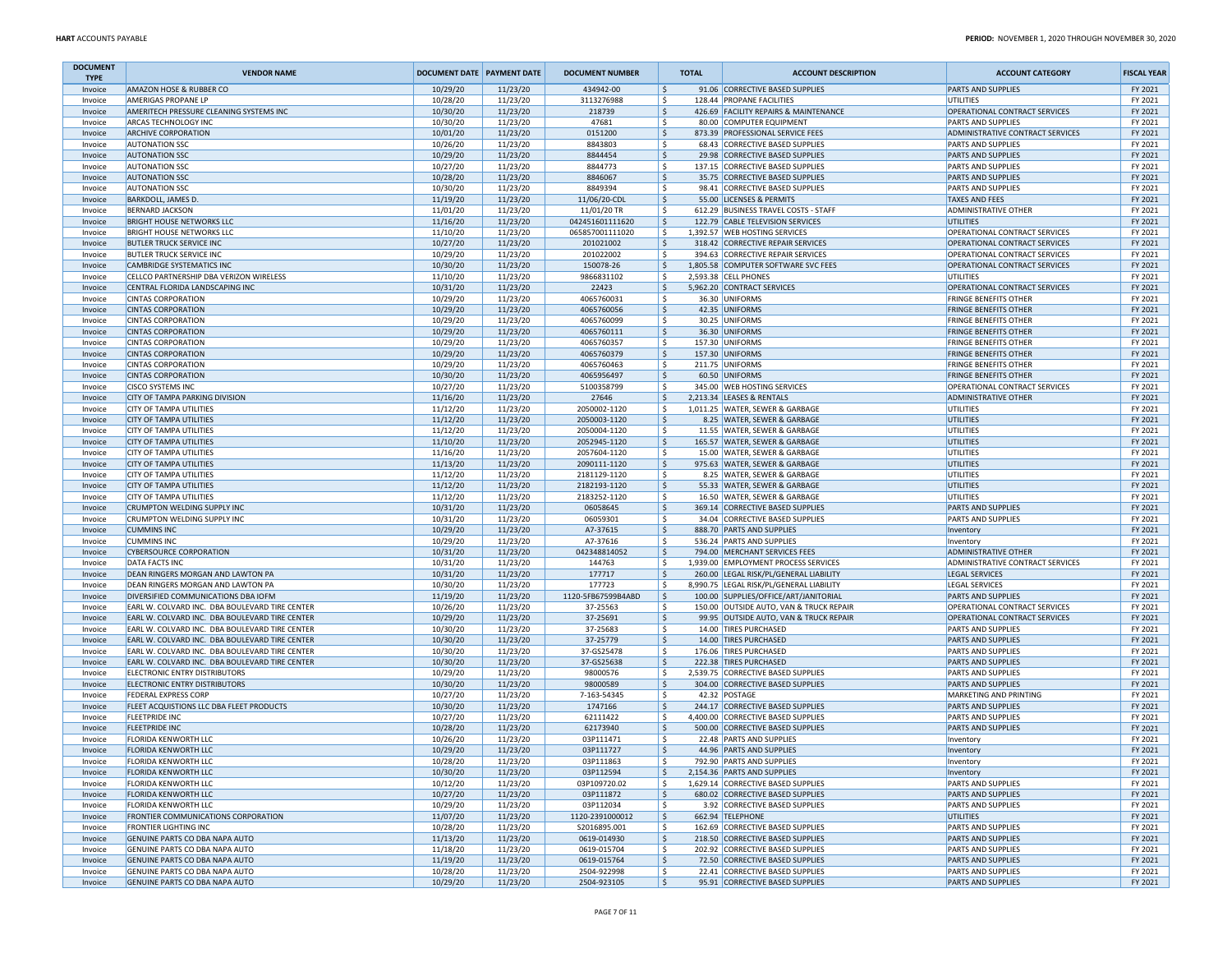| <b>DOCUMENT</b><br><b>TYPE</b> | <b>VENDOR NAME</b>                                             | <b>DOCUMENT DATE PAYMENT DATE</b> |                      | <b>DOCUMENT NUMBER</b>                 | <b>TOTAL</b>           | <b>ACCOUNT DESCRIPTION</b>                                          | <b>ACCOUNT CATEGORY</b>                         | <b>FISCAL YEAR</b> |
|--------------------------------|----------------------------------------------------------------|-----------------------------------|----------------------|----------------------------------------|------------------------|---------------------------------------------------------------------|-------------------------------------------------|--------------------|
| Invoice                        | <b>GILLIG LLC</b>                                              | 10/26/20                          | 11/23/20             | 40744555                               | l \$                   | 1,840.00 PARTS AND SUPPLIES                                         | Inventory                                       | FY 2021            |
| Invoice                        | <b>GILLIG LLC</b>                                              | 10/29/20                          | 11/23/20             | 40745855                               | ١s                     | 112.00 PARTS AND SUPPLIES                                           | Inventory                                       | FY 2021            |
| Invoice                        | <b>GILLIG LLC</b>                                              | 10/30/20                          | 11/23/20             | 40746282                               | ١\$                    | 949.62 PARTS AND SUPPLIES                                           | Inventory                                       | FY 2021            |
| Invoice                        | <b>GILLIG LLC</b>                                              | 10/27/20                          | 11/23/20             | 40745060                               | ١\$                    | 3,455.00 CORRECTIVE BASED SUPPLIES                                  | PARTS AND SUPPLIES                              | FY 2021            |
| Invoice                        | <b>GILLIG LLC</b>                                              | 10/27/20                          | 11/23/20             | 40745061                               | l\$                    | 1,725.00 CORRECTIVE BASED SUPPLIES                                  | PARTS AND SUPPLIES                              | FY 2021            |
| Invoice                        | <b>GILLIG LLC</b>                                              | 10/29/20                          | 11/23/20             | 40745856                               | ۱\$.                   | 468.20 CORRECTIVE BASED SUPPLIES                                    | <b>PARTS AND SUPPLIES</b>                       | FY 2021            |
| Invoice                        | GODBERSEN SMITH CONST CO D/B/A GOMACO CORP                     | 10/27/20                          | 11/23/20             | 731234                                 | l \$                   | 23,929.20 STCAR VEH OVERHAUL HIFG FL-5337X-2017                     | <b>GRANT EXPENSE</b>                            | FY 2021            |
| Invoice                        | GODBERSEN SMITH CONST CO D/B/A GOMACO CORP                     | 10/27/20                          | 11/23/20             | 731235                                 | l \$                   | 31.852.80 STCAR VEH OVERHAUL HIFG FL-5337X-2017                     | <b>GRANT EXPENSE</b>                            | FY 2021            |
| Invoice                        | <b>GRAINGER</b>                                                | 10/27/20                          | 11/23/20             | 9697350008                             | ١\$                    | 87.13 CORRECTIVE BASED SUPPLIES                                     | PARTS AND SUPPLIES                              | FY 2021            |
| Invoice                        | HILLSBOROUGH TRANSIT AUTHORITY PETTY CASH                      | 11/06/20                          | 11/23/20             | MAINT 11/06/20                         | l \$                   | 25.97 CORRECTIVE BASED SUPPLIES                                     | <b>PARTS AND SUPPLIES</b>                       | FY 2021            |
| Invoice                        | HOLLAND AND KNIGHT LLP                                         | 10/31/20                          | 11/23/20             | 6090736                                | l\$                    | 8,000.00 PROFESSIONAL SERVICE FEES                                  | <b>ADMINISTRATIVE CONTRACT SERVICES</b>         | FY 2021            |
| Invoice                        | <b>HOME DEPOT</b>                                              | 11/06/20                          | 11/23/20             | 7972072                                | ۱\$.                   | 35.28 CORRECTIVE BASED SUPPLIES                                     | <b>PARTS AND SUPPLIES</b>                       | FY 2021            |
| Invoice                        | HOME DEPOT                                                     | 11/06/20                          | 11/23/20             | 7972113                                | l\$                    | 9.68 CORRECTIVE BASED SUPPLIES                                      | <b>PARTS AND SUPPLIES</b>                       | FY 2021            |
| Invoice                        | HOME DEPOT                                                     | 10/29/20                          | 11/23/20             | 5971510                                | l\$                    | 52.90 FACILITY REPAIRS & MAINTENANCE                                | OPERATIONAL CONTRACT SERVICES                   | FY 2021            |
| Invoice                        | <b>HOME DEPOT</b>                                              | 11/16/20                          | 11/23/20             | 7972803                                | l \$                   | 597.67 FACILITY REPAIRS & MAINTENANCE                               | OPERATIONAL CONTRACT SERVICES                   | FY 2021            |
| Invoice                        | HOWCO ENVIRONMENTAL SERVICES                                   | 10/26/20                          | 11/23/20             | 0347945                                | ۱\$.                   | 220.00 FACILITY REPAIRS & MAINTENANCE                               | OPERATIONAL CONTRACT SERVICES                   | FY 2021            |
| Invoice                        | HOWCO ENVIRONMENTAL SERVICES                                   | 10/26/20                          | 11/23/20             | 0347946                                | ۱\$                    | 110.00 FACILITY REPAIRS & MAINTENANCE                               | OPERATIONAL CONTRACT SERVICES                   | FY 2021            |
| Invoice                        | J2 CLOUD SERVICES LLC                                          | 10/31/20                          | 11/23/20             | 3057527                                | ١\$                    | 472.98 COMPUTER SOFTWARE SVC FEES                                   | OPERATIONAL CONTRACT SERVICES                   | FY 2021            |
| Invoice                        | JANEK CORPORATION, THE                                         | 10/27/20                          | 11/23/20             | 109450                                 | l\$                    | 600.00 PARTS AND SUPPLIES                                           | Inventory                                       | FY 2021            |
| Invoice                        | JCP LOCK & SECURITY INC                                        | 10/28/20                          | 11/23/20             | 21-0186                                | ١\$                    | 527.75 CORRECTIVE BASED SUPPLIES                                    | PARTS AND SUPPLIES                              | FY 2021            |
| Invoice                        | K2 TROPHIES AND AWARDS LLC                                     | 10/28/20                          | 11/23/20             | 0439287-IN                             | ۱\$                    | 38.80 BUSINESS MEETING COST                                         | <b>ADMINISTRATIVE OTHER</b>                     | FY 2021            |
| Invoice                        | <b>KIRKS AUTOMOTIVE INC</b>                                    | 11/05/20                          | 11/23/20             | 1044111                                | ۱\$.                   | 21.75 PARTS AND SUPPLIES                                            | Inventory                                       | FY 2021            |
| Invoice                        | KONICA MINOLTA BUSINESS SOLUTIONS USA INC                      | 10/29/20                          | 11/23/20             | 9007241534                             | l\$                    | 2,901.08 LEASES & RENTALS                                           | <b>ADMINISTRATIVE OTHER</b>                     | FY 2021            |
| Invoice                        | <b>KURT SAUNDERS</b>                                           | 10/16/20                          | 11/23/20             | FMCS 190918-11082                      | ١\$                    | 1,200.00 ARBITRATIONS/EMPLOYEE ACTIONS                              | <b>LEGAL SERVICES</b>                           | FY 2021            |
| Invoice                        | LA GACETA PUBLISHING INC                                       | 10/28/20                          | 11/23/20             | 20-3113                                | ۱\$                    | 405.00 ADVERTISING - LEGAL                                          | MARKETING AND PRINTING                          | FY 2021            |
| Invoice                        | M & M LAWN MOWERS INC                                          | 10/29/20                          | 11/23/20             | 510901                                 | S,                     | 57.46 CONDITION BASED SUPPLIES                                      | PARTS AND SUPPLIES                              | FY 2021            |
| Invoice                        | M & M LAWN MOWERS INC                                          | 10/29/20                          | 11/23/20             | 510902                                 | ١\$                    | 45.26 CONDITION BASED SUPPLIES                                      | <b>PARTS AND SUPPLIES</b>                       | FY 2021            |
| Invoice                        | M & M LAWN MOWERS INC                                          | 10/29/20                          | 11/23/20             | 510904                                 | ۱\$.                   | 819.20 CONDITION BASED SUPPLIES                                     | PARTS AND SUPPLIES                              | FY 2021            |
| Invoice                        | MAYER ELECTRIC SUPPLY COMPANY INC                              | 10/29/20                          | 11/23/20             | 27500890                               | ۱\$                    | 251.35 CORRECTIVE BASED SUPPLIES                                    | PARTS AND SUPPLIES                              | FY 2021            |
| Invoice                        | MAYER ELECTRIC SUPPLY COMPANY INC                              | 11/13/20                          | 11/23/20             | 27575826                               | ۱\$.                   | 381.06 CORRECTIVE BASED SUPPLIES                                    | <b>PARTS AND SUPPLIES</b>                       | FY 2021            |
| Invoice                        | MID FLORIDA ARMORED & ATM SERVICES INC                         | 10/30/20                          | 11/23/20             | 34421                                  | l\$                    | 12,255.00 ARMORED CAR SERVICES                                      | OPERATIONAL CONTRACT SERVICES                   | FY 2021            |
| Invoice                        | MSC INDUSTRIAL SUPPLY CO                                       | 10/27/20                          | 11/23/20             | 4189175001<br>4189371002               | S,                     | 126.93 CORRECTIVE BASED SUPPLIES                                    | PARTS AND SUPPLIES                              | FY 2021            |
| Invoice                        | MSC INDUSTRIAL SUPPLY CO                                       | 10/30/20                          | 11/23/20             |                                        | l\$                    | 168.87 CORRECTIVE BASED SUPPLIES                                    | <b>PARTS AND SUPPLIES</b>                       | FY 2021            |
| Invoice                        | MSC INDUSTRIAL SUPPLY CO<br>MSC INDUSTRIAL SUPPLY CO           | 10/28/20<br>10/30/20              | 11/23/20<br>11/23/20 | 4194536001<br>4205355001               | ۱\$.<br>l\$            | 212.92 CORRECTIVE BASED SUPPLIES<br>57.39 CORRECTIVE BASED SUPPLIES | <b>PARTS AND SUPPLIES</b><br>PARTS AND SUPPLIES | FY 2021<br>FY 2021 |
| Invoice                        | MSC INDUSTRIAL SUPPLY CO                                       | 10/29/20                          | 11/23/20             | 4205355002                             | ۱\$.                   | 686.96 CORRECTIVE BASED SUPPLIES                                    | PARTS AND SUPPLIES                              | FY 2021            |
| Invoice<br>Invoice             | NAVIGATION TECHNOLOGY SEMINARS INC DBA NAVTECHGPS              | 10/27/20                          | 11/23/20             | 0014333-IN                             | l \$                   | 203.00 CONTRACT SERVICES                                            | OPERATIONAL CONTRACT SERVICES                   | FY 2021            |
| Invoice                        | NEOPART TRANSIT LLC                                            | 10/26/20                          | 11/23/20             | 2459634-01                             | l \$                   | 61.76 PARTS AND SUPPLIES                                            | Inventory                                       | FY 2021            |
| Invoice                        | NOVA ENGINEERING & ENVIRONMENTAL LLC                           | 10/30/20                          | 11/23/20             | 0236681                                | ١\$                    | 176.51 PROFESSIONAL SERVICE FEES                                    | ADMINISTRATIVE CONTRACT SERVICES                | FY 2021            |
| Invoice                        | OFFICE DEPOT INC                                               | 10/31/20                          | 11/23/20             | 128209098001                           | l \$                   | 291.61 COMPUTER SOFTWARE SVC FEES                                   | OPERATIONAL CONTRACT SERVICES                   | FY 2021            |
| Invoice                        | OFFICE DEPOT INC                                               | 10/31/20                          | 11/23/20             | 16392094                               | ١s                     | 2,192.98 CONTRACTED OFFICE SUPPLIES                                 | <b>PARTS AND SUPPLIES</b>                       | FY 2021            |
| Invoice                        | PALMDALE OIL COMPANY                                           | 10/27/20                          | 11/23/20             | 1431585                                | ۱\$.                   | 535.35 DIESEL & GAS EXCISE TAX                                      | <b>TAXES AND FEES</b>                           | FY 2021            |
| Invoice                        | PALMDALE OIL COMPANY                                           | 10/30/20                          | 11/23/20             | 1433794                                | ١\$                    | 539.09 DIESEL & GAS EXCISE TAX                                      | <b>TAXES AND FEES</b>                           | FY 2021            |
| Invoice                        | PALMDALE OIL COMPANY                                           | 10/27/20                          | 11/23/20             | 1431585                                | l\$                    | 1,793.48 GASOLINE                                                   | <b>FUEL AND OIL</b>                             | FY 2021            |
| Invoice                        | PALMDALE OIL COMPANY                                           | 10/27/20                          | 11/23/20             | 1431585                                | ۱s                     | 244.57 GASOLINE                                                     | <b>FUEL AND OIL</b>                             | FY 2021            |
| Invoice                        | PALMDALE OIL COMPANY                                           | 10/30/20                          | 11/23/20             | 1433794                                | ١\$                    | 1,704.75 GASOLINE                                                   | <b>FUEL AND OIL</b>                             | FY 2021            |
| Invoice                        | PALMDALE OIL COMPANY                                           | 10/30/20                          | 11/23/20             | 1433794                                | ١\$                    | 232.47 GASOLINE                                                     | FUEL AND OIL                                    | FY 2021            |
| Invoice                        | PEOPLES GAS COMPANY                                            | 11/16/20                          | 11/23/20             | 211012153790-1120                      | ١\$                    | 122.96 NATURAL GAS                                                  | <b>UTILITIES</b>                                | FY 2021            |
| Invoice                        | PETROLEUM TRADERS CORPORATION                                  | 10/27/20                          | 11/23/20             | 1585032B                               | l\$<br>9,532.28 DIESEL |                                                                     | <b>FUEL AND OIL</b>                             | FY 2021            |
| Invoice                        | PETROLEUM TRADERS CORPORATION                                  | 10/29/20                          | 11/23/20             | 1585033                                | ۱\$<br>9,307.43 DIESEL |                                                                     | <b>FUEL AND OIL</b>                             | FY 2021            |
| Invoice                        | PETROLEUM TRADERS CORPORATION                                  | 10/27/20                          | 11/23/20             | 1585032B                               | ١s                     | 2,651.08 DIESEL & GAS EXCISE TAX                                    | <b>TAXES AND FEES</b>                           | FY 2021            |
| Invoice                        | PETROLEUM TRADERS CORPORATION                                  | 10/29/20                          | 11/23/20             | 1585033                                | ۱\$                    | 2,651.79 DIESEL & GAS EXCISE TAX                                    | <b>TAXES AND FEES</b>                           | FY 2021            |
| Invoice                        | REPUBLIC SERVICES INC                                          | 10/31/20                          | 11/23/20             | 0696-000911073                         | ١\$                    | 1,346.43 WATER, SEWER & GARBAGE                                     | UTILITIES                                       | FY 2021            |
| Invoice                        | <b>RUSH TRUCK CENTER</b>                                       | 10/26/20                          | 11/23/20             | 3021225416                             | ۱\$.                   | 10,194.00 PARTS AND SUPPLIES                                        | Inventory                                       | FY 2021            |
| Invoice                        | S & A SYSTEMS INC                                              | 10/29/20                          | 11/23/20             | 13784                                  | l\$                    | 6,487.23 COMPUTER SOFTWARE SVC FEES                                 | OPERATIONAL CONTRACT SERVICES                   | FY 2021            |
| Invoice                        | S & A SYSTEMS INC                                              | 10/30/20                          | 11/23/20             | 13789                                  | ۱\$                    | 6,500.00 FACILITY REPAIRS & MAINTENANCE                             | OPERATIONAL CONTRACT SERVICES                   | FY 2021            |
| Invoice                        | SEABOARD DISTRIBUTION INC                                      | 10/27/20                          | 11/23/20             | 248415                                 | ۱\$                    | 2,238.97 ANTI FREEZE/COOLANT                                        | <b>FUEL AND OIL</b>                             | FY 2021            |
| Invoice                        | SEABOARD DISTRIBUTION INC                                      | 10/27/20                          | 11/23/20             | 248415                                 | ۱\$.                   | 7.57 TRANSMISSION FLUID                                             | <b>FUEL AND OIL</b>                             | FY 2021            |
| Invoice                        | <b>SOL DAVIS PRINTING INC</b>                                  | 10/28/20                          | 11/23/20             | 58216                                  | ۱\$                    | 1,714.00 PRINTING - SCHEDULES                                       | MARKETING AND PRINTING                          | FY 2021            |
| Invoice                        | <b>SOL DAVIS PRINTING INC</b>                                  | 10/28/20                          | 11/23/20             | 58217                                  | ١\$                    | 558.00 PRINTING - SCHEDULES                                         | MARKETING AND PRINTING                          | FY 2021            |
| Invoice                        | SOUTHERN COACH PARTS CO                                        | 10/12/20                          | 11/23/20             | 69158                                  | ١s                     | 7,640.22 PARTS AND SUPPLIES                                         | Inventory                                       | FY 2021            |
| <b>Invoice</b>                 | SPAULDING, CARLTON                                             | 10/19/20                          | 11/23/20             | 08/31/20-CDL                           |                        | 82.00 LICENSES & PERMITS                                            | <b>TAXES AND FEES</b>                           | FY 2021            |
| Invoice                        | STATE OF FLORIDA                                               | 11/16/20                          | 11/23/20             | 2M-9603                                | l \$                   | 99.80 TELEPHONE                                                     | UTILITIES                                       | FY 2021            |
| Invoice                        | STEPPS TOWING SERVICE INC                                      | 10/28/20                          | 11/23/20             | HH344913                               | l\$                    | 281.25 TOWING CHARGES                                               | OPERATIONAL CONTRACT SERVICES                   | FY 2021            |
| Invoice                        | STEPPS TOWING SERVICE INC                                      | 10/28/20                          | 11/23/20             | HH344966                               | l\$                    | 281.25 TOWING CHARGES                                               | OPERATIONAL CONTRACT SERVICES                   | FY 2021            |
| Invoice                        | <b>STEPPS TOWING SERVICE INC</b>                               | 10/28/20                          | 11/23/20             | TW345361                               | S,                     | 281.25 TOWING CHARGES                                               | OPERATIONAL CONTRACT SERVICES                   | FY 2021            |
| Invoice                        | STEPPS TOWING SERVICE INC                                      | 10/30/20                          | 11/23/20             | TW345831                               | ١\$                    | 312.50 TOWING CHARGES                                               | OPERATIONAL CONTRACT SERVICES                   | FY 2021            |
| Invoice                        | <b>STERICYCLE INC</b>                                          | 10/31/20                          | 11/23/20             | 1010284679                             | ۱\$                    | 6.15 CONTRACT SERVICES                                              | OPERATIONAL CONTRACT SERVICES                   | FY 2021            |
| Invoice                        | <b>TAMPA ELECTRIC COMPANY</b>                                  | 11/12/20                          | 11/23/20             | 211012151059-1120                      | l \$                   | 36.24 ELECTRICITY                                                   | UTILITIES                                       | FY 2021            |
| Invoice                        | <b>TAMPA ELECTRIC COMPANY</b>                                  | 11/12/20                          | 11/23/20             | 211012151307-1120                      | l\$                    | 20.39 ELECTRICITY<br>49.68 ELECTRICITY                              | <b>UTILITIES</b>                                | FY 2021            |
| Invoice                        | <b>TAMPA ELECTRIC COMPANY</b>                                  | 11/12/20                          | 11/23/20             | 211012151570-1120                      | ١\$                    |                                                                     | UTILITIES                                       | FY 2021            |
| Invoice<br>Invoice             | <b>TAMPA ELECTRIC COMPANY</b><br><b>TAMPA ELECTRIC COMPANY</b> | 11/12/20<br>11/12/20              | 11/23/20<br>11/23/20 | 211012151794-1120<br>211012152065-1120 | ۱\$.<br>$\vert$ \$     | 19.73 ELECTRICITY<br>18.52 ELECTRICITY                              | <b>UTILITIES</b><br>UTILITIES                   | FY 2021<br>FY 2021 |
|                                |                                                                |                                   |                      |                                        |                        |                                                                     |                                                 |                    |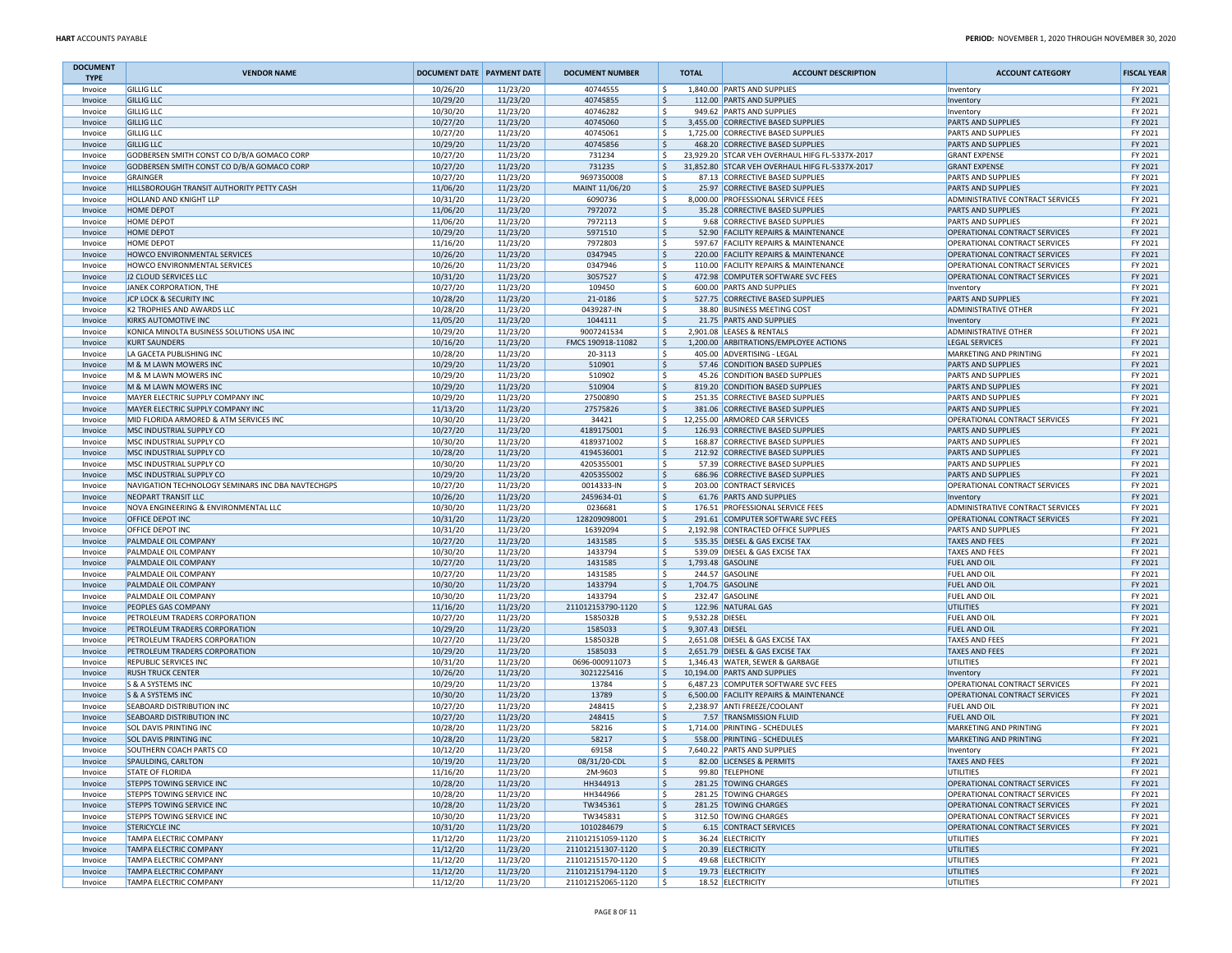| <b>DOCUMENT</b><br><b>TYPE</b> | <b>VENDOR NAME</b>                                                                               | <b>DOCUMENT DATE PAYMENT DATE</b> |                      | <b>DOCUMENT NUMBER</b>                 | <b>TOTAL</b>      | <b>ACCOUNT DESCRIPTION</b>                               | <b>ACCOUNT CATEGORY</b>                  | <b>FISCAL YEAR</b> |
|--------------------------------|--------------------------------------------------------------------------------------------------|-----------------------------------|----------------------|----------------------------------------|-------------------|----------------------------------------------------------|------------------------------------------|--------------------|
| Invoice                        | <b>TAMPA ELECTRIC COMPANY</b>                                                                    | 11/13/20                          | 11/23/20             | 211012152305-1120                      | ۱\$.              | 18.52 ELECTRICITY                                        | UTILITIES                                | FY 2021            |
| Invoice                        | TAMPA ELECTRIC COMPANY                                                                           | 11/13/20                          | 11/23/20             | 211012152636-1120                      | l \$              | 22.25 ELECTRICITY                                        | UTILITIES                                | FY 2021            |
| Invoice                        | <b>TAMPA ELECTRIC COMPANY</b>                                                                    | 11/16/20                          | 11/23/20             | 211012152933-1120                      | ls.               | 201.21 ELECTRICITY                                       | <b>UTILITIES</b>                         | FY 2021            |
| Invoice                        | <b>TAMPA ELECTRIC COMPANY</b>                                                                    | 11/16/20                          | 11/23/20             | 211012153196-1120                      | ۱\$.              | 6,626.95 ELECTRICITY                                     | UTILITIES                                | FY 2021            |
| Invoice                        | <b>TAMPA ELECTRIC COMPANY</b><br><b>TAMPA ELECTRIC COMPANY</b>                                   | 11/16/20                          | 11/23/20             | 211012153535-1120                      | ١\$<br>١s         | 2,453.68 ELECTRICITY                                     | UTILITIES                                | FY 2021<br>FY 2021 |
| Invoice                        | <b>TAMPA ELECTRIC COMPANY</b>                                                                    | 11/16/20<br>11/16/20              | 11/23/20<br>11/23/20 | 211012154251-1120<br>211012154509-1120 |                   | 4,522.99 ELECTRICITY<br>1,722.56 ELECTRICITY             | UTILITIES                                | FY 2021            |
| Invoice                        | <b>TAMPA ELECTRIC COMPANY</b>                                                                    | 11/16/20                          | 11/23/20             | 211012154749-1120                      | ١\$<br>١\$        |                                                          | UTILITIES<br>UTILITIES                   | FY 2021            |
| Invoice                        | <b>TAMPA ELECTRIC COMPANY</b>                                                                    | 11/17/20                          | 11/23/20             | 211012154939-1120                      | l \$              | 335.58 ELECTRICITY<br>299.33 ELECTRICITY                 | UTILITIES                                | FY 2021            |
| Invoice<br>Invoice             | <b>TAMPA ELECTRIC COMPANY</b>                                                                    | 11/16/20                          | 11/23/20             | 221007925359-1120                      | l \$              | 91.97 ELECTRICITY                                        | UTILITIES                                | FY 2021            |
| Invoice                        | TERMINIX INTERNATIONAL LP                                                                        | 10/31/20                          | 11/23/20             | 401945975                              | ١\$               | 1,336.15 CONTRACT SERVICES                               | OPERATIONAL CONTRACT SERVICES            | FY 2021            |
| Invoice                        | TRANSDIESEL OF LAKELAND INC                                                                      | 10/28/20                          | 11/23/20             | 293                                    | ١\$               | 14,101.07 ASSOC CAP MAINT FL-5339X-2018                  | <b>GRANT EXPENSE</b>                     | FY 2021            |
| Invoice                        | TRANSDIESEL OF LAKELAND INC                                                                      | 10/28/20                          | 11/23/20             | 292                                    | l\$               | 2,643.76 CORRECTIVE BASED SUPPLIES                       | PARTS AND SUPPLIES                       | FY 2021            |
| Invoice                        | TRAPEZE SOFTWARE GROUP INC                                                                       | 10/30/20                          | 11/23/20             | TPWOG00896                             | ١s                | 6.110.00 COMPUTER SOFTWARE SVC FEES                      | OPERATIONAL CONTRACT SERVICES            | FY 2021            |
| Invoice                        | TRILLIUM TRANSPORTATION FUELS LLC                                                                | 10/27/20                          | 11/23/20             | 201171307                              | l\$               | 11,780.99 FACILITY REPAIRS & MAINTENANCE                 | OPERATIONAL CONTRACT SERVICES            | FY 2021            |
| Invoice                        | UNIFIRST CORPORATION                                                                             | 10/26/20                          | 11/23/20             | 914 2749039                            | ۱\$.              | 88.25 FACILITY REPAIRS & MAINTENANCE                     | OPERATIONAL CONTRACT SERVICES            | FY 2021            |
| Invoice                        | UNIFIRST CORPORATION                                                                             | 10/27/20                          | 11/23/20             | 914 274 9728                           | l\$               | 22.50 FACILITY REPAIRS & MAINTENANCE                     | OPERATIONAL CONTRACT SERVICES            | FY 2021            |
| Invoice                        | UNIFIRST CORPORATION                                                                             | 10/28/20                          | 11/23/20             | 914 2750425                            | l\$               | 88.00 FACILITY REPAIRS & MAINTENANCE                     | OPERATIONAL CONTRACT SERVICES            | FY 2021            |
| Invoice                        | UNITED DATA TECHNOLOGIES INC                                                                     | 10/26/20                          | 11/23/20             | 0500244369                             | ۱\$               | 113.12 ACQ COMP HARDWARE SWITCHES 21st FL-5339X-2018     | <b>GRANT EXPENSE</b>                     | FY 2021            |
| Invoice                        | UNITED DATA TECHNOLOGIES INC                                                                     | 10/31/20                          | 11/23/20             | 0500244840                             | ١\$               | 2,149.85 ACQ COMP HARDWARE SWITCHES 21st FL-5339X-2018   | <b>GRANT EXPENSE</b>                     | FY 2021            |
| Invoice                        | UNITED DATA TECHNOLOGIES INC                                                                     | 10/31/20                          | 11/23/20             | 0500244820                             | l\$               | 86,866.30 COMPUTER SOFTWARE SVC FEES                     | OPERATIONAL CONTRACT SERVICES            | FY 2021            |
| Invoice                        | UNITED FIRE PROTECTION INC                                                                       | 10/29/20                          | 11/23/20             | IN00084445                             | ١\$               | 85.00 CONTRACT SERVICES                                  | OPERATIONAL CONTRACT SERVICES            | FY 2021            |
| Invoice                        | UNITED FIRE PROTECTION INC                                                                       | 10/29/20                          | 11/23/20             | IN00084446                             | \$                | 375.00 CONTRACT SERVICES                                 | OPERATIONAL CONTRACT SERVICES            | FY 2021            |
| Invoice                        | UNITED FIRE PROTECTION INC                                                                       | 10/29/20                          | 11/23/20             | IN00084445                             | l\$               | 90.00 FACILITY REPAIRS & MAINTENANCE                     | OPERATIONAL CONTRACT SERVICES            | FY 2021            |
| Invoice                        | UNITED WAY OF TAMPA BAY, INC.                                                                    | 11/19/20                          | 11/23/20             | PPE 11/14/20                           | l\$               | 10.00 UNITED WAY FUND - EMPLOYEES                        | <b>Accounts Payable</b>                  | FY 2021            |
| Invoice                        | VAZQUEZ, ROLANDO                                                                                 | 11/19/20                          | 11/23/20             | 11/18/20-CDL                           | ۱\$.              | 82.00 LICENSES & PERMITS                                 | <b>TAXES AND FEES</b>                    | FY 2021            |
| Invoice                        | WALSH MEDIA PRODUCTIONS INC                                                                      | 10/30/20                          | 11/23/20             | 64397                                  | l\$               | 769.50 FARE COLL MOBILE G1936 436677-19401               | <b>GRANT EXPENSE</b>                     | FY 2021            |
| Invoice                        | <b>WESTMATIC CORPORATION</b>                                                                     | 10/29/20                          | 11/23/20             | 7076                                   | ١s                | 3,846.60 CORRECTIVE BASED SUPPLIES                       | PARTS AND SUPPLIES                       | FY 2021            |
| Invoice                        | <b>ZEP SALES AND SERVICE</b>                                                                     | 10/26/20                          | 11/23/20             | 9005661840                             | ۱\$               | 2,356.75 CHEMICALS, CLEANERS & EQUIP                     | <b>PARTS AND SUPPLIES</b>                | FY 2021            |
| Invoice                        | A JANITORS CLOSET INC                                                                            | 11/20/20                          | 11/30/20             | 735095                                 | ١\$               | 498.33 CHEMICALS, JANITORIAL SUPPLIES                    | <b>PARTS AND SUPPLIES</b>                | FY 2021            |
| Invoice                        | A JANITORS CLOSET INC                                                                            | 11/20/20                          | 11/30/20             | 735096                                 | \$                | 498.33 CHEMICALS, JANITORIAL SUPPLIES                    | <b>PARTS AND SUPPLIES</b>                | FY 2021            |
| Invoice                        | A JANITORS CLOSET INC                                                                            | 11/20/20                          | 11/30/20             | 735097                                 | ١\$               | 40.57 CHEMICALS, JANITORIAL SUPPLIES                     | PARTS AND SUPPLIES                       | FY 2021            |
| Invoice                        | A JANITORS CLOSET INC                                                                            | 11/20/20                          | 11/30/20             | 735098                                 | ١\$               | 229.91 CHEMICALS, JANITORIAL SUPPLIES                    | PARTS AND SUPPLIES                       | FY 2021            |
| Invoice                        | A JANITORS CLOSET INC                                                                            | 11/20/20                          | 11/30/20             | 735099                                 | ١\$               | 609.61 CHEMICALS, JANITORIAL SUPPLIES                    | PARTS AND SUPPLIES                       | FY 2021            |
| Invoice                        | A JANITORS CLOSET INC                                                                            | 11/20/20                          | 11/30/20             | 735101                                 | l\$               | 3,498.60 CHEMICALS, JANITORIAL SUPPLIES                  | PARTS AND SUPPLIES                       | FY 2021            |
| Invoice                        | A JANITORS CLOSET INC                                                                            | 11/20/20                          | 11/30/20             | 735102                                 | ١\$               | 229.32 CHEMICALS, JANITORIAL SUPPLIES                    | PARTS AND SUPPLIES                       | FY 2021            |
| Invoice                        | A JANITORS CLOSET INC                                                                            | 11/04/20                          | 11/30/20             | 734685                                 | ١\$               | 83.52 CHEMICALS, JANITORIAL SUPPLIES                     | <b>PARTS AND SUPPLIES</b>                | FY 2021            |
| Invoice                        | <b>ABC BUS INC</b>                                                                               | 11/05/20                          | 11/30/20             | 3139722                                | ۱\$.              | 80.00 PARTS AND SUPPLIES                                 | Inventory                                | FY 2021            |
| Invoice                        | <b>ABC BUS INC</b>                                                                               | 11/06/20<br>11/06/20              | 11/30/20<br>11/30/20 | 3139963<br>3140036                     | ١\$<br>١\$        | 1,952.70 PARTS AND SUPPLIES                              | Inventory                                | FY 2021<br>FY 2021 |
| Invoice                        | <b>ABC BUS INC</b><br><b>ABC BUS INC</b>                                                         | 11/06/20                          | 11/30/20             | 3140037                                | \$                | 1,084.87 PARTS AND SUPPLIES<br>625.00 PARTS AND SUPPLIES | Inventory                                | FY 2021            |
| Invoice<br>Invoice             | <b>ABRAMS, BRIAN</b>                                                                             | 11/23/20                          | 11/30/20             | 11/14/20-COSTCO                        | l\$               | 150.16 ORGANIZATION PROGRAMS & EVENTS                    | Inventory<br><b>ADMINISTRATIVE OTHER</b> | FY 2021            |
| Invoice                        | <b>ACCURATE LAMINATING INC</b>                                                                   | 11/04/20                          | 11/30/20             | 85034                                  | l\$               | 70.00 PRINTING - SYSTEM PROMOTION                        | MARKETING AND PRINTING                   | FY 2021            |
| Invoice                        | <b>ACCURATE LAMINATING INC</b>                                                                   | 11/04/20                          | 11/30/20             | 85041                                  | ١\$               | 260.00 PRINTING - SYSTEM PROMOTION                       | MARKETING AND PRINTING                   | FY 2021            |
| Invoice                        | ANCO SUPERIOR INC                                                                                | 11/04/20                          | 11/30/20             | 106049                                 | ١\$               | 619.80 PARTS AND SUPPLIES                                | Inventory                                | FY 2021            |
| Invoice                        | <b>ARCHIVE CORPORATION</b>                                                                       | 11/05/20                          | 11/30/20             | 0150942                                | ١\$               | 552.27 CONTRACT SERVICES                                 | OPERATIONAL CONTRACT SERVICES            | FY 2021            |
| Invoice                        | <b>ARCHIVE CORPORATION</b>                                                                       | 11/05/20                          | 11/30/20             | 0151074                                | ١\$               | 873.39 PROFESSIONAL SERVICE FEES                         | ADMINISTRATIVE CONTRACT SERVICES         | FY 2021            |
| Invoice                        | AUTOMATIC DATA PROCESSING INC DBA ADP LLC                                                        | 11/06/20                          | 11/30/20             | 567719471                              | ١s                | 39,745.19 CONTRACT SERVICES - ADP                        | OPERATIONAL CONTRACT SERVICES            | FY 2021            |
| Invoice                        | <b>AUTONATION SSC</b>                                                                            | 11/02/20                          | 11/30/20             | 8850705                                | l\$               | 35.75 CORRECTIVE BASED SUPPLIES                          | <b>PARTS AND SUPPLIES</b>                | FY 2021            |
| Invoice                        | <b>BAY AREA GRAPHICS</b>                                                                         | 11/03/20                          | 11/30/20             | 1302-47430                             | ١\$               | 109.16 SAFETY SUPPLIES & EQUIPMENT                       | PARTS AND SUPPLIES                       | FY 2021            |
| Invoice                        | <b>BEEP INC</b>                                                                                  | 10/31/20                          | 11/30/20             | 081                                    | ١\$               | 35,518.17 AUTO VEH MST PILOT G0181 422799-39401          | <b>GRANT EXPENSE</b>                     | FY 2021            |
| Invoice                        | <b>BLALOCK WALTERS PA</b>                                                                        | 10/31/20                          | 11/30/20             | 6                                      | ١\$               | 154.50 LEGAL RISK/PL/GENERAL LIABILITY                   | <b>LEGAL SERVICES</b>                    | FY 2021            |
| Invoice                        | C2 INC DBA SHRED360                                                                              | 11/02/20                          | 11/30/20             | 2004211                                | ١\$               | 20.00 CONTRACT SERVICES                                  | OPERATIONAL CONTRACT SERVICES            | FY 2021            |
| Invoice                        | C2 INC DBA SHRED360                                                                              | 11/06/20                          | 11/30/20             | 2004266                                | ۱\$.              | 80.00 CONTRACT SERVICES                                  | OPERATIONAL CONTRACT SERVICES            | FY 2021            |
| Invoice                        | C2 INC DBA SHRED360                                                                              | 11/02/20                          | 11/30/20             | 2004210                                | ١\$               | 25.00 FACILITY REPAIRS & MAINTENANCE                     | OPERATIONAL CONTRACT SERVICES            | FY 2021            |
| Invoice                        | C2 INC DBA SHRED360                                                                              | 11/02/20                          | 11/30/20             | 2004211                                | ۱\$.              | 5.00 FACILITY REPAIRS & MAINTENANCE                      | OPERATIONAL CONTRACT SERVICES            | FY 2021            |
| Invoice                        | C2 INC DBA SHRED360                                                                              | 11/02/20                          | 11/30/20             | 2004213                                | l\$               | 25.00 FACILITY REPAIRS & MAINTENANCE                     | OPERATIONAL CONTRACT SERVICES            | FY 2021            |
| Invoice                        | <b>CATAPULT SYSTEMS LLC</b>                                                                      | 11/01/20                          | 11/30/20             | C089377                                | ١\$               | 650.00 ADVERTISING & PROMOTIONS                          | MARKETING AND PRINTING                   | FY 2021            |
| Invoice                        | <b>CATAPULT SYSTEMS LLC</b>                                                                      | 11/01/20                          | 11/30/20             | C089377                                | ١\$               | 6,000.00 PROFESSIONAL SERVICE FEES                       | ADMINISTRATIVE CONTRACT SERVICES         | FY 2021            |
| Invoice                        | CIGNA HEALTH AND LIFE INS CO                                                                     | 09/21/20                          | 11/30/20             | 2715371                                | ١s                | 3,865.66 DENTAL INSURANCE - EMPLOYER PAYABLE             | <b>Accounts Payable</b>                  | FY 2021            |
| Invoice                        | CIGNA HEALTH AND LIFE INS CO                                                                     | 09/21/20                          | 11/30/20             | 2715371                                | l \$              | 19,467.30 DENTAL PLAN LIABILITY-EMPLOYEE                 | <b>Accounts Payable</b>                  | FY 2021            |
| Invoice                        | <b>CINTAS CORPORATION</b>                                                                        | 11/05/20                          | 11/30/20             | 4066421318                             | l S               | 42.35 UNIFORMS                                           | <b>FRINGE BENEFITS OTHER</b>             | FY 2021            |
| Invoice                        | <b>CINTAS CORPORATION</b>                                                                        | 11/05/20                          | 11/30/20             | 4066421338                             | l\$               | 36.30 UNIFORMS                                           | <b>FRINGE BENEFITS OTHER</b>             | FY 2021            |
| Invoice                        | <b>CINTAS CORPORATION</b>                                                                        | 11/05/20                          | 11/30/20             | 4066421376                             | ١s                | 36.30 UNIFORMS                                           | <b>FRINGE BENEFITS OTHER</b>             | FY 2021            |
| Invoice                        | <b>CINTAS CORPORATION</b>                                                                        | 11/05/20                          | 11/30/20             | 4066421587                             | l\$               | 157.30 UNIFORMS                                          | <b>FRINGE BENEFITS OTHER</b>             | FY 2021            |
| Invoice                        | <b>CINTAS CORPORATION</b>                                                                        | 11/05/20                          | 11/30/20             | 4066421618                             | ۱\$.              | 155.32 UNIFORMS                                          | <b>FRINGE BENEFITS OTHER</b>             | FY 2021            |
| Invoice                        | <b>CINTAS CORPORATION</b>                                                                        | 11/05/20                          | 11/30/20             | 4066421684                             | ۱\$.              | 211.75 UNIFORMS                                          | <b>FRINGE BENEFITS OTHER</b>             | FY 2021            |
| Invoice                        | <b>CINTAS CORPORATION</b>                                                                        | 11/06/20                          | 11/30/20             | 4066558008                             | ١s                | 60.50 UNIFORMS                                           | <b>FRINGE BENEFITS OTHER</b>             | FY 2021            |
| Invoice                        | <b>CITY OF TAMPA PARKING DIVISION</b>                                                            | 11/16/20                          | 11/30/20             | 27658                                  | ١s                | 4,260.78 PARKING FEES                                    | <b>ADMINISTRATIVE OTHER</b>              | FY 2021            |
| Invoice                        | <b>DESIGNLAB INC</b>                                                                             | 11/04/20                          | 11/30/20             | 248040                                 | l s               | 10,813.49 UNIFORMS                                       | <b>FRINGE BENEFITS OTHER</b>             | FY 2021            |
| Invoice                        | DYNAMIC SECURITY INC                                                                             | 11/01/20                          | 11/30/20             | 2000005251                             | l \$              | 107,548.86 SECURITY SERVICES                             | OPERATIONAL CONTRACT SERVICES            | FY 2021            |
| Invoice                        | EARL W. COLVARD INC. DBA BOULEVARD TIRE CENTER<br>EARL W. COLVARD INC. DBA BOULEVARD TIRE CENTER | 11/05/20                          | 11/30/20             | 37-25980<br>37-GS25795                 | ١\$<br>$\vert$ \$ | 14.00 TIRES PURCHASED<br>324.10 TIRES PURCHASED          | PARTS AND SUPPLIES<br>PARTS AND SUPPLIES | FY 2021<br>FY 2021 |
| Invoice                        |                                                                                                  | 11/04/20                          | 11/30/20             |                                        |                   |                                                          |                                          |                    |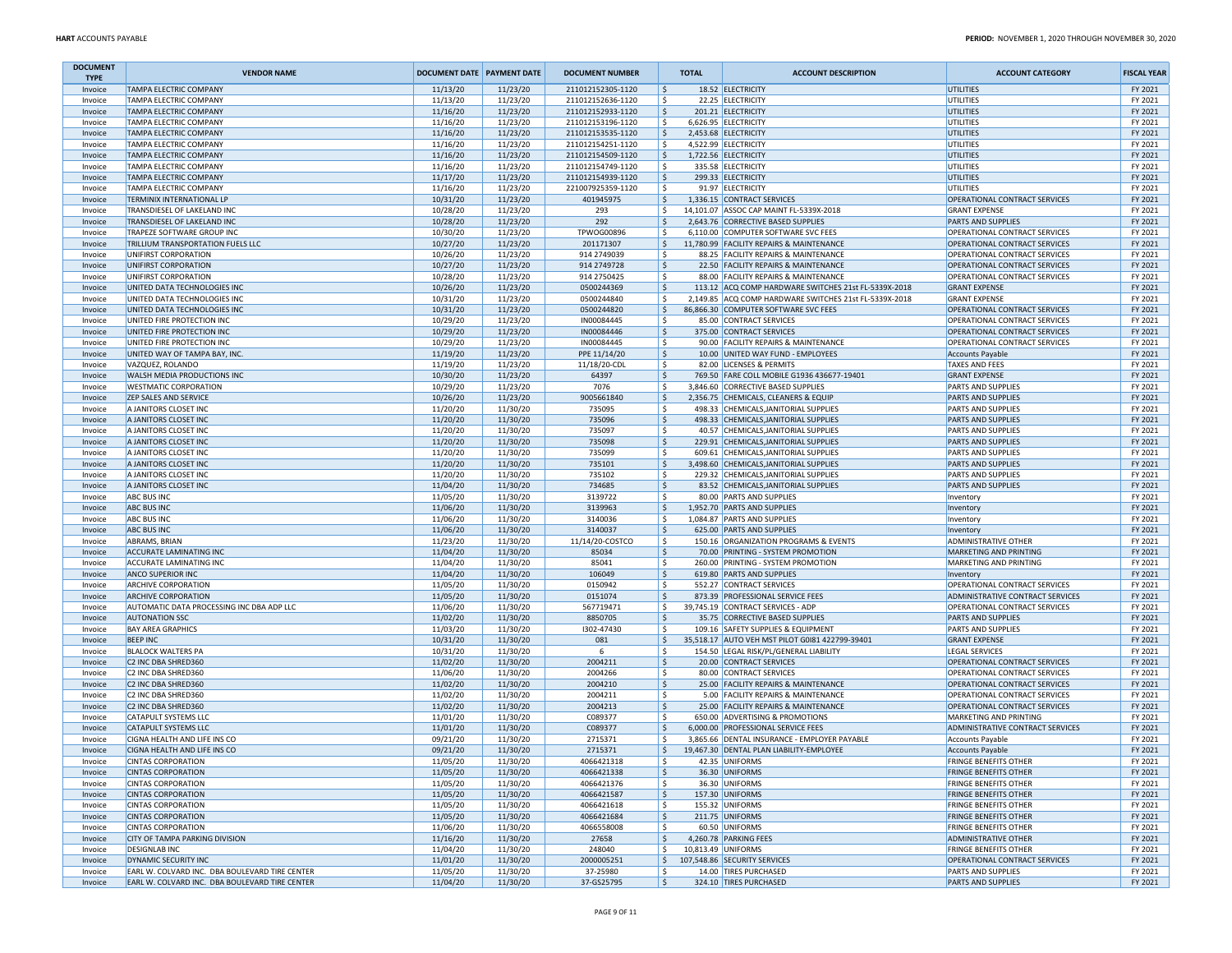| <b>DOCUMENT</b><br><b>TYPE</b> | <b>VENDOR NAME</b>                                                          | <b>DOCUMENT DATE PAYMENT DATE</b> |                      | <b>DOCUMENT NUMBER</b>   | <b>TOTAL</b>    | <b>ACCOUNT DESCRIPTION</b>                                           | <b>ACCOUNT CATEGORY</b>                         | <b>FISCAL YEAR</b> |
|--------------------------------|-----------------------------------------------------------------------------|-----------------------------------|----------------------|--------------------------|-----------------|----------------------------------------------------------------------|-------------------------------------------------|--------------------|
| Invoice                        | EARL W. COLVARD INC. DBA BOULEVARD TIRE CENTER                              | 11/02/20                          | 11/30/20             | 37-GS25822               | ۱\$             | 306.30 TIRES PURCHASED                                               | PARTS AND SUPPLIES                              | FY 2021            |
| Invoice                        | EARL W. COLVARD INC. DBA BOULEVARD TIRE CENTER                              | 11/05/20                          | 11/30/20             | 37-GS25907               | ۱\$.            | 111.00 TIRES PURCHASED                                               | <b>PARTS AND SUPPLIES</b>                       | FY 2021            |
| Invoice                        | EARL W. COLVARD INC. DBA BOULEVARD TIRE CENTER                              | 11/05/20                          | 11/30/20             | 37-GS25960               | ۱\$             | 155.17 TIRES PURCHASED                                               | PARTS AND SUPPLIES                              | FY 2021            |
| Invoice                        | EARL W. COLVARD INC. DBA BOULEVARD TIRE CENTER                              | 11/05/20                          | 11/30/20             | 37-GS25971               | ١\$             | 158.17 TIRES PURCHASED                                               | PARTS AND SUPPLIES                              | FY 2021            |
| Invoice                        | ELECTRIC SALES & SERVICE INC                                                | 11/05/20                          | 11/30/20             | 42068                    | ۱\$             | 287.70 PARTS AND SUPPLIES                                            | Inventory                                       | FY 2021            |
| Invoice                        | <b>FEDERAL EXPRESS CORP</b><br>FLEET ACQUISTIONS LLC DBA FLEET PRODUCTS     | 11/03/20<br>11/04/20              | 11/30/20<br>11/30/20 | 7-170-02456<br>1747941   | ۱\$<br>۱\$      | 44.89 POSTAGE<br>352.08 PARTS AND SUPPLIES                           | <b>MARKETING AND PRINTING</b>                   | FY 2021<br>FY 2021 |
| Invoice<br>Invoice             | <b>FLEETPRIDE INC</b>                                                       | 11/06/20                          | 11/30/20             | 62766014                 | ۱\$             | 175.80 TOOLS, EQUIP & SHOP SUPPLIES                                  | Inventory<br>PARTS AND SUPPLIES                 | FY 2021            |
| Invoice                        | GALLAGHER BENEFIT SERVICES INC                                              | 11/05/20                          | 11/30/20             | 214712                   | ١s              | 4,612.50 PROFESSIONAL SERVICE FEES                                   | ADMINISTRATIVE CONTRACT SERVICES                | FY 2021            |
| Invoice                        | GALLAGHER BENEFIT SERVICES INC                                              | 11/05/20                          | 11/30/20             | 214713                   | ۱\$.            | 5,833.00 PROFESSIONAL SERVICE FEES                                   | ADMINISTRATIVE CONTRACT SERVICES                | FY 2021            |
| Invoice                        | GENUINE PARTS CO DBA NAPA AUTO                                              | 11/23/20                          | 11/30/20             | 0619-016346              | ۱\$             | 152.82 PARTS AND SUPPLIES                                            | Inventory                                       | FY 2021            |
| Invoice                        | GENUINE PARTS CO DBA NAPA AUTO                                              | 11/03/20                          | 11/30/20             | 0619-013397              | \$              | 302.22 CORRECTIVE BASED SUPPLIES                                     | <b>PARTS AND SUPPLIES</b>                       | FY 2021            |
| Invoice                        | GENUINE PARTS CO DBA NAPA AUTO                                              | 11/03/20                          | 11/30/20             | 0619-013399              | l\$             | 14.04 CORRECTIVE BASED SUPPLIES                                      | <b>PARTS AND SUPPLIES</b>                       | FY 2021            |
| Invoice                        | GENUINE PARTS CO DBA NAPA AUTO                                              | 11/06/20                          | 11/30/20             | 0619-014033              | ١\$             | 23.13 CORRECTIVE BASED SUPPLIES                                      | PARTS AND SUPPLIES                              | FY 2021            |
| Invoice                        | GENUINE PARTS CO DBA NAPA AUTO                                              | 11/01/20                          | 11/30/20             | 2504-923292              | ۱\$             | 44.49 CORRECTIVE BASED SUPPLIES                                      | PARTS AND SUPPLIES                              | FY 2021            |
| Invoice                        | <b>GILLIG LLC</b>                                                           | 11/04/20                          | 11/30/20             | 40747614                 | ۱\$.            | 604.56 PARTS AND SUPPLIES                                            | Inventory                                       | FY 2021            |
| Invoice                        | <b>GILLIG LLC</b>                                                           | 11/05/20                          | 11/30/20             | 40748050                 | ۱\$             | 1,189.00 PARTS AND SUPPLIES                                          | Inventory                                       | FY 2021            |
| Invoice                        | <b>GILLIG LLC</b>                                                           | 11/05/20                          | 11/30/20             | 40748051                 | ۱\$             | 44.00 PARTS AND SUPPLIES                                             | Inventory                                       | FY 2021            |
| Invoice                        | <b>GILLIG LLC</b>                                                           | 11/05/20                          | 11/30/20             | 40748052                 | ۱\$             | 1,119.88 PARTS AND SUPPLIES                                          | Inventory                                       | FY 2021            |
| Invoice<br>Invoice             | <b>GILLIG LLC</b><br><b>GILLIG LLC</b>                                      | 11/05/20<br>11/05/20              | 11/30/20<br>11/30/20 | 40748053<br>40748054     | ١\$<br>۱\$      | 3,486.00 PARTS AND SUPPLIES<br>141.98 PARTS AND SUPPLIES             | Inventory                                       | FY 2021<br>FY 2021 |
| Invoice                        | <b>GILLIG LLC</b>                                                           | 11/05/20                          | 11/30/20             | 40748055                 | ١\$             | 1,462.56 PARTS AND SUPPLIES                                          | Inventory<br>Inventory                          | FY 2021            |
| Invoice                        | <b>GILLIG LLC</b>                                                           | 11/05/20                          | 11/30/20             | 40748056                 | ۱s              | 1,212.66 PARTS AND SUPPLIES                                          | Inventory                                       | FY 2021            |
| Invoice                        | <b>GILLIG LLC</b>                                                           | 11/06/20                          | 11/30/20             | 40748561                 | ۱\$             | 564.60 PARTS AND SUPPLIES                                            | Inventory                                       | FY 2021            |
| Invoice                        | <b>GILLIG LLC</b>                                                           | 11/06/20                          | 11/30/20             | 40748562                 | ۱\$             | 1,223.33 CORRECTIVE BASED SUPPLIES                                   | <b>PARTS AND SUPPLIES</b>                       | FY 2021            |
| Invoice                        | <b>GILLIG LLC</b>                                                           | 11/06/20                          | 11/30/20             | 40748564                 | ۱\$             | 428.06 CORRECTIVE BASED SUPPLIES                                     | PARTS AND SUPPLIES                              | FY 2021            |
| Invoice                        | <b>GILLIG LLC</b>                                                           | 11/06/20                          | 11/30/20             | 40748563                 | l\$             | 91.80 PARTS AND SUPPLIES                                             | Inventory                                       | FY 2021            |
| Invoice                        | GUIDESOFT INC DBA KNOWLEDGE SERVICES                                        | 10/27/20                          | 11/30/20             | 1347329                  | ١\$             | 1,315.20 SALARIES                                                    | <b>SALARIES</b>                                 | FY 2021            |
| Invoice                        | GUIDESOFT INC DBA KNOWLEDGE SERVICES                                        | 11/03/20                          | 11/30/20             | 1348840                  | ۱\$             | 624.72 SALARIES                                                      | SALARIES                                        | FY 2021            |
| Invoice                        | HOLLAND AND KNIGHT LLP                                                      | 11/04/20                          | 11/30/20             | 6092412                  | ١\$             | 4,000.00 PROFESSIONAL SERVICE FEES                                   | ADMINISTRATIVE CONTRACT SERVICES                | FY 2021            |
| Invoice                        | HOME DEPOT                                                                  | 11/19/20                          | 11/30/20             | 4973040                  | ١\$             | 29.56 CORRECTIVE BASED SUPPLIES                                      | PARTS AND SUPPLIES                              | FY 2021            |
| Invoice                        | <b>HOME DEPOT</b>                                                           | 11/19/20                          | 11/30/20             | 4973088                  | ١\$             | 238.68 CORRECTIVE BASED SUPPLIES                                     | <b>PARTS AND SUPPLIES</b>                       | FY 2021            |
| Invoice                        | <b>INFRASTRATEGIES LLC</b>                                                  | 11/02/20                          | 11/30/20             | 5-156                    | ۱\$             | 1,200.00 CONSULTANT FEES                                             | ADMINISTRATIVE CONTRACT SERVICES                | FY 2021            |
| Invoice                        | INIT INNOVATIONS IN TRANSPORTATION INC                                      | 11/02/20                          | 11/30/20             | PM-IVA-000630            | ۱\$.            | 55,265.72 CONTRACT SERVICES                                          | OPERATIONAL CONTRACT SERVICES                   | FY 2021            |
| Invoice                        | JOHNS EASTERN COMPANY INC                                                   | 11/01/20                          | 11/30/20             | 11012020                 | ١s              | 16,033.33 CLAIM SERVICING FEES                                       | <b>INSURANCE COSTS</b>                          | FY 2021            |
| Invoice<br>Invoice             | <b>KIRKS AUTOMOTIVE INC</b><br>KIRKS AUTOMOTIVE INC                         | 11/05/20<br>11/05/20              | 11/30/20<br>11/30/20 | 1044110<br>1044112       | ١\$<br>۱\$      | 145.20 PARTS AND SUPPLIES<br>525.14 PARTS AND SUPPLIES               | Inventory                                       | FY 2021<br>FY 2021 |
| Invoice                        | <b>KIRKS AUTOMOTIVE INC</b>                                                 | 11/05/20                          | 11/30/20             | 1044113                  | ۱\$.            | 385.20 PARTS AND SUPPLIES                                            | Inventory<br>Inventory                          | FY 2021            |
| Invoice                        | <b>MATTHEWS, SEAN</b>                                                       | 11/23/20                          | 11/30/20             | 100% TRANSIT_EMER        | ۱\$             | 65.00 TUITION REIMBURSEMENT PROG                                     | <b>FRINGE BENEFITS OTHER</b>                    | FY 2021            |
| Invoice                        | MIDWEST ALARM CO INC DBA BCI INTEGRATED SOLUTIONS                           | 11/05/20                          | 11/30/20             | 264727                   | ۱\$             | 1,680.00 CONTRACT SERVICES                                           | OPERATIONAL CONTRACT SERVICES                   | FY 2021            |
| Invoice                        | MOHAWK MANUFACTURING & SUPPLY CO                                            | 11/05/20                          | 11/30/20             | U062622                  | l\$             | 1,077.72 PARTS AND SUPPLIES                                          | Inventory                                       | FY 2021            |
| Invoice                        | MOHAWK MANUFACTURING & SUPPLY CO                                            | 11/05/20                          | 11/30/20             | U062623                  | ١\$             | 92.96 PARTS AND SUPPLIES                                             | Inventory                                       | FY 2021            |
| Invoice                        | MOHAWK MANUFACTURING & SUPPLY CO                                            | 11/05/20                          | 11/30/20             | U062625                  | ۱\$             | 290.00 PARTS AND SUPPLIES                                            | Inventory                                       | FY 2021            |
| Invoice                        | MOHAWK MANUFACTURING & SUPPLY CO                                            | 11/05/20                          | 11/30/20             | U062626                  | l \$            | 2,339.76 PARTS AND SUPPLIES                                          | Inventory                                       | FY 2021            |
| Invoice                        | MOHAWK MANUFACTURING & SUPPLY CO                                            | 11/05/20                          | 11/30/20             | U062624                  | ۱s              | 781.36 PARTS AND SUPPLIES                                            | Inventory                                       | FY 2021            |
| Invoice                        | MSC INDUSTRIAL SUPPLY CO                                                    | 11/04/20                          | 11/30/20             | 4025263001               | ١\$             | 337.73 CORRECTIVE BASED SUPPLIES                                     | <b>PARTS AND SUPPLIES</b>                       | FY 2021            |
| Invoice                        | MSC INDUSTRIAL SUPPLY CO                                                    | 11/04/20                          | 11/30/20             | 4205355003               | ۱\$             | 197.38 CORRECTIVE BASED SUPPLIES                                     | PARTS AND SUPPLIES                              | FY 2021            |
| Invoice                        | MSC INDUSTRIAL SUPPLY CO                                                    | 11/02/20                          | 11/30/20             | 4206498001               | \$              | 473.16 CORRECTIVE BASED SUPPLIES                                     | <b>PARTS AND SUPPLIES</b>                       | FY 2021            |
| Invoice                        | MSC INDUSTRIAL SUPPLY CO<br>MSC INDUSTRIAL SUPPLY CO                        | 11/06/20<br>11/05/20              | 11/30/20<br>11/30/20 | 4215419001<br>4219866001 | ۱\$<br>١\$      | 473.16 CORRECTIVE BASED SUPPLIES<br>283.99 CORRECTIVE BASED SUPPLIES | PARTS AND SUPPLIES<br><b>PARTS AND SUPPLIES</b> | FY 2021<br>FY 2021 |
| Invoice<br>Invoice             | MSC INDUSTRIAL SUPPLY CO                                                    | 11/06/20                          | 11/30/20             | 4219866002               | ١\$             | 12.13 CORRECTIVE BASED SUPPLIES                                      | PARTS AND SUPPLIES                              | FY 2021            |
| Invoice                        | MSC INDUSTRIAL SUPPLY CO                                                    | 11/06/20                          | 11/30/20             | 4220089001               | ۱\$.            | 438.77 CORRECTIVE BASED SUPPLIES                                     | <b>PARTS AND SUPPLIES</b>                       | FY 2021            |
| Invoice                        | MSC INDUSTRIAL SUPPLY CO                                                    | 11/06/20                          | 11/30/20             | 4220132001               | ۱\$             | 343.70 TOOLS, EQUIP & SHOP SUPPLIES                                  | PARTS AND SUPPLIES                              | FY 2021            |
| Invoice                        | <b>NEOPART TRANSIT LLC</b>                                                  | 11/05/20                          | 11/30/20             | 2461781-00               | ١\$             | 540.70 PARTS AND SUPPLIES                                            | Inventory                                       | FY 2021            |
| Invoice                        | PALMDALE OIL COMPANY                                                        | 11/03/20                          | 11/30/20             | 1435478                  | ١\$             | 539.90 DIESEL & GAS EXCISE TAX                                       | <b>TAXES AND FEES</b>                           | FY 2021            |
| Invoice                        | PALMDALE OIL COMPANY                                                        | 11/06/20                          | 11/30/20             | 1437434                  | ١\$             | 735.42 DIESEL & GAS EXCISE TAX                                       | <b>TAXES AND FEES</b>                           | FY 2021            |
| Invoice                        | PALMDALE OIL COMPANY                                                        | 11/06/20                          | 11/30/20             | 1436191                  | ١\$             | 297.00 DIESEL EXHAUST FLUID                                          | FUEL AND OIL                                    | FY 2021            |
| Invoice                        | PALMDALE OIL COMPANY                                                        | 11/03/20                          | 11/30/20             | 1435478                  | ۱\$             | 1,724.51 GASOLINE                                                    | <b>FUEL AND OIL</b>                             | FY 2021            |
| Invoice                        | PALMDALE OIL COMPANY                                                        | 11/03/20                          | 11/30/20             | 1435478                  | l\$             | 235.17 GASOLINE                                                      | FUEL AND OIL                                    | FY 2021            |
| Invoice                        | PALMDALE OIL COMPANY                                                        | 11/06/20                          | 11/30/20             | 1437434                  | ۱\$             | 2,456.15 GASOLINE                                                    | <b>FUEL AND OIL</b>                             | FY 2021            |
| Invoice                        | PALMDALE OIL COMPANY                                                        | 11/06/20                          | 11/30/20             | 1437434                  | ١\$             | 334.93 GASOLINE                                                      | FUEL AND OIL                                    | FY 2021            |
| Invoice                        | PETROLEUM TRADERS CORPORATION                                               | 11/04/20                          | 11/30/20             | 1596580                  | 8,801.43 DIESEL |                                                                      | <b>FUEL AND OIL</b>                             | <b>FY 2021</b>     |
| Invoice                        | PETROLEUM TRADERS CORPORATION<br>PITNEY BOWES GLOBAL FINANCIAL SERVICES LLC | 11/04/20                          | 11/30/20             | 1596580                  | ١s<br>١\$       | 2,655.36 DIESEL & GAS EXCISE TAX                                     | TAXES AND FEES<br>MARKETING AND PRINTING        | FY 2021            |
| Invoice<br>Invoice             | PLASTICS AMERICA INC                                                        | 11/05/20<br>11/03/20              | 11/30/20<br>11/30/20 | 3104330565<br>79903      | l\$             | 1,316.58 POSTAGE<br>180.00 CONDITION BASED SUPPLIES                  | PARTS AND SUPPLIES                              | FY 2021<br>FY 2021 |
| Invoice                        | R & C DIESEL PARTS SUPPLY LLC                                               | 11/05/20                          | 11/30/20             | 347432                   | ۱\$.            | 106.00 PARTS AND SUPPLIES                                            | Inventory                                       | FY 2021            |
| Invoice                        | S & A SYSTEMS INC                                                           | 11/06/20                          | 11/30/20             | 13817                    | ١\$             | 1,852.46 CORRECTIVE BASED SUPPLIES                                   | <b>PARTS AND SUPPLIES</b>                       | FY 2021            |
| Invoice                        | <b>SCHINDLER ELEVATOR CORP</b>                                              | 11/01/20                          | 11/30/20             | 8105465912               | ۱\$.            | 1,072.77 CONTRACT SERVICES                                           | OPERATIONAL CONTRACT SERVICES                   | FY 2021            |
| Invoice                        | <b>SCHINDLER ELEVATOR CORP</b>                                              | 11/01/20                          | 11/30/20             | 8105466637               | ۱\$             | 24.45 CONTRACT SERVICES                                              | OPERATIONAL CONTRACT SERVICES                   | FY 2021            |
| Invoice                        | <b>SCHINDLER ELEVATOR CORP</b>                                              | 11/01/20                          | 11/30/20             | 8105466637               | ١\$             | 741.60 FACILITY REPAIRS & MAINTENANCE                                | OPERATIONAL CONTRACT SERVICES                   | FY 2021            |
| Invoice                        | TRANSIT HOLDING INC DBA AFTERMARKET PARTS CO LLC                            | 11/06/20                          | 11/30/20             | 82238213                 | ١\$             | 122.24 PARTS AND SUPPLIES                                            | Inventory                                       | FY 2021            |
| Invoice                        | TRILLIUM TRANSPORTATION FUELS LLC                                           | 11/05/20                          | 11/30/20             | 201208807                | l \$            | 11,672.50 FACILITY REPAIRS & MAINTENANCE                             | OPERATIONAL CONTRACT SERVICES                   | FY 2021            |
| Invoice                        | UNIFIRST CORPORATION                                                        | 11/02/20                          | 11/30/20             | 914 275 2396             | ١\$             | 170.25 FACILITY REPAIRS & MAINTENANCE                                | OPERATIONAL CONTRACT SERVICES                   | FY 2021            |